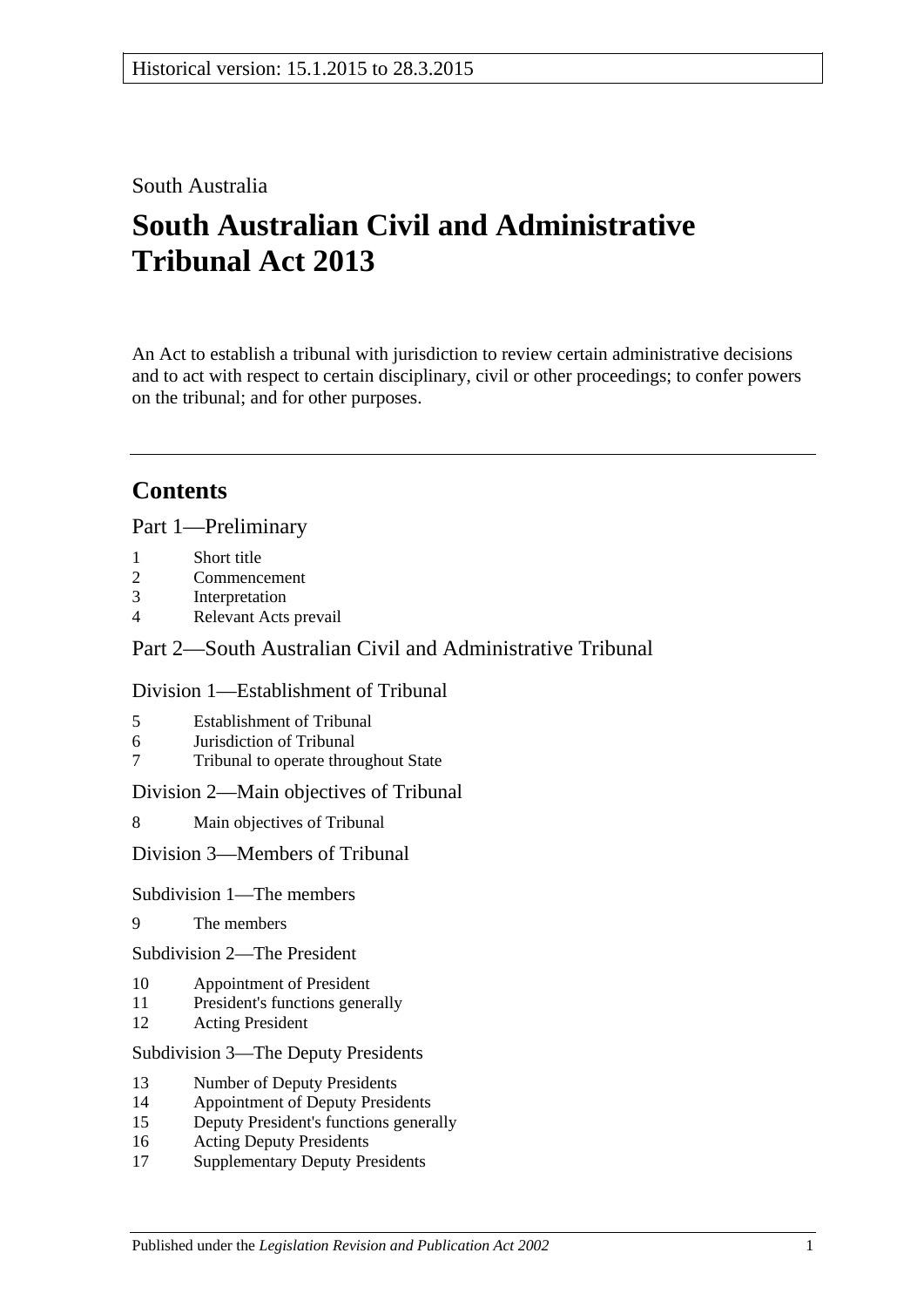Subdivision [4—Magistrates](#page-13-0)

[Magistrates](#page-13-1)

Subdivision [5—Senior members and ordinary members](#page-14-0)

- [Appointment of senior members and ordinary members](#page-14-1)
- [Member ceasing to hold office and suspension](#page-15-0)
- [Supplementary members](#page-16-0)

Subdivision [6—Assessors](#page-16-1)

[Assessors](#page-16-2)

Division [4—Constitution of Tribunal and its decision-making processes](#page-17-0)

- [Constitution of Tribunal](#page-17-1)
- [Who presides at proceedings of Tribunal](#page-18-0)
- [Decision if 2 or more members constitute Tribunal](#page-19-0)
- [Determination of questions of law](#page-19-1)

#### Division [5—Related matters](#page-19-2)

- [Streams](#page-19-3)
- [Validity of acts of Tribunal](#page-19-4)
- [Disclosure of interest by members of Tribunal](#page-19-5)
- [Delegation](#page-20-0)

#### Part [3—Jurisdiction](#page-20-1)

#### Division [1—Preliminary](#page-20-2)

- [Sources of jurisdiction](#page-20-3)
- [Kinds of jurisdiction](#page-20-4)

#### Division [2—Original jurisdiction](#page-21-0)

[Original jurisdiction](#page-21-1)

#### Division [3—Review jurisdiction](#page-21-2)

- [Decisions within review jurisdiction](#page-21-3)<br>35 Decision-maker must assist Tribunal
- [Decision-maker must assist Tribunal](#page-22-0)
- [Effect of review proceedings on decision being reviewed](#page-22-1)
- [Decision on review](#page-23-0)
- [Tribunal may invite decision-maker to reconsider decision](#page-23-1)
- Part [4—Principles, powers and procedures](#page-24-0)

## Division [1—Principles governing hearings](#page-24-1)

[Principles governing hearings](#page-24-2)

#### Division [2—Evidentiary powers](#page-24-3)

- [Power to require person to give evidence or to produce evidentiary material](#page-24-4)
- [Entry and inspection of property](#page-25-0)
- [Expert reports](#page-26-0)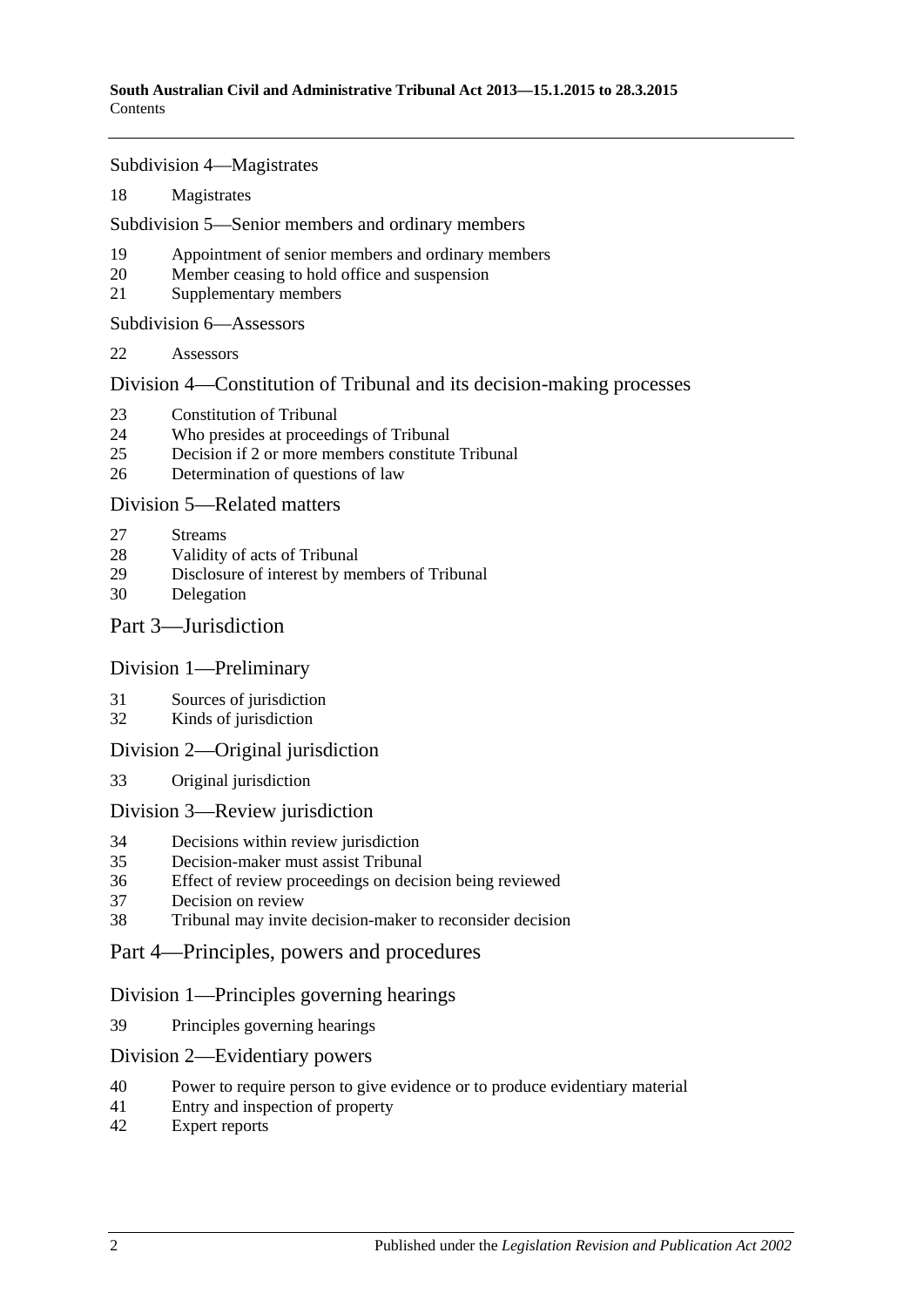# Division [3—Procedures](#page-26-1)

- [Practice and procedure generally](#page-26-2)<br>44 Directions for conduct of proceed
- [Directions for conduct of proceedings](#page-27-0)
- [Consolidating and splitting proceedings](#page-27-1)
- [More appropriate forum](#page-27-2)
- [Dismissing proceedings on withdrawal or for want of prosecution](#page-27-3)
- [Frivolous, vexatious or improper proceedings](#page-28-0)
- [Proceedings being conducted to cause disadvantage](#page-28-1)

#### Division [4—Conferences, mediation and settlement](#page-29-0)

- [Conferences](#page-29-1)
- [Mediation](#page-30-0)
- [Settling proceedings](#page-31-0)

#### Division [5—Parties](#page-31-1)

- [Parties](#page-31-2)
- [Person may be joined as party](#page-32-0)
- [Intervening](#page-32-1)

#### Division [6—Representation](#page-32-2)

[Representation](#page-32-3)

#### Division [7—Costs](#page-33-0)

- [Costs](#page-33-1)
- [Costs—related matters](#page-33-2)

#### Division [8—Other procedural and related provisions](#page-34-0)

- [Sittings](#page-34-1)
- [Hearings in public](#page-34-2)
- [Preserving subject matter of proceedings](#page-35-0)
- [Security as to costs etc](#page-35-1)
- [Interlocutory orders](#page-36-0)
- [Conditional, alternative and ancillary orders and directions](#page-36-1)
- [Special referees](#page-36-2)
- [Relief from time limits](#page-36-3)
- [Electronic hearings and proceedings without hearings](#page-37-0)
- [Completion of part-heard matters](#page-37-1)
- [Other claims of privilege](#page-37-2)

#### Part [5—Reviews and appeals](#page-37-3)

#### Division [1—Internal reviews](#page-37-4)

[Internal reviews](#page-37-5)

#### Division [2—Appeals](#page-38-0)

[Appeals](#page-38-1)

#### Division [3—Related matters](#page-39-0)

- [Reservation of questions of law](#page-39-1)
- [Effect of review or appeal on decision](#page-39-2)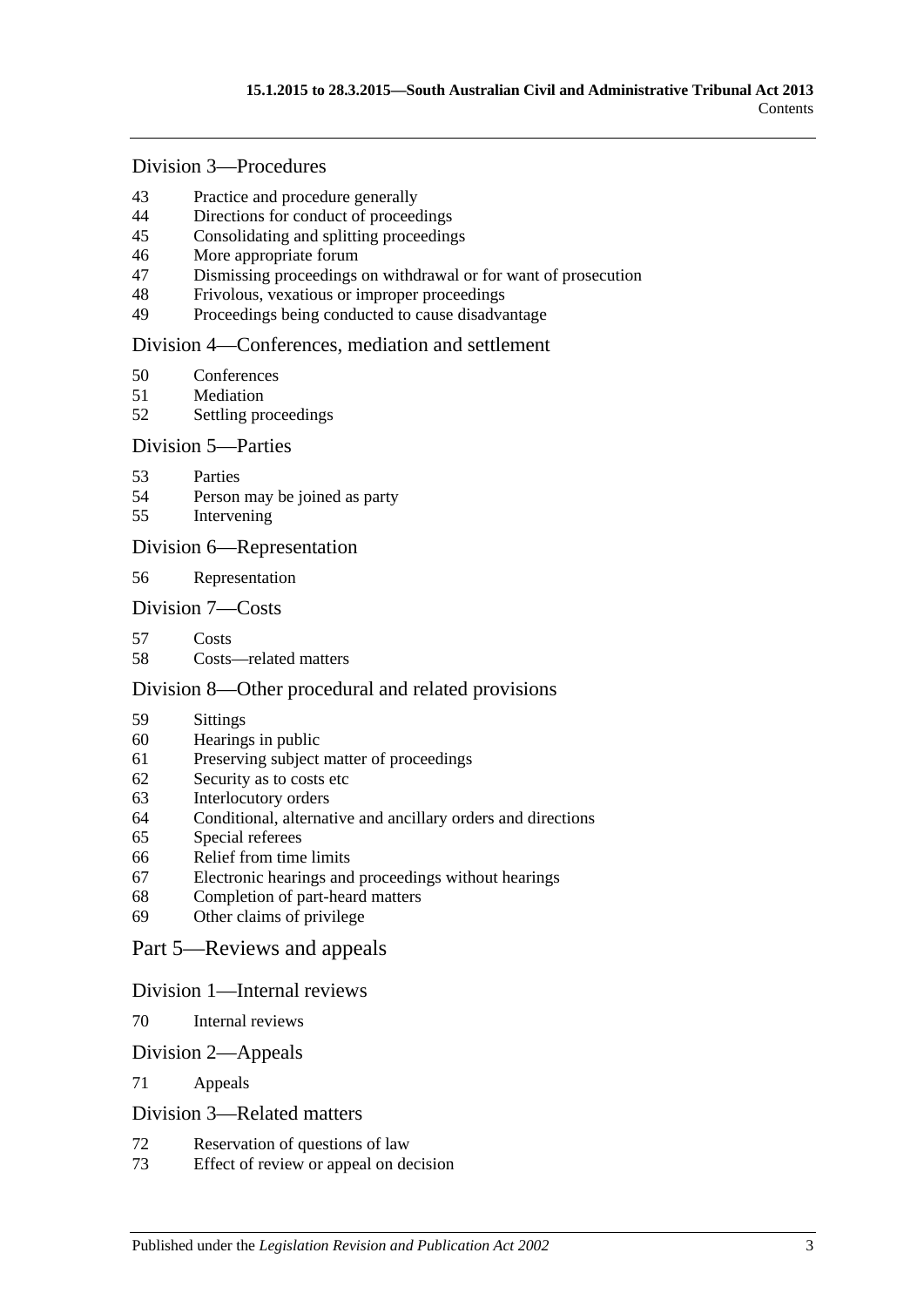## Part [6—Staff](#page-39-3)

#### Division [1—Registrars](#page-39-4)

- 74 [Registrars](#page-39-5)
- 75 [Functions of registrars](#page-40-0)
- 76 [Delegation](#page-40-1)

Division [2—Other staff of Tribunal](#page-41-0)

77 [Other staff of Tribunal](#page-41-1)

#### Division [3—Use of services or staff](#page-41-2)

78 [Use of services or staff](#page-41-3)

#### Part [7—Miscellaneous](#page-41-4)

- 79 [Immunities](#page-41-5)
- 80 [Protection from liability for torts](#page-41-6)
- 81 [Protection for compliance with Act](#page-42-0)
- 82 [Alternative orders and relief](#page-42-1)
- 83 [Power to cure irregularities](#page-42-2)
- 84 [Correcting mistakes](#page-42-3)
- 85 [Tribunal may review its decision if person was absent](#page-43-0)
- 86 [Tribunal may authorise person to take evidence](#page-43-1)
- 87 [Miscellaneous provisions relating to legal process and service](#page-44-0)
- 88 [Proof of decisions and orders of Tribunal](#page-44-1)
- 89 [Enforcement of decisions and orders of Tribunal](#page-44-2)<br>89A Bailiffs
- **[Bailiffs](#page-44-3)**
- 90 [Accessibility of evidence](#page-45-0)
- 91 [Costs of proceedings](#page-45-1)
- 92 [Annual report](#page-46-0)
- 93 [Additional reports](#page-46-1)
- 94 [Rules](#page-46-2)
- 95 [Regulations](#page-47-0)
- 96 [Review](#page-47-1)

[Legislative history](#page-48-0)

## <span id="page-3-0"></span>**The Parliament of South Australia enacts as follows:**

# **Part 1—Preliminary**

## <span id="page-3-1"></span>**1—Short title**

This Act may be cited as the *South Australian Civil and Administrative Tribunal Act 2013*.

#### <span id="page-3-2"></span>**2—Commencement**

This Act will come into operation on a day to be fixed by proclamation.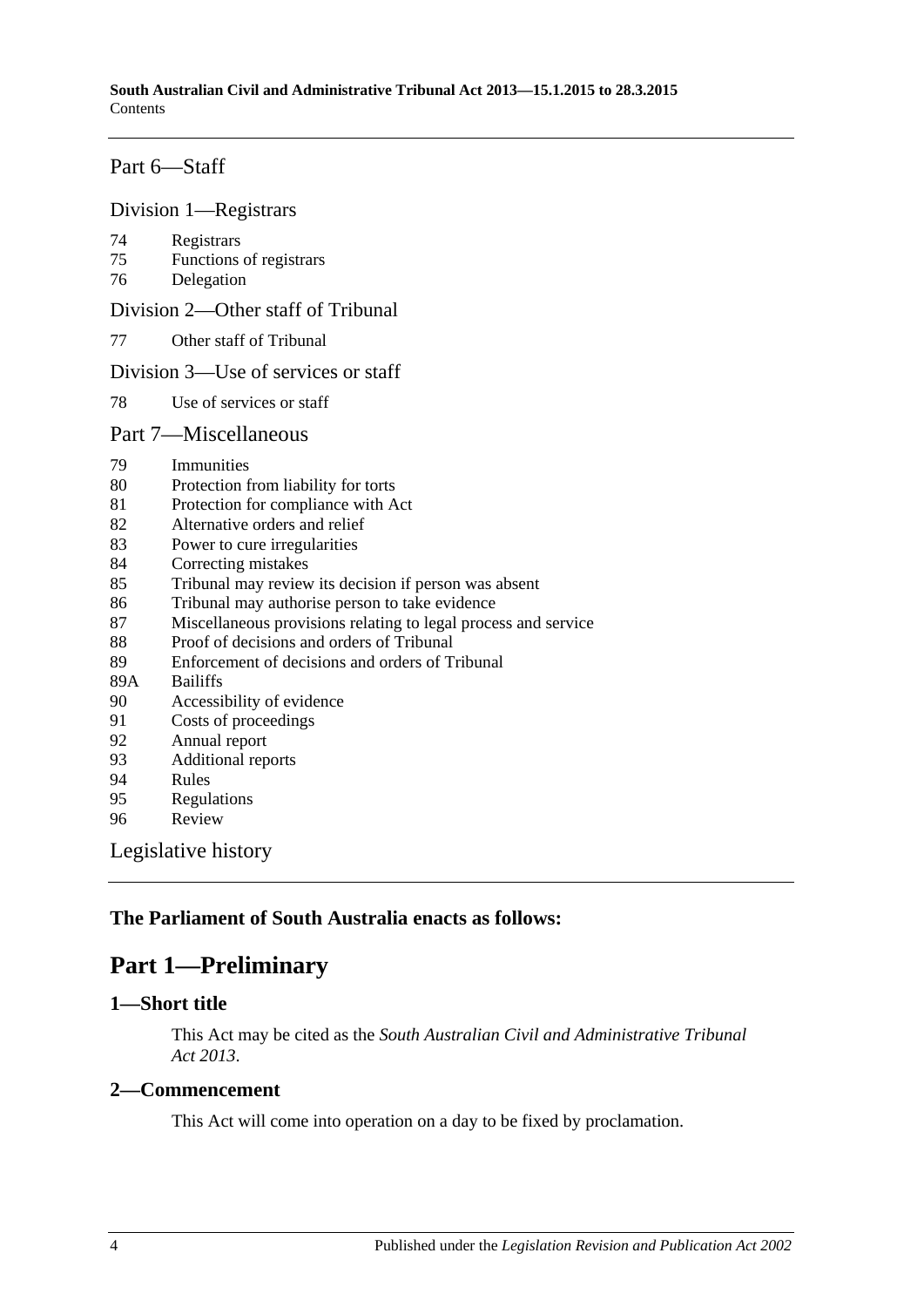## <span id="page-4-0"></span>**3—Interpretation**

(1) In this Act, unless the contrary intention appears—

*appear*, at a hearing, means to appear in person or participate in a way allowed under this Act or a relevant Act;

#### *applicant* means—

- (a) in the context of the Tribunal's review jurisdiction, the person who—
	- (i) applies to the Tribunal for a review; or
	- (ii) otherwise brings a matter before the Tribunal; or
	- (iii) requests, requires, or otherwise seeks that a matter be referred to, or otherwise be brought before, the Tribunal; and
- (b) in any other context, the person who—
	- (i) brings a matter before the Tribunal; or
	- (ii) requests, requires, or otherwise seeks that a matter be referred to, or otherwise brought before, the Tribunal,

except that, unless and to the extent that the rules otherwise provide, it does not include a person who is required by this Act or a relevant Act to refer a matter to the Tribunal, or otherwise bring a matter before the Tribunal, as sought by another person;

*decision*, of the Tribunal, includes a direction, determination or order of the Tribunal but, in prescribed circumstances, does not include an interlocutory direction, determination or order;

*decision-maker*—see [section](#page-21-4) 34(2);

*Department* means the administrative unit of the Public Service that is, under the Minister, responsible for the administration of this Act;

*Deputy President* means a Deputy President of the Tribunal;

*District Court* means the District Court of South Australia:

*evidentiary material* includes any document, object or substance of evidentiary value in proceedings before the Tribunal and includes any other document, object or substance that should, in the opinion of the Tribunal, be produced for the purpose of enabling the Tribunal to determine whether or not it has evidentiary value;

#### *legally qualified member* means—

- (a) a Presidential member; or
- (b) a magistrate who is a member of the Tribunal; or
- (c) another member of the Tribunal who is a legal practitioner of at least 5 years standing;

*Magistrates Court* means the Magistrates Court of South Australia;

*monetary order* means an order of the Tribunal requiring the payment of money and includes—

- (a) an order made for the payment of a fine or other pecuniary penalty; and
- (b) an order as to the payment of any costs; and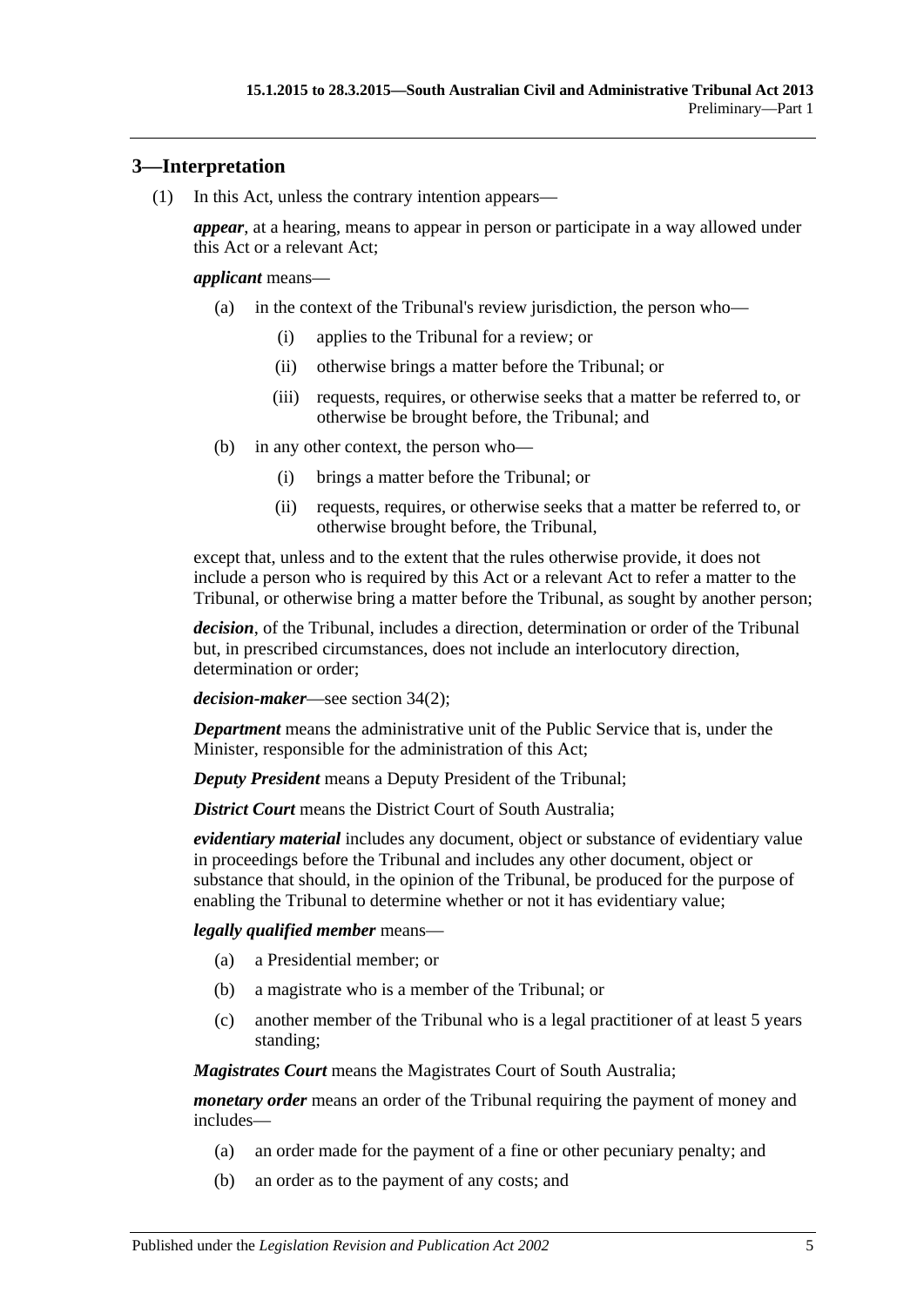(c) an order for the payment of compensation for breach of an Act;

*ordinary member* means a person holding office as an ordinary member of the Tribunal;

*original jurisdiction* of the Tribunal—see Part [3 Division](#page-21-0) 2;

*President* means the President of the Tribunal;

*Presidential member* means the President or a Deputy President of the Tribunal;

*registrar* means the Registrar or a Deputy Registrar of the Tribunal;

*relevant Act* means an Act which confers jurisdiction on the Tribunal;

*reviewable decision*—see [section](#page-21-4) 34(2);

*review jurisdiction* of the Tribunal—see Part [3 Division](#page-21-2) 3;

*rules* means the rules of the Tribunal in force under this Act;

*senior member* means a person holding office as a senior member of the Tribunal;

*Tribunal* means the South Australian Civil and Administrative Tribunal established by this Act.

#### (2) If under a relevant Act a person's failure or omission to do something is reviewable under this Act as a decision—

- (a) this Act applies as if that person had made that decision; and
- (b) any provision of the relevant Act as to when the decision is taken to have been made has effect.
- (3) The members of the staff of the Tribunal are—
	- (a) the registrars; and
	- (b) the other members of staff appointed or made available for the purposes of the Tribunal under this Act.
- (4) The officers of the Tribunal are—
	- (a) the registrars; and
	- (b) members of the staff of the Tribunal who are designated as officers of the Tribunal by the Registrar of the Tribunal; and
	- (c) other persons who are designated as officers of the Tribunal under this Act.

#### <span id="page-5-0"></span>**4—Relevant Acts prevail**

If there is an inconsistency between this Act and a relevant Act, the relevant Act prevails to the extent of the inconsistency.

# <span id="page-5-2"></span><span id="page-5-1"></span>**Part 2—South Australian Civil and Administrative Tribunal**

# **Division 1—Establishment of Tribunal**

## <span id="page-5-3"></span>*5—Establishment of Tribunal*

*The South Australian Civil and Administrative Tribunal is established.*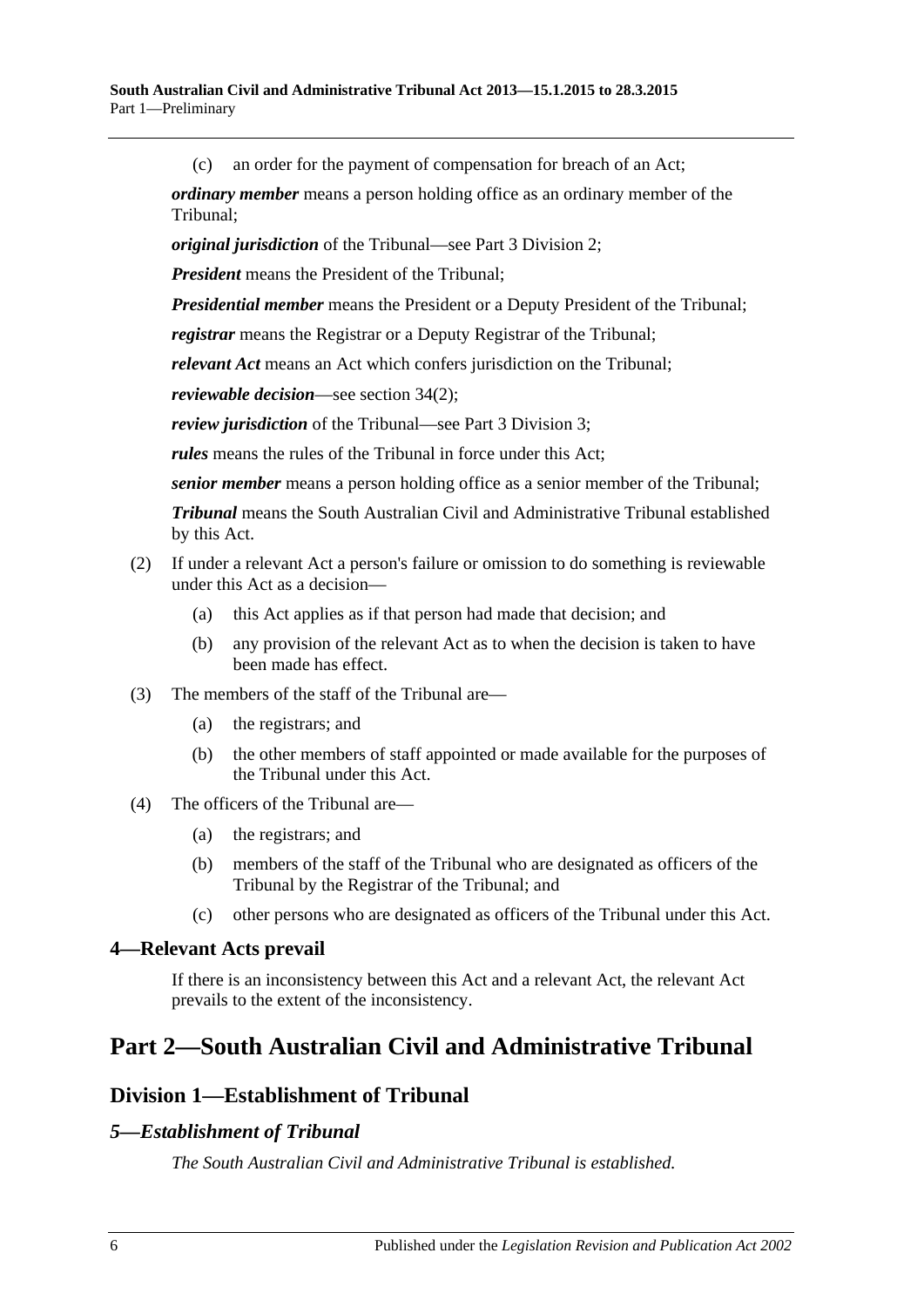## <span id="page-6-0"></span>*6—Jurisdiction of Tribunal*

*The Tribunal has the jurisdiction described in [Part](#page-20-1) 3.*

#### <span id="page-6-1"></span>*7—Tribunal to operate throughout State*

- *(1) The Tribunal is to facilitate access to its services throughout the State and may sit at any place (either within or outside the State).*
- *(2) Registries of the Tribunal will be at the places determined by the President after consultation with the Minister.*

# <span id="page-6-2"></span>**Division 2—Main objectives of Tribunal**

## <span id="page-6-3"></span>*8—Main objectives of Tribunal*

*The main objectives of the Tribunal in dealing with matters within its jurisdiction are—*

- *(a) in the exercise of its jurisdiction, to promote the best principles of public administration, including—*
	- *(i) independence in decision-making; and*
	- *(ii) natural justice and procedural fairness; and*
	- *(iii) high-quality, consistent decision-making; and*
	- *(iv) transparency and accountability in the exercise of statutory functions, powers and duties; and*
- *(b) to be accessible by being easy to find and easy to access, and to be responsive to parties, especially people with special needs; and*
- *(c) to ensure that applications are processed and resolved as quickly as possible while achieving a just outcome, including by resolving disputes through high-quality processes and the use of mediation and alternative dispute resolution procedures wherever appropriate; and*
- *(d) to keep costs to parties involved in proceedings before the Tribunal to a minimum insofar as is just and appropriate; and*
- *(e) to use straightforward language and procedures (including, insofar as is reasonably practicable and appropriate, by using simple and standardised forms); and*
- *(f) to act with as little formality and technicality as possible, including by informing itself in such manner as the Tribunal thinks fit; and*
- *(g) to be flexible in the way in which the Tribunal conducts its business and to adjust its procedures to best fit the circumstances of a particular case or a particular jurisdiction.*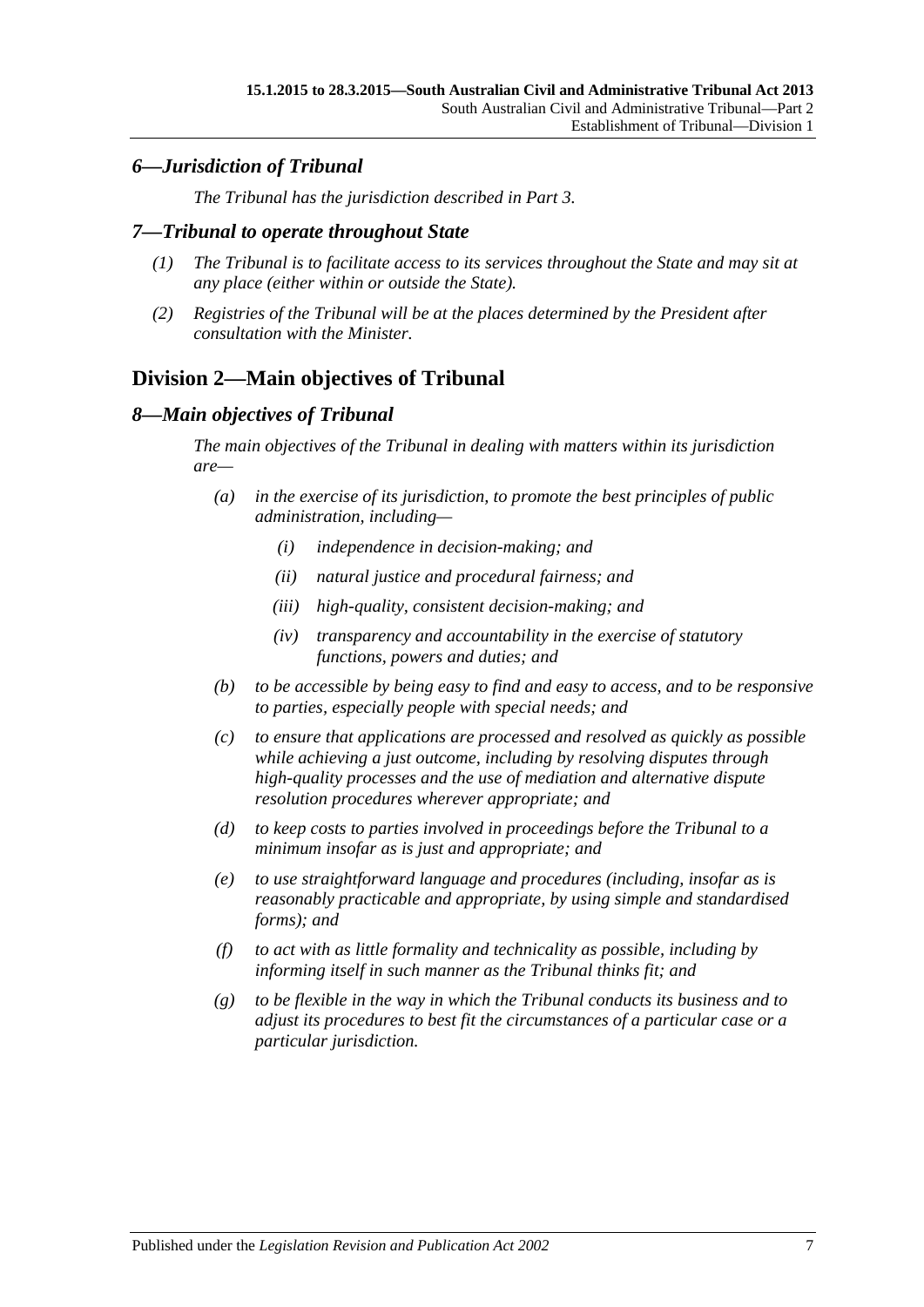# <span id="page-7-1"></span><span id="page-7-0"></span>**Division 3—Members of Tribunal**

## **Subdivision 1—The members**

## <span id="page-7-2"></span>**9—The members**

The members of the Tribunal are—

- (a) the President; and
- (b) the Deputy President or Deputy Presidents; and
- (c) the magistrates who are designated as members of the Tribunal under this Act; and
- (d) the senior members; and
- (e) the ordinary members; and
- (f) assessors.

#### <span id="page-7-3"></span>**Subdivision 2—The President**

#### <span id="page-7-4"></span>**10—Appointment of President**

- (1) The President of the Tribunal will be a judge of the Supreme Court appointed by the Governor, by proclamation, to be the President of the Tribunal.
- <span id="page-7-6"></span>(2) The appointment of a judge of the Supreme Court as President of the Tribunal does not affect—
	- (a) the judge's tenure of office or status as a judge; or
	- (b) the payment of the judge's salary or allowances as a judge (subject to the operation of [subsection](#page-7-5) (6)); or
	- (c) the ability of the person to do anything in the person's capacity as a judge (including as to the exercise of the jurisdiction of the Supreme Court); or
	- (d) any other right or privilege that the judge has as a judge.
- <span id="page-7-7"></span>(3) Service in the office of President of the Tribunal is taken, for all purposes, to constitute service as a judge of the Supreme Court.
- (4) The appointment of a judge as the President of the Tribunal will be for a term of 5 years (and the person is eligible for reappointment at the expiration of a term of office).
- <span id="page-7-8"></span>(5) Subject to [subsections](#page-7-6) (2) and [\(3\),](#page-7-7) an appointment may be subject to conditions determined by the Governor.
- <span id="page-7-5"></span>(6) Without limiting [subsection](#page-7-8) (5), the Remuneration Tribunal may determine that the President's salary or allowances as a judge will have an additional component on account of holding office under this Act (and the jurisdiction to make such a determination is conferred on the Remuneration Tribunal by this Act).
- (7) Any salary or allowances payable as an additional component of remuneration under [subsection](#page-7-5) (6) cannot be reduced during the person's term of office as President.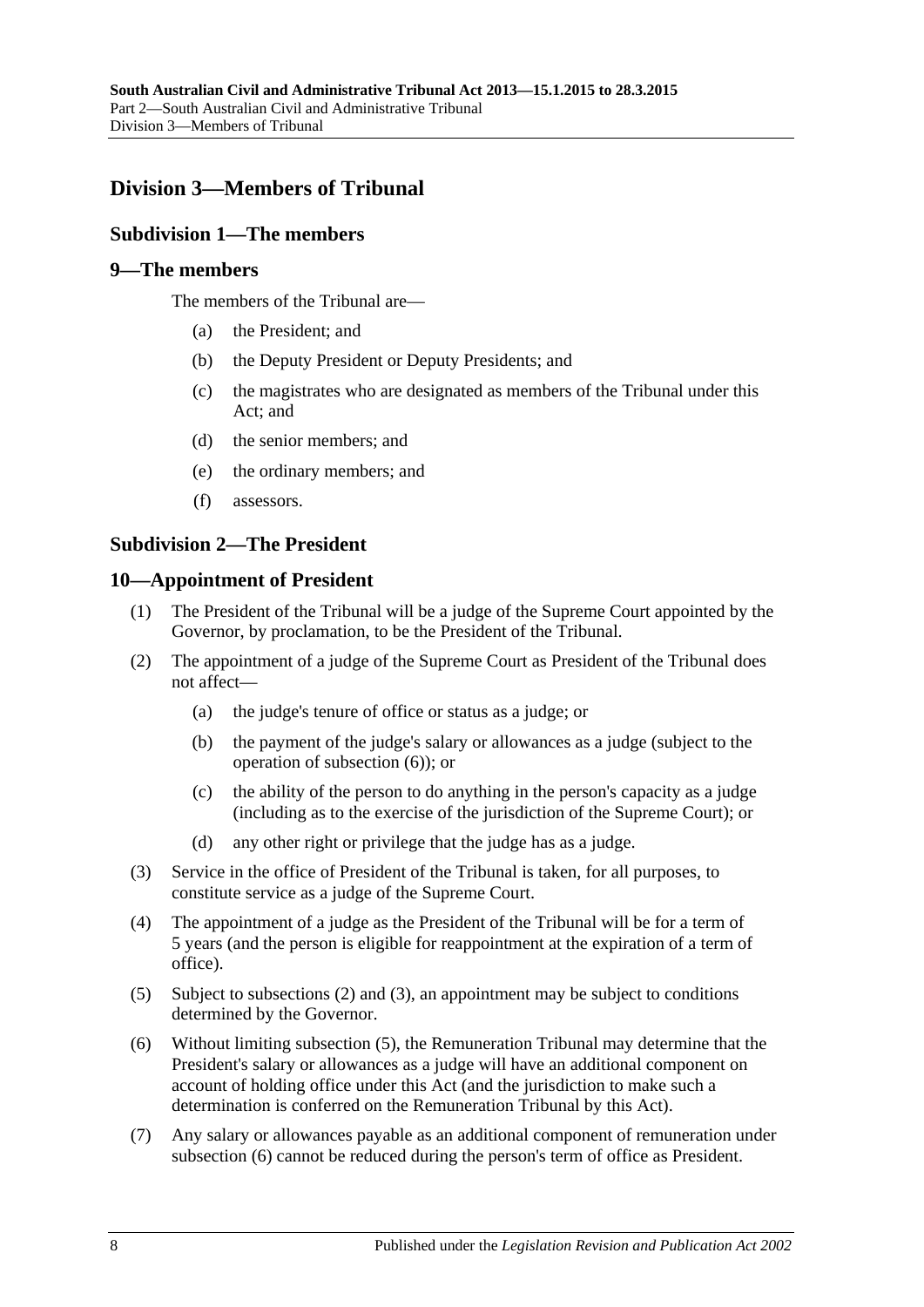- <span id="page-8-3"></span><span id="page-8-2"></span><span id="page-8-1"></span>(8) A person ceases to be the President of the Tribunal if—
	- (a) the person ceases to be a judge of the Supreme Court; or
	- (b) the person, with the approval of the Governor, resigns as President by written notice to the Attorney-General; or
	- (c) the person completes a term of office and is not reappointed; or
	- (d) the appointment is revoked by the Governor, on the recommendation of the Attorney-General, for—
		- (i) mental or physical incapacity to carry out duties satisfactorily; or
		- (ii) neglect of duty; or
		- (iii) dishonourable conduct; or
	- (e) the person dies.
- (9) Nothing under [subsection](#page-8-1)  $(8)(b)$ , [\(c\)](#page-8-2) or [\(d\)](#page-8-3) affects the person's tenure or status as a judge.
- (10) Before the Governor makes a proclamation under this section, the Attorney-General must consult with the Chief Justice.

#### <span id="page-8-0"></span>**11—President's functions generally**

- (1) The President of the Tribunal has the functions conferred on the President under this Act or any other Act.
- (2) The functions of the President include—
	- (a) participating as a member of the Tribunal; and
	- (b) having primary responsibility for the administration of the Tribunal; and
	- (c) managing the business of the Tribunal, including by ensuring that the Tribunal operates efficiently and effectively and continually improves the way in which it carries out its functions; and
	- (d) providing leadership and guidance to the Tribunal and engendering cohesiveness and collaboration amongst the members and staff of the Tribunal; and
	- (e) giving directions about the practices and procedures to be followed by the Tribunal; and
	- (f) developing and implementing performance standards and setting benchmarks for the Tribunal; and
	- (g) being responsible for promoting the training, education and professional development of members of the Tribunal; and
	- (h) overseeing the proper use of the resources of the Tribunal; and
	- (i) providing advice about—
		- (i) the membership of the Tribunal; and
		- (ii) the operations and activities of the Tribunal.
- (3) The President may do all things necessary or convenient to be done in the performance of the President's functions.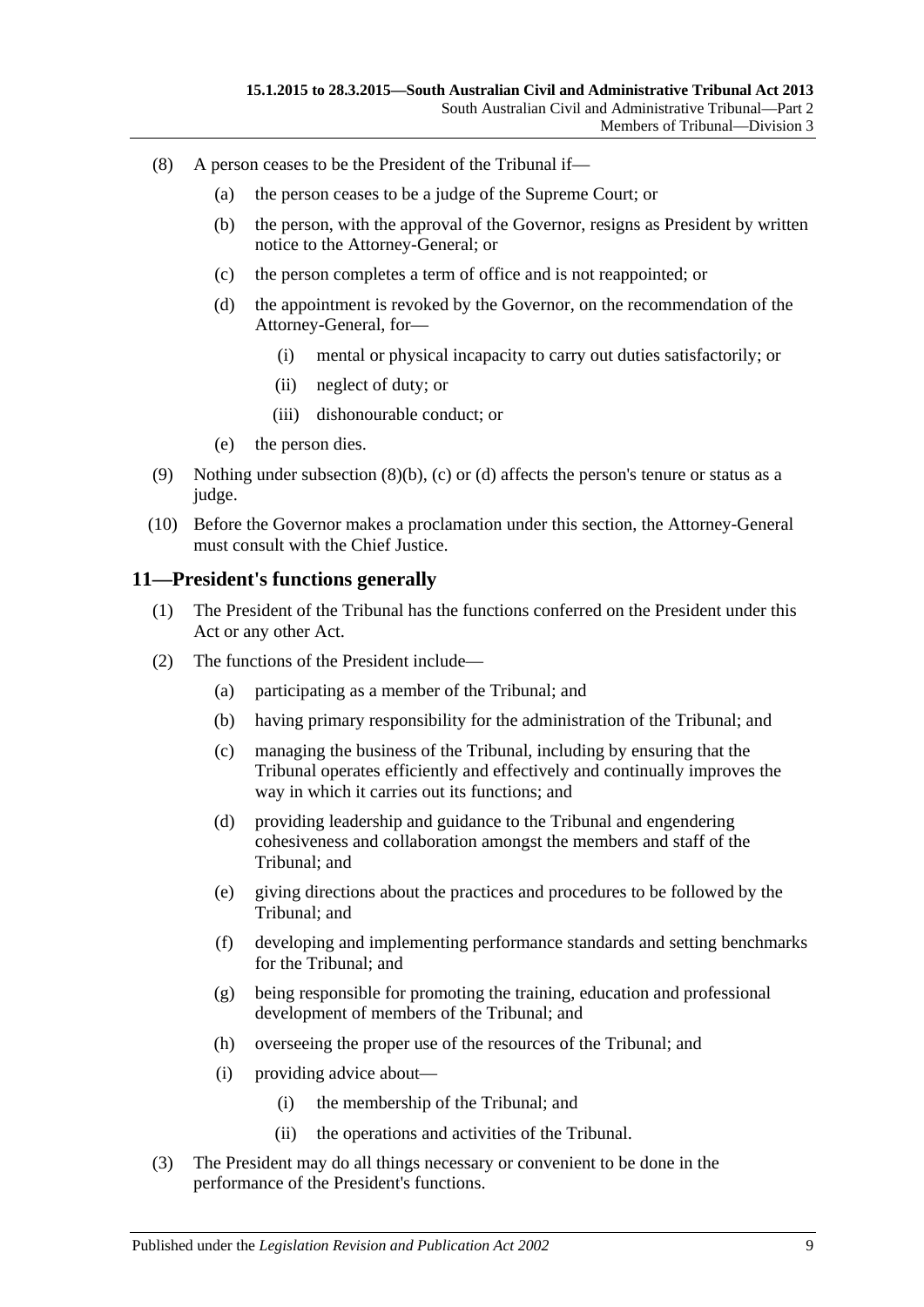(4) In the performance of the President's functions, the President is not subject to direction or control by the Minister.

## <span id="page-9-0"></span>**12—Acting President**

- (1) If there is a vacancy in the office of President or the President is absent or for any other reason is unable to perform the functions of office, the Governor may, by proclamation, appoint a person to act as President of the Tribunal for a period not exceeding 6 months.
- (2) The Governor may only appoint—
	- (a) a Deputy President; or
	- (b) a judge of the Supreme Court or the District Court,

to act as President.

- (3) However, the Governor may not appoint a person acting as a Deputy President to act as President unless the person is a judge of the District Court.
- (4) A person appointed to act as a President—
	- (a) has all the functions of the President; and
	- (b) is taken to be the President for all purposes related to this Act or a relevant Act.
- (5) A person appointed to act as President is, for the period of his or her appointment, entitled to be paid additional salary and allowances to ensure that his or her salary and allowances equal the salary and allowances payable to a President of the Tribunal.
- (6) The Governor may, by further proclamation—
	- (a) extend or renew an appointment under this section; or
	- (b) revoke an appointment under this section.
- (7) Before the Governor makes a proclamation under this section, the Attorney-General must consult with—
	- (a) the Chief Justice; and
	- (b) if the proclamation relates to a judge of the District Court—the Chief Judge.

## <span id="page-9-1"></span>**Subdivision 3—The Deputy Presidents**

## <span id="page-9-2"></span>**13—Number of Deputy Presidents**

There will be at least 1 Deputy President of the Tribunal.

## <span id="page-9-3"></span>**14—Appointment of Deputy Presidents**

- <span id="page-9-5"></span><span id="page-9-4"></span>(1) A Deputy President will be—
	- (a) a judge of the District Court appointed by the Governor, by proclamation, to be a Deputy President of the Tribunal; or
	- (b) a person who is eligible for appointment as a judge of the District Court appointed by the Governor to be a Deputy President of the Tribunal.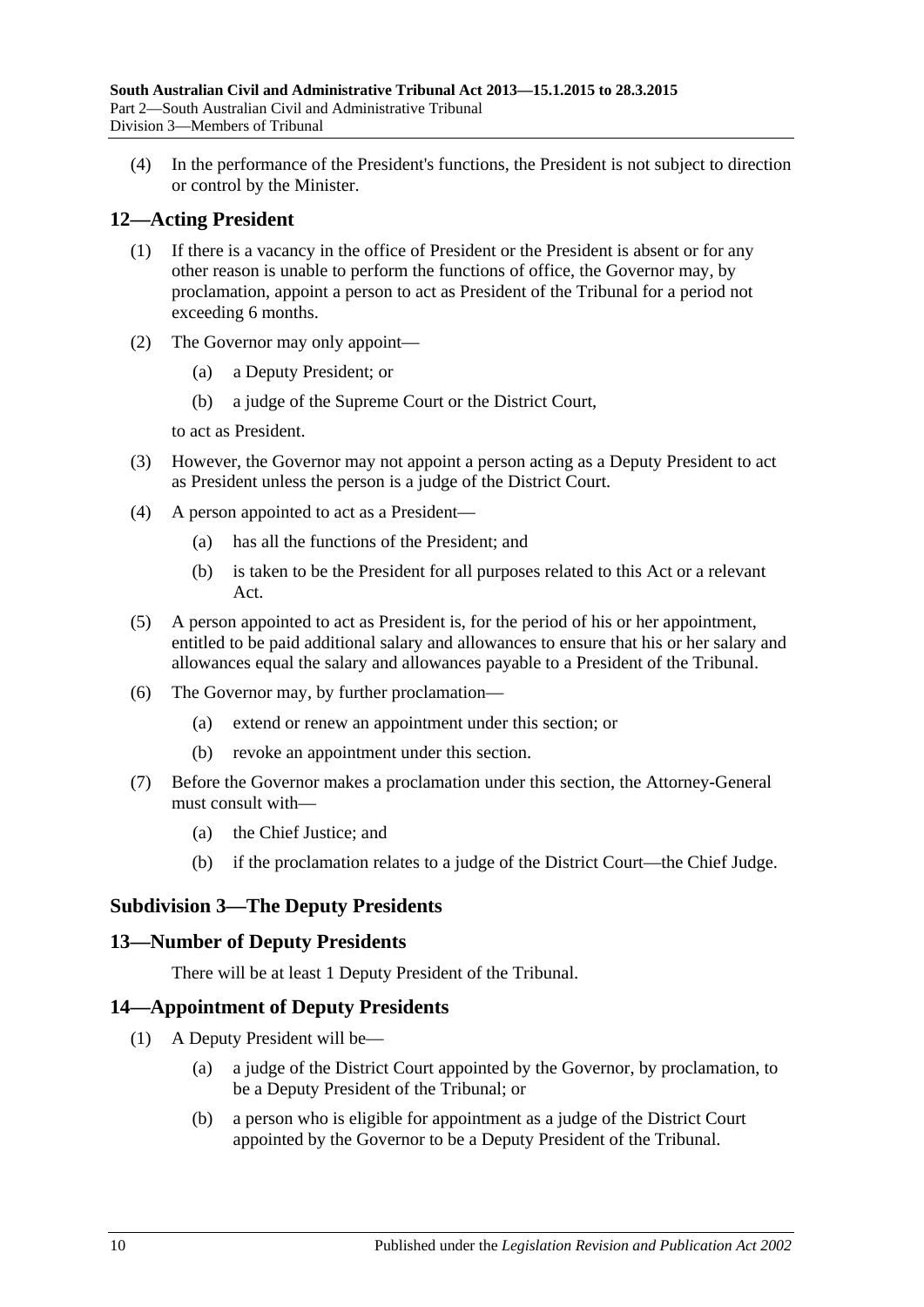- <span id="page-10-1"></span>(2) The appointment of a judge of the District Court as a Deputy President of the Tribunal under [subsection](#page-9-4) (1)(a) does not affect—
	- (a) the judge's tenure of office or status as a judge; or
	- (b) the payment of the judge's salary or allowances as a judge (subject to the operation of [subsection](#page-10-0) (6)); or
	- (c) the ability of the person to do anything in the person's capacity as a judge (including as to the exercise of the jurisdiction of the District Court); or
	- (d) any other right or privilege that the judge has as a judge of the District Court.
- <span id="page-10-2"></span>(3) Service in the office of Deputy President of the Tribunal by a judge of the District Court is taken, for all purposes, to constitute service as a judge of that Court.
- (4) The appointment of a judge as a Deputy President of the Tribunal will be for a period of 5 years (and the person is eligible for reappointment at the expiration of a term of office).
- <span id="page-10-3"></span>(5) Subject to [subsections \(2\)](#page-10-1) and [\(3\),](#page-10-2) an appointment under [subsection](#page-9-4) (1)(a) may be subject to conditions determined by the Governor.
- <span id="page-10-0"></span>(6) Without limiting [subsection](#page-9-4) (5), in the case of an appointment under subsection (1)(a), the Remuneration Tribunal may determine that a Deputy President's salary or allowance as a judge will have an additional component on account of holding office under this Act (and the jurisdiction to make such a determination is conferred on the Remuneration Tribunal by this Act).
- (7) Any salary or allowances payable as an additional component of remuneration under [subsection](#page-10-0) (6) cannot be reduced during the person's term of office as a Deputy President of the Tribunal.
- (8) The appointment of a person as a Deputy President of the Tribunal under [subsection](#page-9-5)  $(1)(b)$ —
	- (a) will be for a term of 5 years (and the person is eligible for reappointment at the expiration of a term of office); and
	- (b) will be on a full-time or part-time basis (and this may be altered from time to time with the agreement of the Attorney-General and the President of the Tribunal).
- <span id="page-10-5"></span><span id="page-10-4"></span>(9) An appointment under [subsection](#page-9-5) (1)(b) may be subject to conditions determined by the Governor.
- (10) Without limiting [subsection](#page-10-4) (9), in the case of an appointment under [subsection](#page-9-5) (1)(b), the Remuneration Tribunal will determine the salary or allowances to be paid to the person on account of holding office under this Act (and the jurisdiction to make such a determination is conferred on the Remuneration Tribunal by this Act).
- (11) The remuneration of a Deputy President of the Tribunal appointed under [subsection](#page-9-5) (1)(b) (including any salary or allowances) cannot be reduced during the person's term of office as a Deputy President of the Tribunal (unless the reduction is related to a reduction in the person's hours of service over a particular period under an agreement entered into under [subsection](#page-10-5) (8)(b)).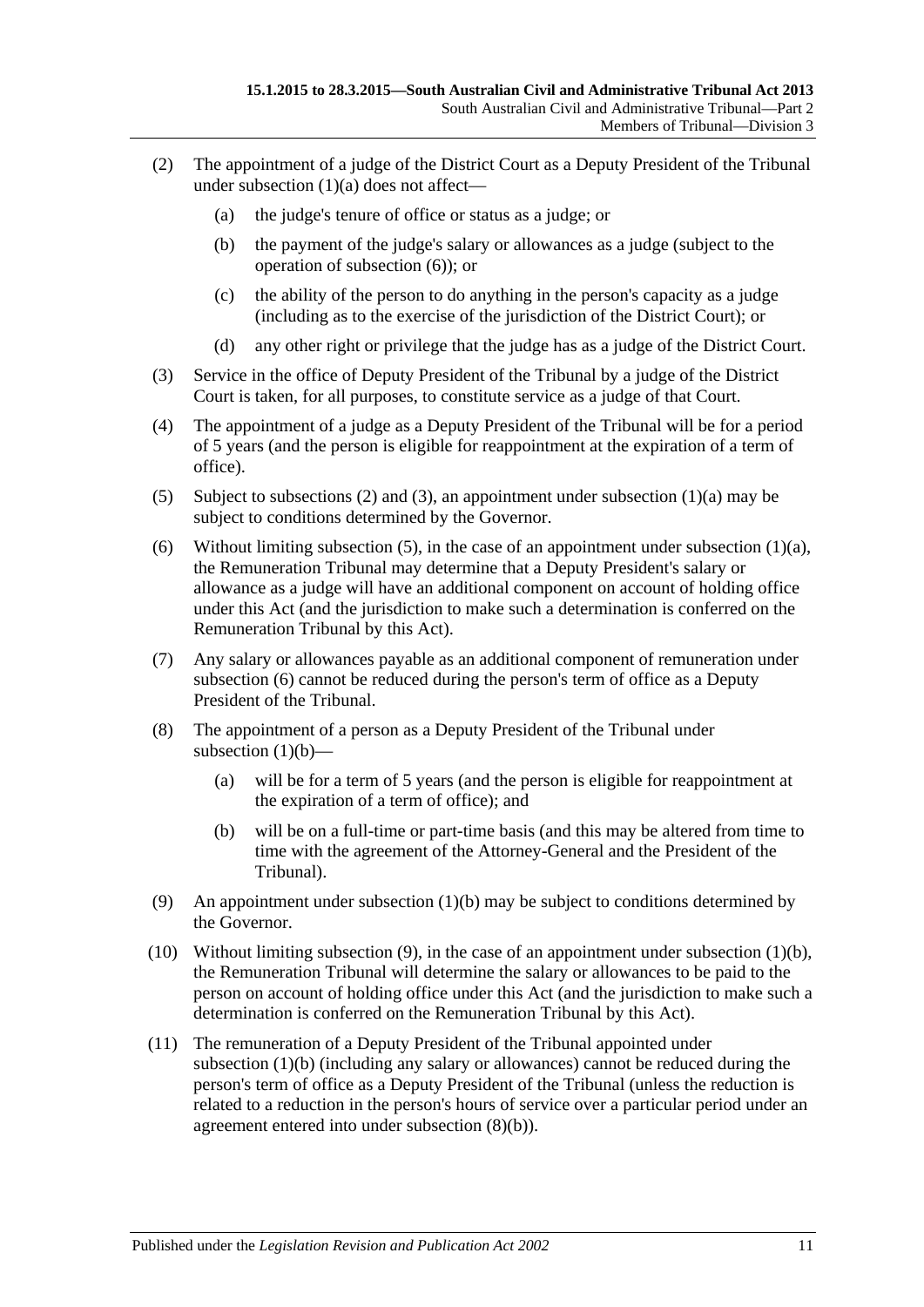- <span id="page-11-4"></span><span id="page-11-3"></span><span id="page-11-2"></span>(12) A person ceases to be a Deputy President of the Tribunal if
	- (a) in the case of an appointment under [subsection](#page-9-4)  $(1)(a)$ —the person ceases to be a judge of the District Court; or
	- (b) the person resigns as Deputy President by written notice to the Attorney-General; or
	- (c) the person completes a term of office and is not reappointed; or
	- (d) the appointment is revoked by the Governor, on the recommendation of the Attorney-General, for—
		- (i) mental or physical incapacity to carry out duties satisfactorily; or
		- (ii) neglect of duty; or
		- (iii) dishonourable conduct; or
	- (e) the person dies.
- (13) Nothing in [subsection](#page-11-2) (12)(b), [\(c\)](#page-11-3) or [\(d\)](#page-11-4) affects a person's tenure or status as a judge (in the case of an appointment under [subsection](#page-9-4)  $(1)(a)$ ).
- (14) A judge of the District Court may only act under [subsection](#page-11-2) (12)(b) with the approval of the Governor.
- (15) The Attorney-General must consult with the President of the Tribunal before making a recommendation under [subsection](#page-11-4) (12)(d).
- (16) Before the Governor makes a proclamation under this section, the Attorney-General must consult with the Chief Justice and the Chief Judge.

#### <span id="page-11-0"></span>**15—Deputy President's functions generally**

- (1) A Deputy President of the Tribunal has the functions conferred on the Deputy President under this Act or any other Act.
- (2) The functions of a Deputy President include—
	- (a) participating as a member of the Tribunal; and
	- (b) assisting the President in the management of the business of the Tribunal; and
	- (c) assisting the President in managing the members of the Tribunal, including in connection with the training, education and professional development of members of the Tribunal; and
	- (d) other functions assigned by the President.
- (3) A Deputy President may do all things necessary or convenient to be done in the performance of the Deputy President's functions.
- (4) A Deputy President is subject to the direction of the President in performing the Deputy President's functions, other than adjudicating in the Tribunal.

#### <span id="page-11-1"></span>**16—Acting Deputy Presidents**

(1) If there is a vacancy in an office of Deputy President or a Deputy President is absent or for any other reason is unable to perform the duties of office, the Attorney-General may appoint a person to act as a Deputy President for a period not exceeding 6 months.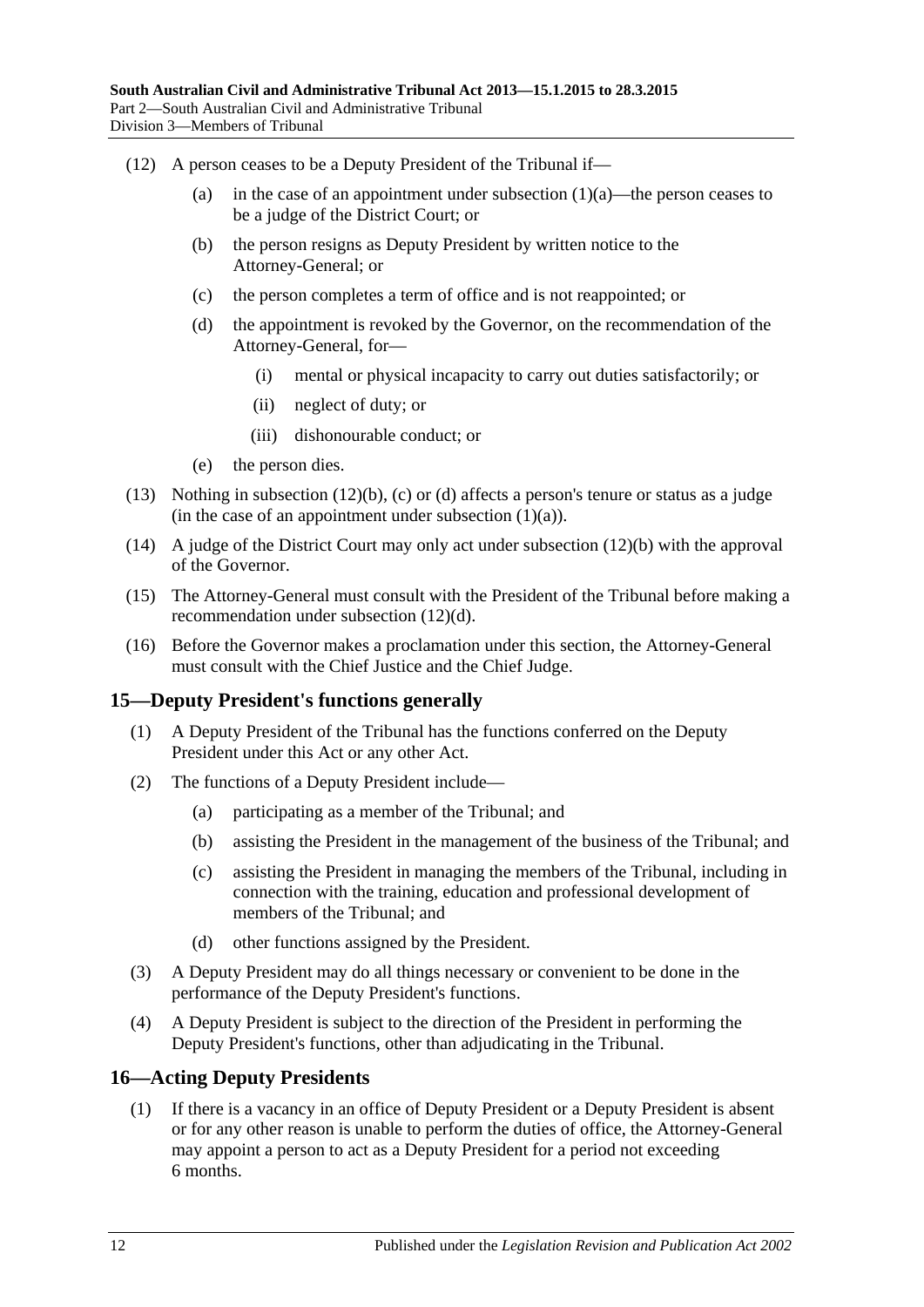- (2) An appointment under this section must be made in writing.
- <span id="page-12-2"></span><span id="page-12-1"></span>(3) The Attorney-General may only appoint—
	- (a) a judge of the District Court; or
	- (b) a person who is eligible for appointment as a judge of the District Court (who may already be a member of the Tribunal on some other basis),

to act as a Deputy President.

- (4) The Attorney-General must consult with the President of the Tribunal before making an appointment under [subsection](#page-12-1) (3) and with the Chief Judge before making an appointment under [subsection](#page-12-2) (3)(a).
- (5) A person appointed to act as a Deputy President—
	- (a) has all the functions of a Deputy President; and
	- (b) is taken to be a Deputy President for all purposes related to this Act or a relevant Act (and the other provisions of this Subdivision apply with any necessary modifications in relation to a person appointed under this section).
- (6) However, if the person appointed to act as a Deputy President is not a judge of the District Court, the person is, for the period of appointment, entitled to be paid any salary or allowances determined by the Attorney-General after consultation with the President of the Tribunal (with a judge of the District Court being paid any salary and allowances of a Deputy President).
- (7) A person appointed to act as a Deputy President may be appointed to act as a Deputy President for a further period—
	- (a) by the Attorney-General, if the appointment is continuous on 1 or more of the person's previous appointments as an acting Deputy President and the total period of continuous appointments does not exceed 6 months; or
	- (b) by the Governor in other circumstances.
- <span id="page-12-3"></span>(8) The Governor may at any time, on the recommendation of the Attorney-General, cancel the appointment of a person to act as a Deputy President.
- (9) Before the Governor acts under [subsection](#page-12-3) (8), the Attorney-General must consult with—
	- (a) the President of the Tribunal (unless the Attorney-General is acting at the request of the President); and
	- (b) if the relevant person is a judge of the District Court—the Chief Judge.

## <span id="page-12-0"></span>**17—Supplementary Deputy Presidents**

- (1) Even though there is no vacancy in an office of Deputy President (and any Deputy President is performing the duties of office), the Attorney-General may, on the request of the President of the Tribunal, temporarily appoint a person to act as a supplementary Deputy President of the Tribunal in relation to a particular matter or matters or for a specified period.
- <span id="page-12-4"></span>(2) The Attorney-General may only appoint—
	- (a) a judge of the District Court; or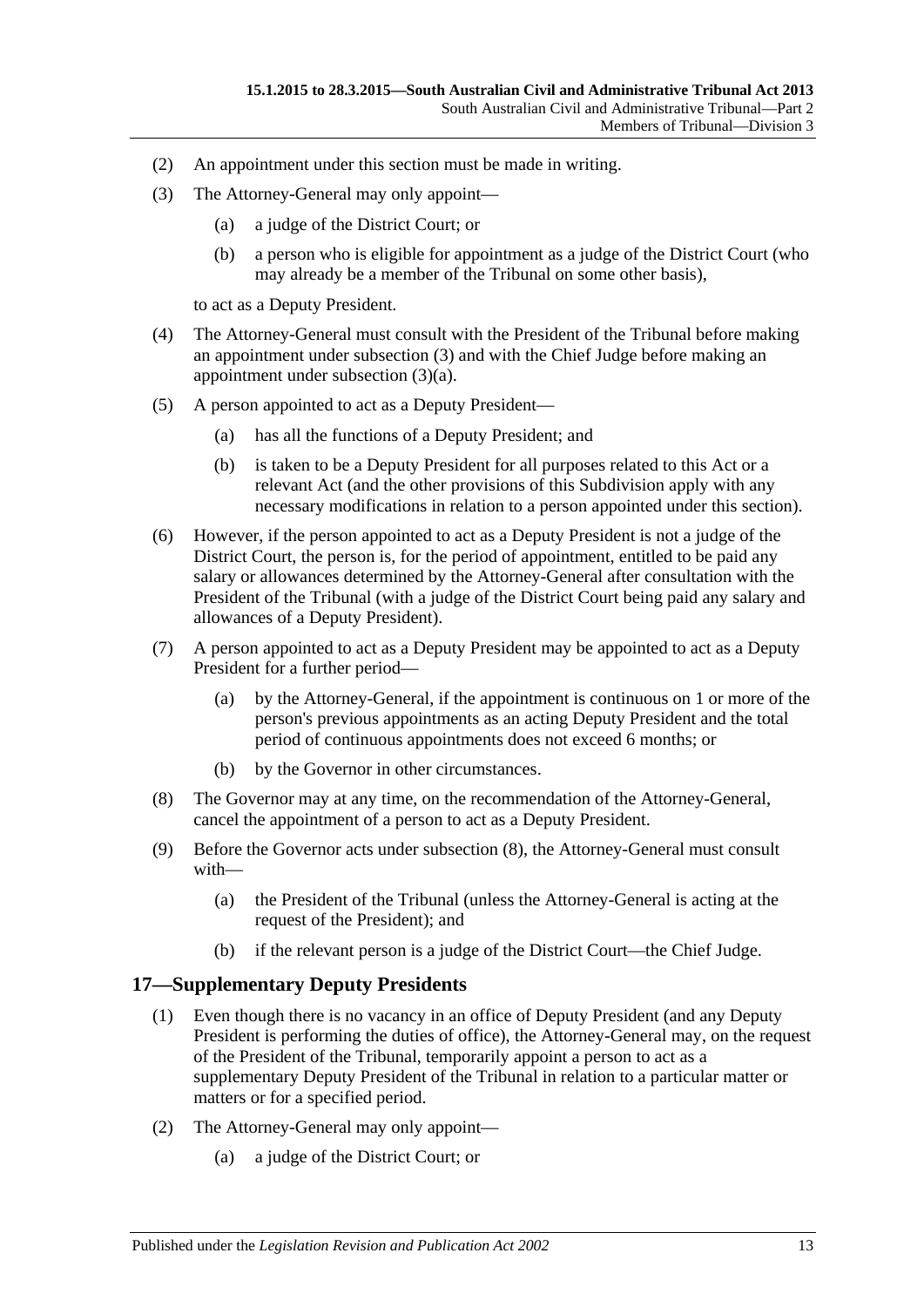- (b) a person who is eligible to act in a judicial office on an auxiliary basis under section 3(2) of the *[Judicial Administration \(Auxiliary Appointments and](http://www.legislation.sa.gov.au/index.aspx?action=legref&type=act&legtitle=Judicial%20Administration%20(Auxiliary%20Appointments%20and%20Powers)%20Act%201988)  [Powers\) Act](http://www.legislation.sa.gov.au/index.aspx?action=legref&type=act&legtitle=Judicial%20Administration%20(Auxiliary%20Appointments%20and%20Powers)%20Act%201988) 1988* (even though office under this Act is not a judicial office under that Act).
- (3) The Attorney-General must consult with the Chief Judge before making an appointment under [subsection](#page-12-4) (2)(a).
- (4) An appointment under this section must be made in writing.
- (5) The person may act as a Deputy President in relation to a matter, or for the period, for which the person is appointed, and when acting under the appointment the person is to be regarded as a Deputy President of the Tribunal for the purposes of this Act and any relevant Act (and the other provisions of this subdivision apply with any necessary modifications in relation to a person appointed under this section).
- (6) However, if a person appointed under this section is not a judge of the District Court, the person is, for the period of appointment, entitled to be paid any salary or allowances determined by the Attorney-General after consultation with the President of the Tribunal (with a judge of the District Court being paid any salary or allowances of a Deputy President).
- (7) A person appointed under this section for a particular period may be appointed to act for a further period by the Attorney-General after consultation with, or at the request of, the President of the Tribunal.
- <span id="page-13-2"></span>(8) The Governor may at any time, on the recommendation of the Attorney-General, cancel the appointment of a person under this section.
- (9) Before the Governor acts under [subsection](#page-13-2) (8), the Attorney-General must consult with—
	- (a) the President of the Tribunal (unless the Attorney-General is acting at the request of the President); and
	- (b) if the relevant person is a judge of the District Court—the Chief Judge.

## <span id="page-13-0"></span>**Subdivision 4—Magistrates**

#### <span id="page-13-3"></span><span id="page-13-1"></span>**18—Magistrates**

- (1) Any magistrate holding office under the *[Magistrates Act](http://www.legislation.sa.gov.au/index.aspx?action=legref&type=act&legtitle=Magistrates%20Act%201983) 1983* who is designated by the Governor, by proclamation, as a member of the Tribunal on a recommendation of the Attorney-General will (while he or she continues to hold office as a magistrate) be a member of the Tribunal.
- (2) The Attorney-General must consult with the President of the Tribunal and the Chief Magistrate before making a recommendation under [subsection](#page-13-3) (1).
- (3) A magistrate appointed under this section will act as a full-time, part-time or sessional member of the Tribunal under an arrangement established by the President and the Chief Magistrate (being an arrangement that may be varied from time to time).
- (4) The designation of a magistrate under this section does not affect—
	- (a) the magistrate's tenure of office or status as a magistrate; or
	- (b) the payment of the magistrate's salary or allowances as a magistrate; or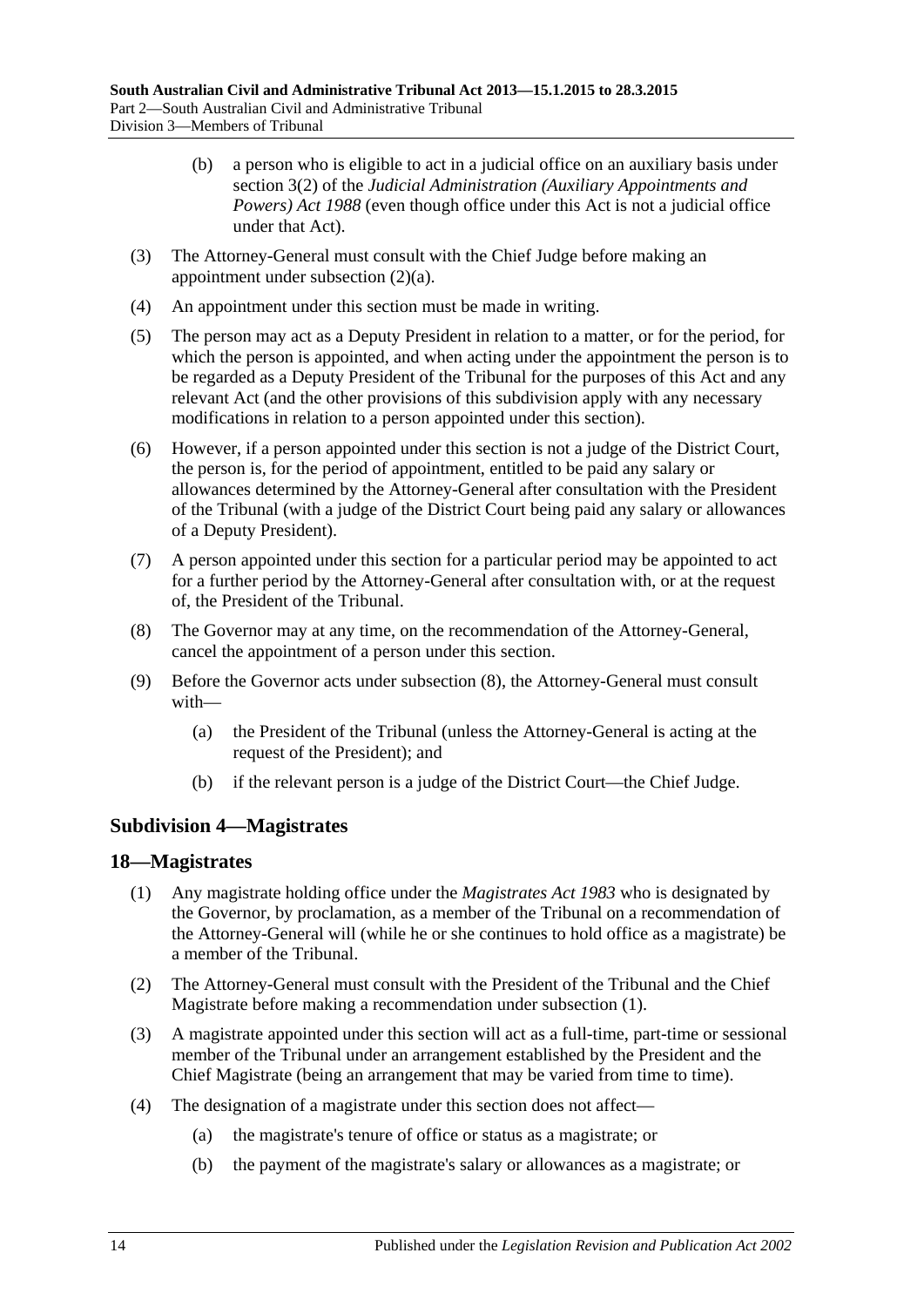- (c) the ability of the person from doing anything in the person's capacity as a magistrate; or
- (d) any other right or privilege that the magistrate has as a magistrate.

## <span id="page-14-0"></span>**Subdivision 5—Senior members and ordinary members**

#### <span id="page-14-2"></span><span id="page-14-1"></span>**19—Appointment of senior members and ordinary members**

- (1) The Governor may, on the recommendation of the Minister, appoint a person as—
	- (a) a senior member of the Tribunal; or
	- (b) an ordinary member of the Tribunal.
- <span id="page-14-5"></span><span id="page-14-3"></span>(2) The Minister may from time to time appoint a panel of persons who will, at the request of the Minister—
	- (a) after consultation with the President, recommend the selection criteria for the senior members and ordinary members of the Tribunal;
	- (b) assess a candidate or candidates for appointment as a senior member or ordinary member of the Tribunal (and, as appropriate, to provide advice to the Minister for the purposes of [subsection](#page-14-2) (1)).
- <span id="page-14-4"></span>(3) A person is eligible for appointment as a senior member or ordinary member of the Tribunal only if the person—
	- (a) is a legal practitioner of at least 5 years standing (taking into account, for that purpose, periods of legal practice and judicial service within and outside the State); or
	- (b) has, in the Minister's opinion, extensive knowledge, expertise or experience relating to a class of matter for which functions may be exercised by the Tribunal.
- (4) In recommending persons for appointment as members, the Minister must have regard to
	- (a) any criteria applying under [subsection](#page-14-3)  $(2)(a)$ ; and
	- (b) any advice provided under [subsection](#page-14-4) (2)(b); and
	- (c) the following:
		- (i) the need for balanced gender representation in the membership of the Tribunal;
		- (ii) the need for the membership of the Tribunal to reflect social and cultural diversity;
		- (iii) the range of knowledge, expertise and experience required within the membership of the Tribunal.
- (5) The Minister must consult with the President of the Tribunal before making a recommendation under [subsection](#page-14-2) (1).
- (6) A senior member or ordinary member of the Tribunal will be appointed for a term of office, of between 3 and 5 years, specified in the instrument of appointment.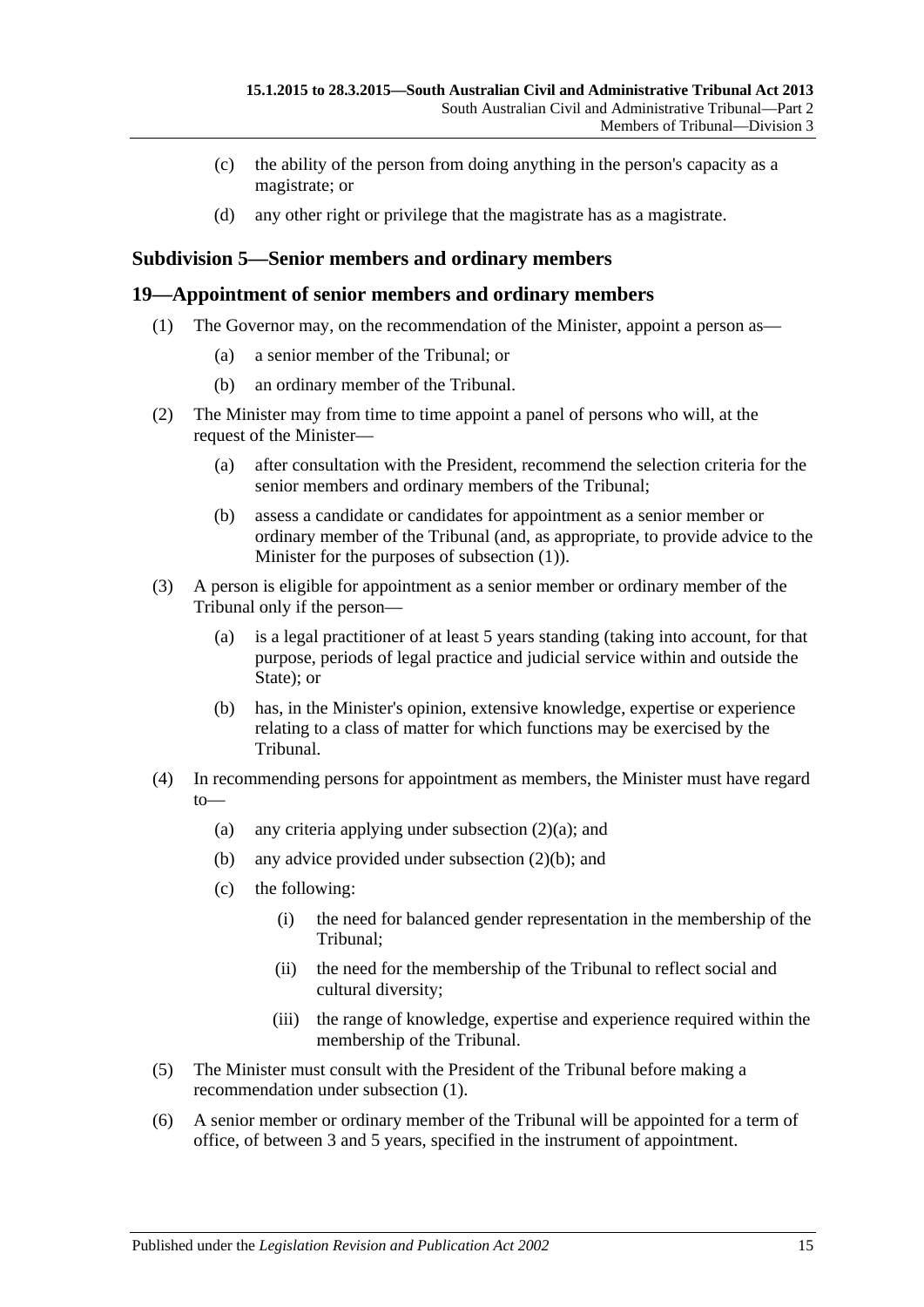- (7) A person appointed as a senior member or ordinary member of the Tribunal is eligible for reappointment at the expiration of a term of office (and without the need for seeking advice from a panel established under [subsection](#page-14-5) (2)).
- <span id="page-15-1"></span>(8) A senior member or ordinary member of the Tribunal is appointed on conditions specified in the instrument of appointment.
- <span id="page-15-2"></span>(9) A senior member or ordinary member of the Tribunal may be appointed on a full-time, part-time or sessional basis (and this may be altered from time to time with the agreement of the Minister).
- (10) A senior member or ordinary member of the Tribunal—
	- (a) must advise the President of the Tribunal of the nature of any paid employment or professional work undertaken outside his or her duties as a member of the Tribunal; and
	- (b) must not engage in any such employment or work if the President informs the member that, in the President's opinion, to do so would or may conflict with the proper performance of the member's duties of office.
- (11) The Minister must consult with the President about—
	- (a) the conditions of an appointment under [subsection](#page-15-1) (8); and
	- (b) the basis of an appointment under [subsection](#page-15-2) (9).

#### <span id="page-15-3"></span><span id="page-15-0"></span>**20—Member ceasing to hold office and suspension**

- (1) The Governor may, on the recommendation of the Minister, remove a senior member or ordinary member of the Tribunal from office for—
	- (a) mental or physical incapacity to carry out official duties satisfactorily; or
	- (b) neglect of duty; or
	- (c) dishonourable conduct.
- (2) A person ceases to be a senior member or an ordinary member of the Tribunal if the person—
	- (a) dies; or
	- (b) completes a term of office and is not reappointed; or
	- (c) resigns by written notice to the Minister; or
	- (d) ceases to satisfy any qualification by virtue of which the person was eligible for appointment to the Tribunal; or
	- (e) is removed from office under [subsection](#page-15-3) (1).
- (3) The Minister must consult with the President before making a recommendation under [subsection](#page-15-3)  $(1)$ .
- <span id="page-15-4"></span>(4) The President may, on his or her own initiative or at the request of the Minister, suspend a senior member or ordinary member of the Tribunal from office if it appears that there may be grounds for the removal of the member from the member's office.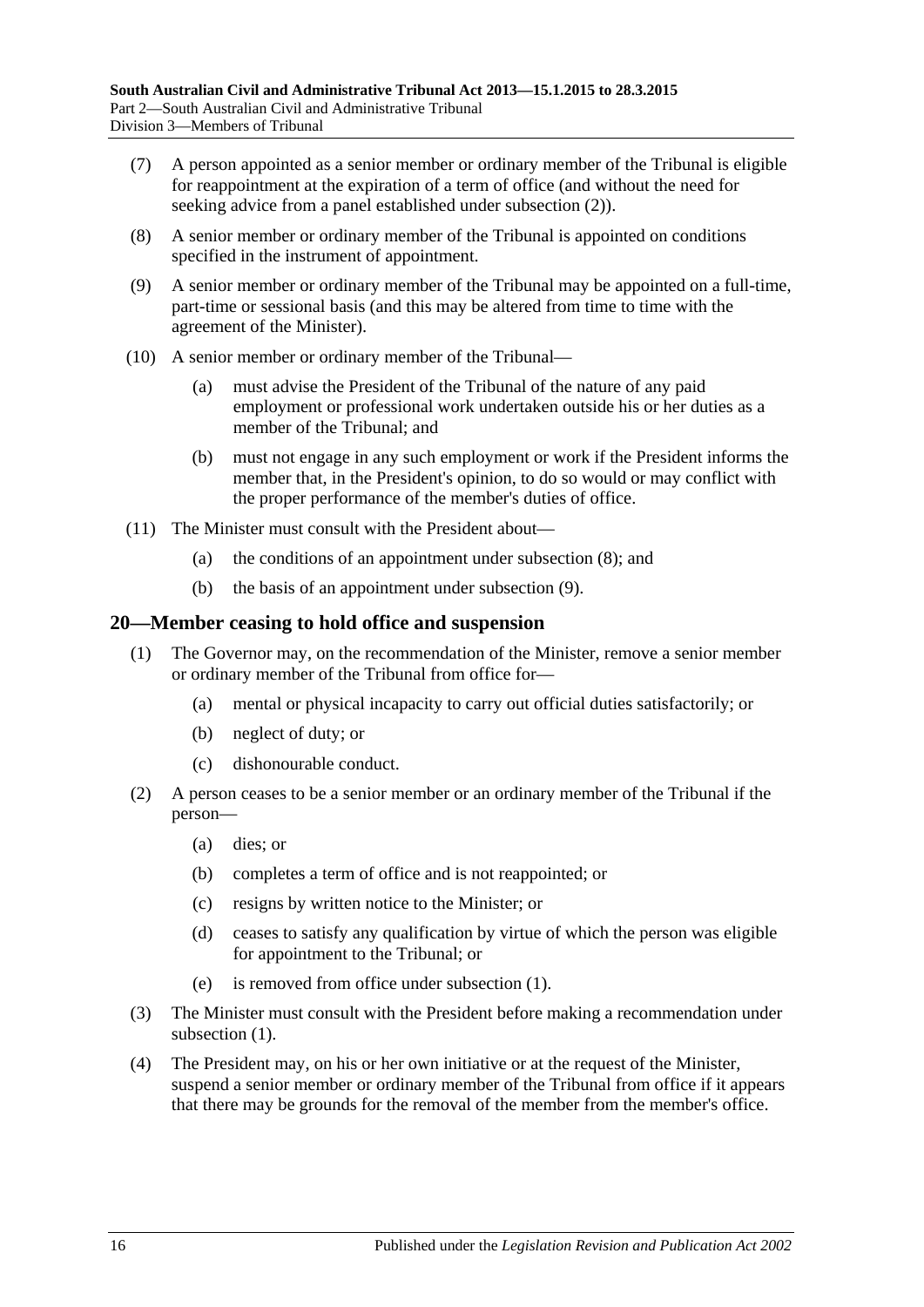(5) If a senior member or ordinary member of the Tribunal who is appointed on a full-time or part-time basis is suspended under [subsection](#page-15-4) (4), the member remains entitled to the member's usual remuneration and allowances during the period of suspension.

# <span id="page-16-0"></span>**21—Supplementary members**

- (1) The Attorney-General may, at the request or with the agreement of the President of the Tribunal, temporarily appoint a person to act as a supplementary senior member or a supplementary ordinary member of the Tribunal in relation to a particular matter or matters or for a specified period.
- (2) The Attorney-General may only appoint a person under this section if he or she is eligible for appointment as a senior member or an ordinary member of the Tribunal.
- (3) An appointment under this section must be made in writing.
- (4) The person may act as a member of the Tribunal in relation to a matter, or for the period, for which the person is appointed, and when acting under the appointment the person is to be regarded as a senior member or an ordinary member of the Tribunal (according to the basis on which the appointment was made) for the purposes of this Act and any relevant Act (and the other provisions of this subdivision apply with any necessary modifications in relation to a person appointed under this section).
- (5) A person appointed under this section is, for the period of appointment, entitled to be paid any salary or allowances determined by the Attorney-General after consultation with the President of the Tribunal.
- (6) A person appointed under this section for a particular period may be appointed to act for a further period by the Attorney-General after consultation with the President of the Tribunal.
- <span id="page-16-3"></span>(7) The Governor may at any time, on the recommendation of the Attorney-General, cancel the appointment of a person under this section.
- (8) Before the Governor acts under [subsection](#page-16-3) (7), the Attorney-General must consult with the President of the Tribunal (unless the Attorney-General is acting at the request of the President).

## <span id="page-16-1"></span>**Subdivision 6—Assessors**

## <span id="page-16-2"></span>**22—Assessors**

- (1) There will be such panels of assessors as may be necessary for the purposes of any relevant Act.
- <span id="page-16-4"></span>(2) An assessor will be appointed by the Governor on the recommendation of the Minister.
- (3) An assessor must be a person who, in the opinion of the Minister, is qualified, by reason of his or her knowledge, expertise and experience, to provide specialist knowledge in a field or fields in which the Tribunal exercises jurisdiction (after taking into account the provisions of any relevant Act).
- (4) The Minister must consult with the President of the Tribunal before making a recommendation under [subsection](#page-16-4) (2).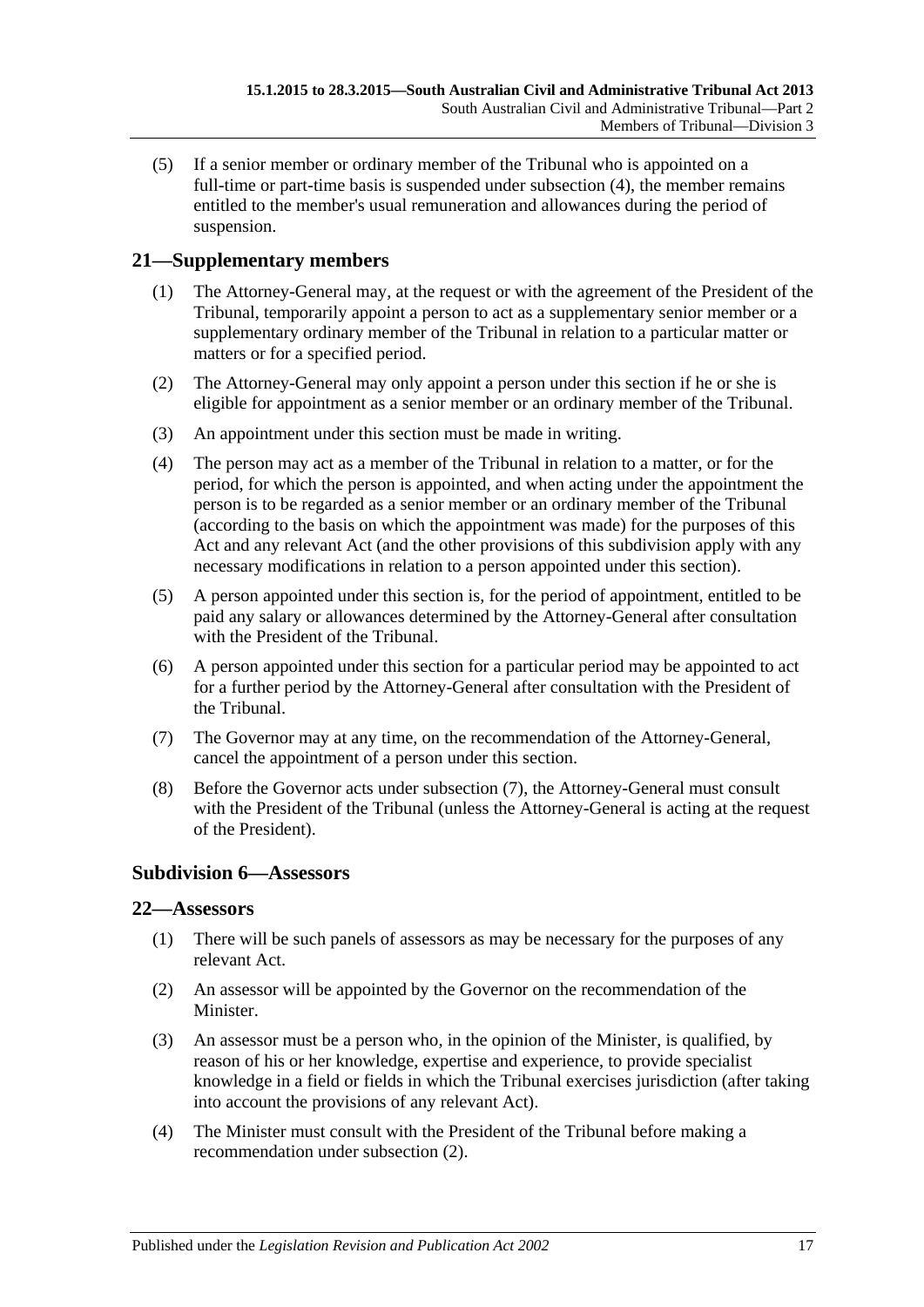- (5) An assessor will be appointed for a term of office, not exceeding 5 years, specified in the instrument of appointment and is eligible for reappointment at the expiration of a term of office.
- (6) An assessor is appointed on conditions specified in the instrument of appointment.
- (7) An assessor will sit on a sessional basis.
- (8) Subject to the conditions of appointment, an assessor may perform work outside the Tribunal.
- <span id="page-17-2"></span>(9) The Governor may, on the recommendation of the Minister, remove an assessor from office for—
	- (a) mental or physical incapacity to carry out official duties satisfactorily; or
	- (b) neglect of duty; or
	- (c) dishonourable conduct.
- (10) A person ceases to be an assessor if the person—
	- (a) dies; or
	- (b) completes a term of office and is not reappointed; or
	- (c) resigns by written notice to the Minister; or
	- (d) ceases to satisfy any qualification by virtue of which the person was eligible for appointment to the Tribunal; or
	- (e) is removed from office under [subsection](#page-17-2) (9).
- (11) The Minister must consult with the President of the Tribunal before making a recommendation under [subsection](#page-17-2) (9).
- (12) The Governor may make appointments from time to time for the purpose of maintaining or increasing the membership of panels established under this section.

# <span id="page-17-0"></span>**Division 4—Constitution of Tribunal and its decision-making processes**

#### <span id="page-17-1"></span>*23—Constitution of Tribunal*

- *(1) Subject to this section, the President may determine, in relation to a particular matter or matters, or particular classes of matters, which member or members of the Tribunal will constitute the Tribunal.*
- *(2) The Tribunal is not to be constituted by more than 3 members.*
- *(3) A person is not allowed to be a sitting member of the Tribunal, or perform any function as a member of the Tribunal, in relation to a matter in the review jurisdiction of the Tribunal if the person was—*
	- *(a) the decision-maker in relation to that matter; or*
	- *(b) a member of a body that was the decision-maker in relation to that matter.*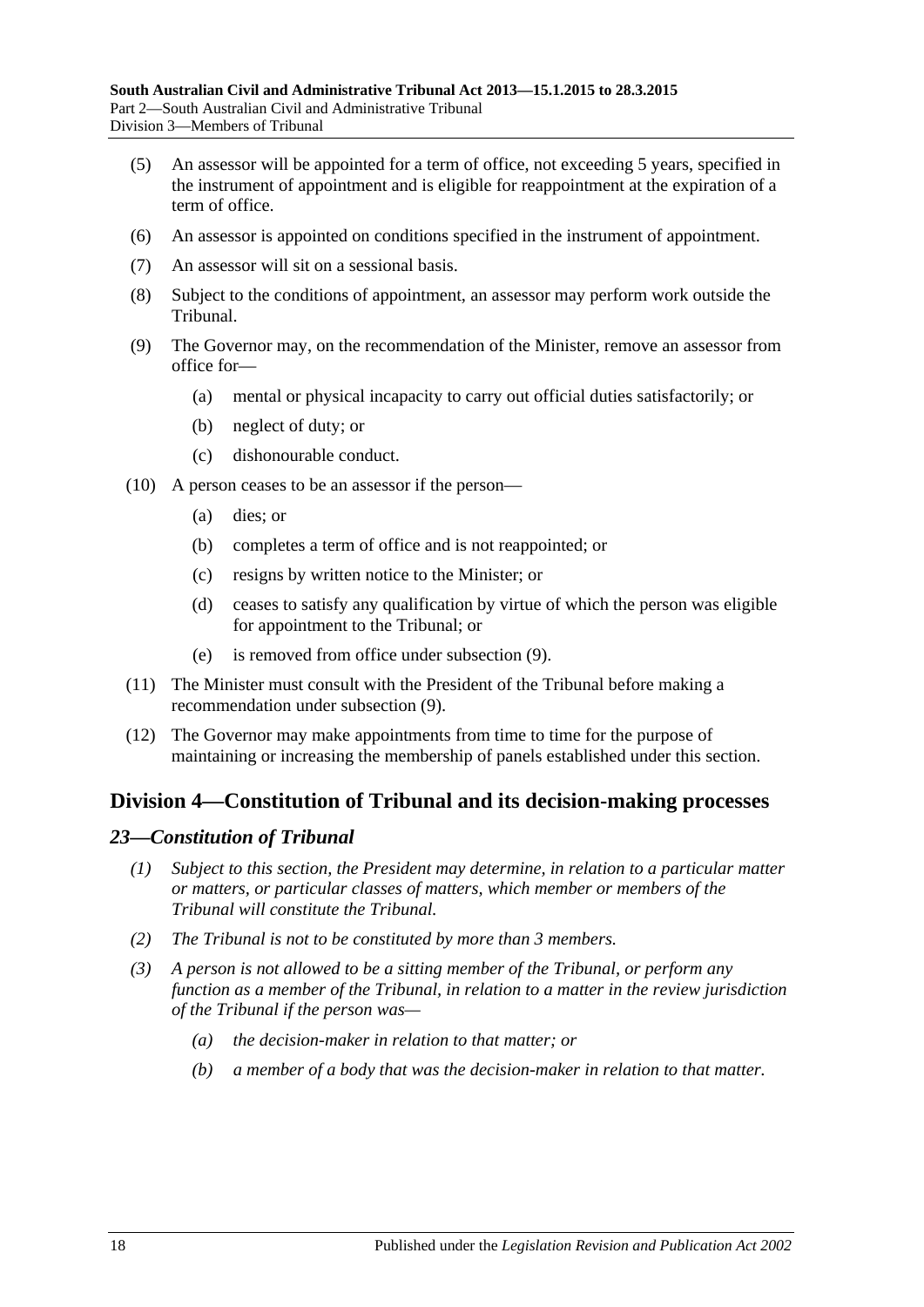- *(4) The President may, as he or she thinks fit—*
	- *(a) alter who is to constitute the Tribunal for the purpose of dealing with a matter, or anything relating to a matter, and the Tribunal as constituted after the alteration can have regard to any record of the proceedings of the Tribunal in relation to the matter before the alteration or any evidence taken in the proceedings before the alteration;*
	- *(b) provide that different aspects of the same matter may be dealt with by different members of the Tribunal, and the members of the Tribunal may then come together and have regard to any evidence taken by the respective members of the Tribunal for the purposes of the proceedings of the Tribunal.*
- *(5) In addition, the Tribunal may be constituted of—*
	- *(a) a registrar for the purpose of adjourning proceedings; or*
	- *(b) a registrar or other member of the staff of the Tribunal for any other purpose specified by this Act or a relevant Act, prescribed by the rules of the Tribunal, or determined by the President.*
- *(6) The Tribunal may, at any one time, be separately constituted in accordance with this section for the hearing and determination of any number of separate matters.*
- *(7) The Tribunal may, if it considers it appropriate to do so, organise its business and regulate proceedings before the Tribunal in such a way that 2 or more proceedings in respect of the same matter are heard together.*
- *(8) Where a registrar or other member of the staff of the Tribunal exercises the jurisdiction of the Tribunal, the registrar or other member of the staff may, and must if the Tribunal or the President of the Tribunal so directs, refer the matter to the Tribunal for determination by the Tribunal.*
- *(9) If a provision of this Act and the provisions of a relevant Act deal with the manner in which the Tribunal is to be constituted for the purposes of proceedings or any other business under a relevant Act, this section applies subject to those provisions of the relevant Act.*

## <span id="page-18-0"></span>*24—Who presides at proceedings of Tribunal*

- *(1) If, for dealing with a particular matter, the Tribunal is constituted by 2 or more members, the most senior of them is to preside at the proceedings of the Tribunal.*
- *(2) The seniority of members of the Tribunal depends on which of the offices held takes precedence and, if that does not determine a member's seniority, the matter is to be resolved by the President of the Tribunal.*
- *(3) The order of precedence of offices is as follows:*
	- *(a) President;*
	- *(b) Deputy President;*
	- *(c) magistrate;*
	- *(d) senior member;*
	- *(e) ordinary member;*
	- *(f) assessor.*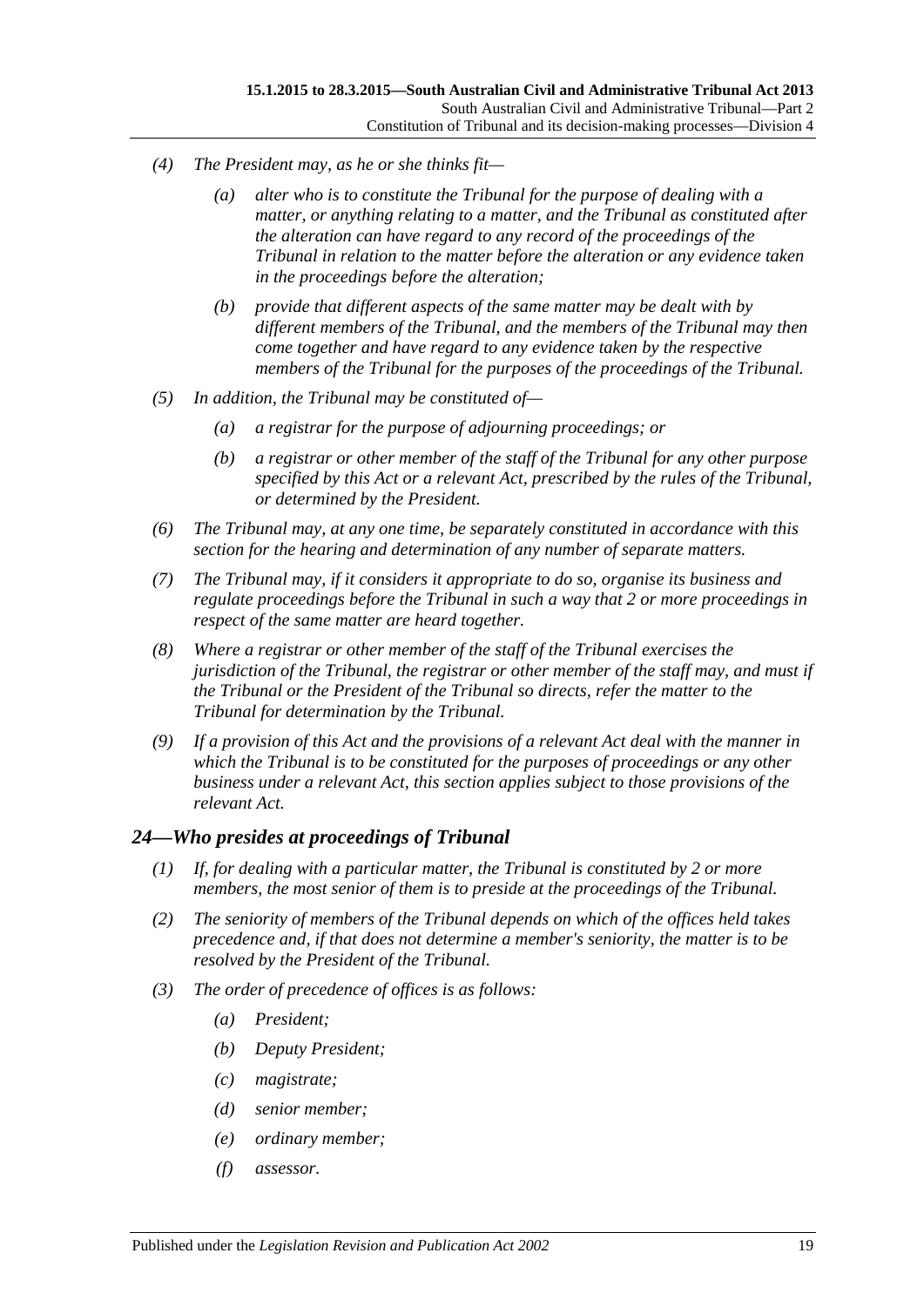## <span id="page-19-0"></span>*25—Decision if 2 or more members constitute Tribunal*

*If the Tribunal is constituted by 2 or more members, a question they are required to decide is resolved, unless [section](#page-19-1) 26 applies, according to the opinion of the majority of them but, if their opinions on the question are equally divided, the question is to be resolved according to the opinion of the presiding member.*

## <span id="page-19-1"></span>*26—Determination of questions of law*

- *(1) The member of the Tribunal constituting the Tribunal or, if the Tribunal is constituted by 2 or more members, the presiding member, may refer a question of law to a Presidential member of the Tribunal.*
- <span id="page-19-6"></span>*(2) If a question of law is referred under this section—*
	- *(a) the question is decided by the Tribunal according to the opinion of the Presidential member of the Tribunal; or*
	- *(b) the Presidential member may refer the question to the Supreme Court for decision by the Full Court of the Supreme Court.*
- *(3) If a Presidential member of the Tribunal decides a question of law under [subsection](#page-19-6) (2), the Presidential member may, in addition—*
	- *(a) decide any other questions remaining between the parties; and*
	- *(b) make such orders that are necessary to dispose of the matter.*

# <span id="page-19-2"></span>**Division 5—Related matters**

#### <span id="page-19-3"></span>**27—Streams**

Without limiting any other provisions, the President of the Tribunal may, in order to facilitate the expeditious conduct of its proceedings, and the proper and effective resolution of matters before the Tribunal, establish various streams or lists that reflect the areas of jurisdiction of the Tribunal.

#### <span id="page-19-4"></span>**28—Validity of acts of Tribunal**

An act or proceeding of the Tribunal is not invalid by reason only of a vacancy in the membership of, or a defect in the appointment of a person to, the Tribunal or a panel from which members of the Tribunal are drawn, or a defect in the appointment of any other person to act on behalf of the Tribunal.

## <span id="page-19-5"></span>**29—Disclosure of interest by members of Tribunal**

If the Tribunal is constituted of, or includes, a member who has a pecuniary or other interest that could conflict with the proper performance of the member's functions in proceedings before the Tribunal, the member—

- (a) must disclose the interest to the parties to the proceedings and to the President of the Tribunal; and
- (b) must not take part in the proceedings or exercise powers affecting the proceedings—
	- (i) if the President directs the member to withdraw from the proceedings; or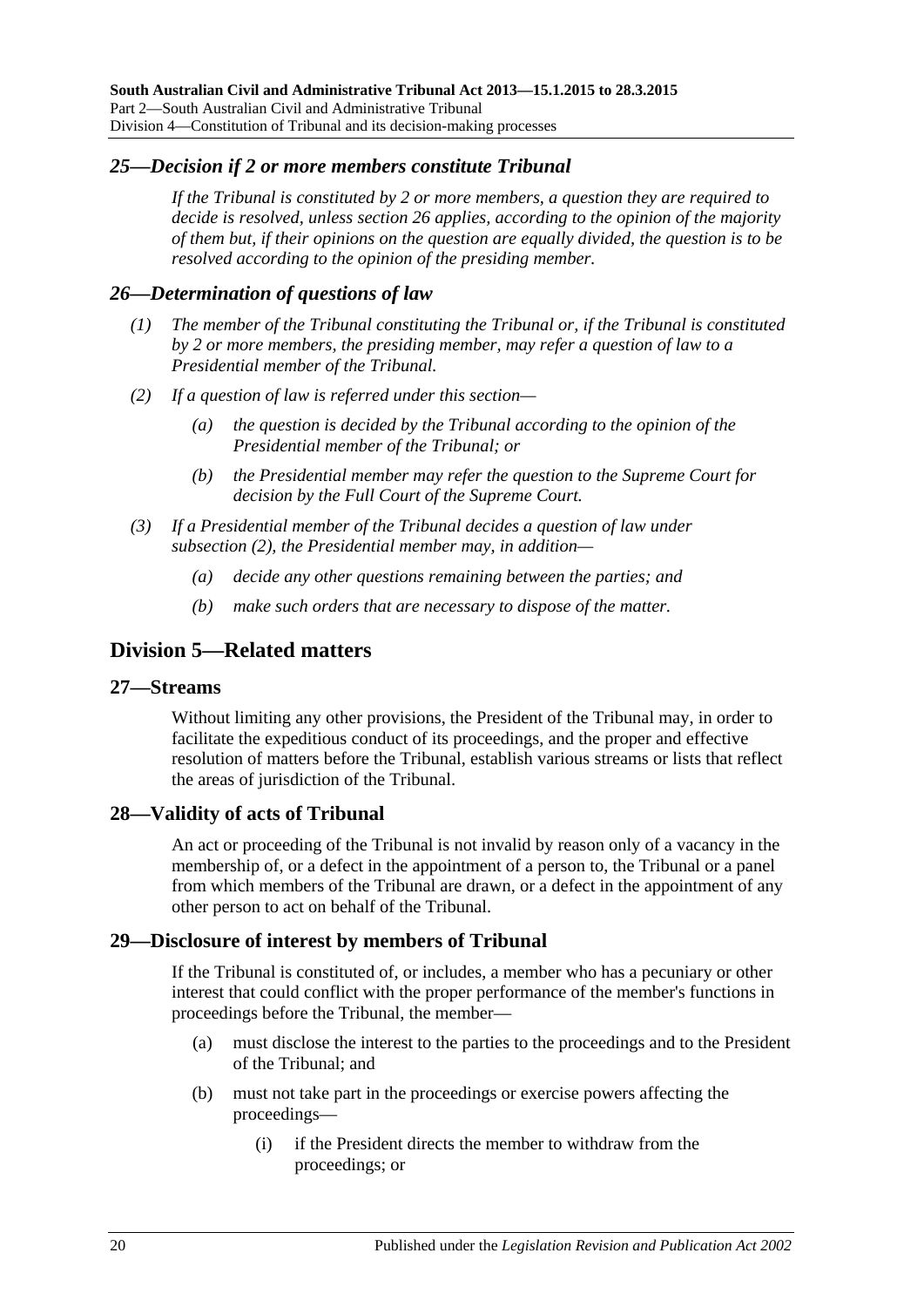(ii) if a party to the proceedings does not consent to the member hearing and determining, or participating in the hearing and determination of, the proceedings.

## <span id="page-20-5"></span><span id="page-20-0"></span>**30—Delegation**

- (1) The President of the Tribunal may delegate a function or power of the President under this or any other Act—
	- (a) to another member of the Tribunal; or
	- (b) to a member of the staff of the Tribunal; or
	- (c) to the person (being either a member of the Tribunal or a member of the staff of the Tribunal) for the time being performing particular duties or holding or acting in a particular position.
- (2) A delegation under [subsection](#page-20-5) (1)—
	- (a) must be made by instrument in writing; and
	- (b) may be conditional; and
	- (c) does not derogate from the ability of the President to act in any matter; and
	- (d) is revocable at will by the President.

# <span id="page-20-1"></span>*Part 3—Jurisdiction*

# <span id="page-20-2"></span>*Division 1—Preliminary*

## <span id="page-20-6"></span><span id="page-20-3"></span>*31—Sources of jurisdiction*

- *(1) The Tribunal will have the jurisdiction conferred on it by or under this or any other Act.*
- *(2) Without limiting [subsection](#page-20-6) (1), if a provision of an Act enables an application, referral or appeal to be made to the Tribunal, or a claim to be brought before the Tribunal, the Act will be taken to confer jurisdiction on the Tribunal to deal with the matter concerned.*

## <span id="page-20-4"></span>*32—Kinds of jurisdiction*

- *(1) Subject to [subsection](#page-20-7) (2), a matter in which the Tribunal has jurisdiction comes within—*
	- *(a) its original jurisdiction; or*
	- *(b) its review jurisdiction.*
- <span id="page-20-8"></span><span id="page-20-7"></span>*(2) [Subsection](#page-20-8) (1)(b) does not encompass the internal review jurisdiction that is exercised under Part [5 Division](#page-37-4) 1.*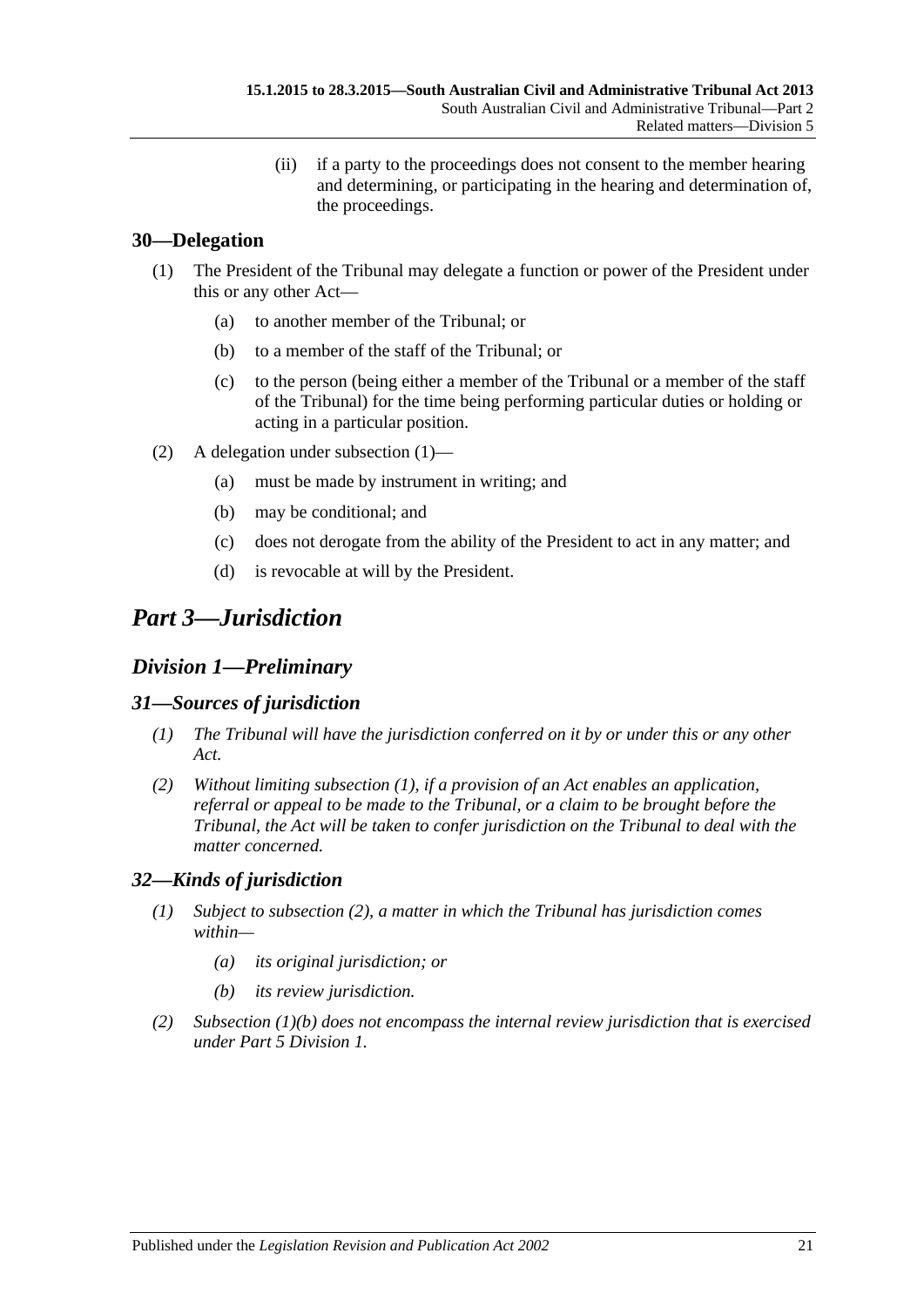# <span id="page-21-0"></span>*Division 2—Original jurisdiction*

## <span id="page-21-1"></span>*33—Original jurisdiction*

- *(1) Subject to [subsection](#page-21-5) (2), if the matter that a relevant Act gives the Tribunal to deal with does not involve a review of a decision, the matter comes within the Tribunal's original jurisdiction.*
- <span id="page-21-5"></span>*(2) Subject to [subsections](#page-21-6) (3) and [\(4\),](#page-21-7) the Tribunal will, in its original jurisdiction, act as the original decision-maker in the matter (and accordingly apply those principles which, according to law, are to be applied to bodies that make such decisions pursuant to statute).*
- <span id="page-21-6"></span>*(3) In exercising its original jurisdiction, the Tribunal is to deal with a matter in accordance with this Act and the relevant Act.*
- <span id="page-21-7"></span>*(4) Furthermore, the relevant Act may modify the operation of this Act in relation to a matter that comes within the Tribunal's original jurisdiction.*

# <span id="page-21-2"></span>*Division 3—Review jurisdiction*

#### <span id="page-21-8"></span><span id="page-21-3"></span>*34—Decisions within review jurisdiction*

- *(1) If the matter that a relevant Act gives the Tribunal jurisdiction to deal with is a matter that expressly or necessarily involves a review of a decision, the matter comes within the Tribunal's review jurisdiction.*
- <span id="page-21-4"></span>*(2) For the purposes of this Act, a decision mentioned in [subsection](#page-21-8) (1) is a reviewable decision and the person or body that made or is taken to have made the decision is the decision-maker for the reviewable decision.*
- *(3) Subject to [subsections \(4\),](#page-21-9) [\(5\)](#page-21-10) and [\(6\),](#page-21-11) the Tribunal will, in exercising its review jurisdiction, examine the decision of the decision-maker by way of rehearing.*
- <span id="page-21-9"></span>*(4) On a rehearing, the Tribunal must reach the correct or preferable decision but in doing so must have regard to, and give appropriate weight to, the decision of the original decision-maker.*
- <span id="page-21-10"></span>*(5) A procedure on a rehearing will include—*
	- *(a) an examination of the evidence or material before the decision-maker (unless any such evidence or material is to be excluded under another provision of this Act or under any other law); and*
	- *(b) a consideration of any further evidence or material that the Tribunal decides, in the circumstances of the particular case, to admit for the purposes of rehearing the matter.*
- <span id="page-21-11"></span>*(6) In exercising its review jurisdiction, the Tribunal is to deal with a matter in accordance with this Act and the relevant Act.*
- *(7) Furthermore, the relevant Act may modify the operation of this Act in relation to a matter that comes within the Tribunal's review jurisdiction.*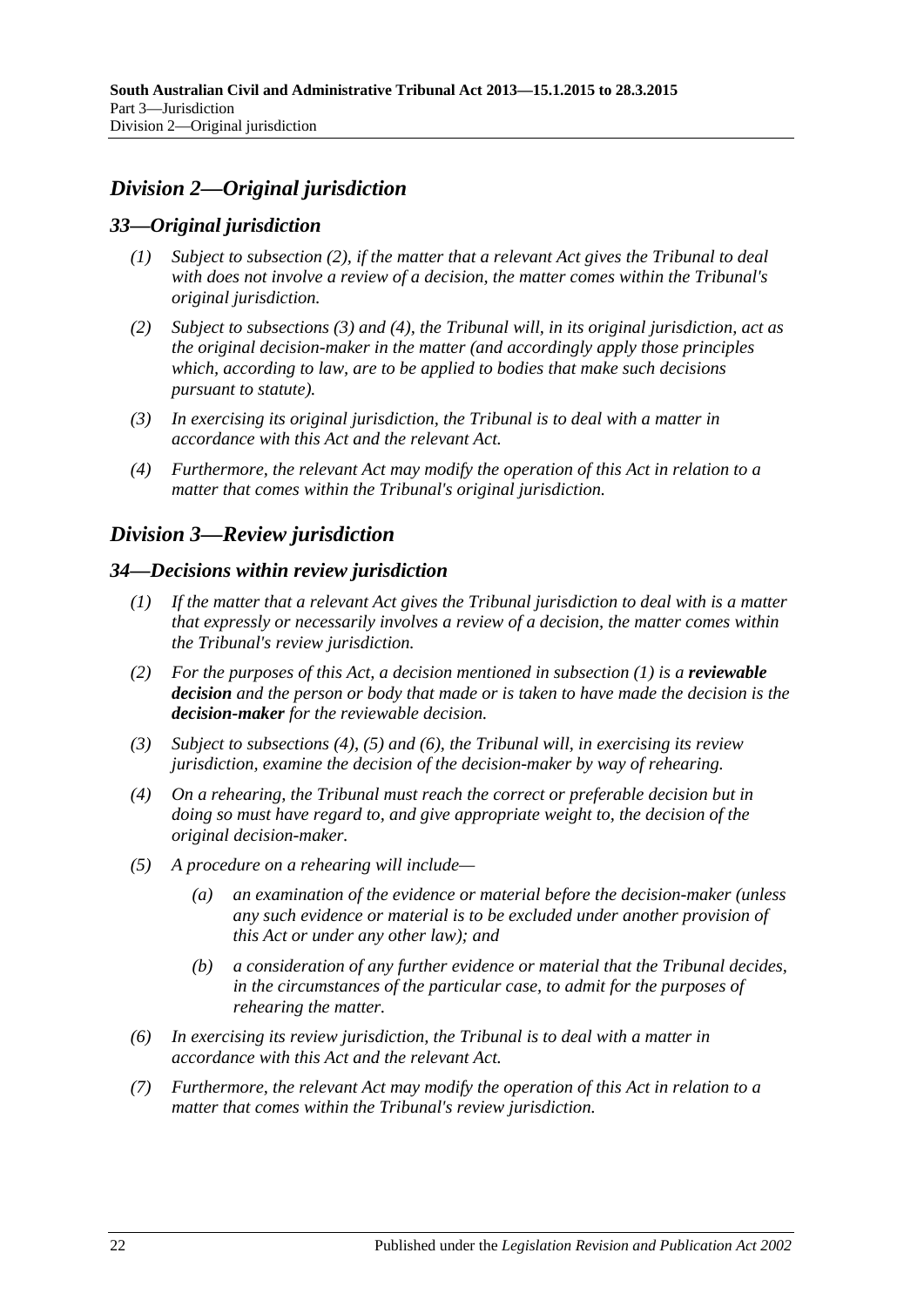## <span id="page-22-2"></span><span id="page-22-0"></span>*35—Decision-maker must assist Tribunal*

- *(1) In proceedings for the review of a reviewable decision, the decision-maker for the reviewable decision must use his or her best endeavours to help the Tribunal so that it can make its decision on the review.*
- <span id="page-22-4"></span><span id="page-22-3"></span>*(2) Without limiting [subsection](#page-22-2) (1), the decision-maker must provide the following to the Tribunal within a reasonable period and in any event within the time prescribed by the regulations:*
	- *(a) a written statement of the reasons for the decision;*
	- *(b) any document or thing in the decision-maker's possession or control that may be relevant to the Tribunal's review of the decision.*
- *(3) The decision-maker must, in providing any document or thing under [subsection](#page-22-3) (2), take reasonable steps to identify the documents or things that were taken into account in making the relevant decision.*
- <span id="page-22-5"></span>*(4) If the Tribunal considers that there are additional documents or things in the decision-maker's possession or control that may be relevant to the Tribunal's review of the reviewable decision, the Tribunal may, by written notice, require the decision-maker to provide the documents or things.*
- <span id="page-22-6"></span>*(5) If the Tribunal considers the statement of reasons given under [subsection](#page-22-4) (2)(a) is not adequate, the Tribunal may, by written notice, require the decision-maker to give the Tribunal an additional statement containing stated further particulars.*
- *(6) The decision-maker must comply with a notice given under [subsection](#page-22-5) (4) or [\(5\)](#page-22-6) within the period stated in the notice.*
- *(7) A requirement under this section that the decision-maker give the Tribunal information or a document or thing applies despite any provision in another Act prohibiting or restricting the disclosure of the information or the information contained in the document or thing.*
- *(8) The Tribunal may examine any document or thing provided under this section and draw any conclusions of fact it considers proper.*

## <span id="page-22-1"></span>*36—Effect of review proceedings on decision being reviewed*

- *(1) The commencement of proceedings for the review of a decision does not affect the operation of the decision or prevent the taking of action to implement the decision unless—*
	- *(a) the relevant Act states otherwise; or*
	- *(b) an order is made under [subsection](#page-22-7) (2).*
- <span id="page-22-7"></span>*(2) On or after the commencement of proceedings for the review of a decision, the Tribunal or the decision-maker may, on application or on its own initiative, make an order staying or varying the operation or the implementation of the whole or a part of the reviewable decision pending the determination of the matter, or until such time (whether before or after the determination of the matter) as the Tribunal or the*  decision-maker may specify, if the Tribunal, or the decision-maker, is satisfied that it *is just and reasonable in the circumstances to make the order.*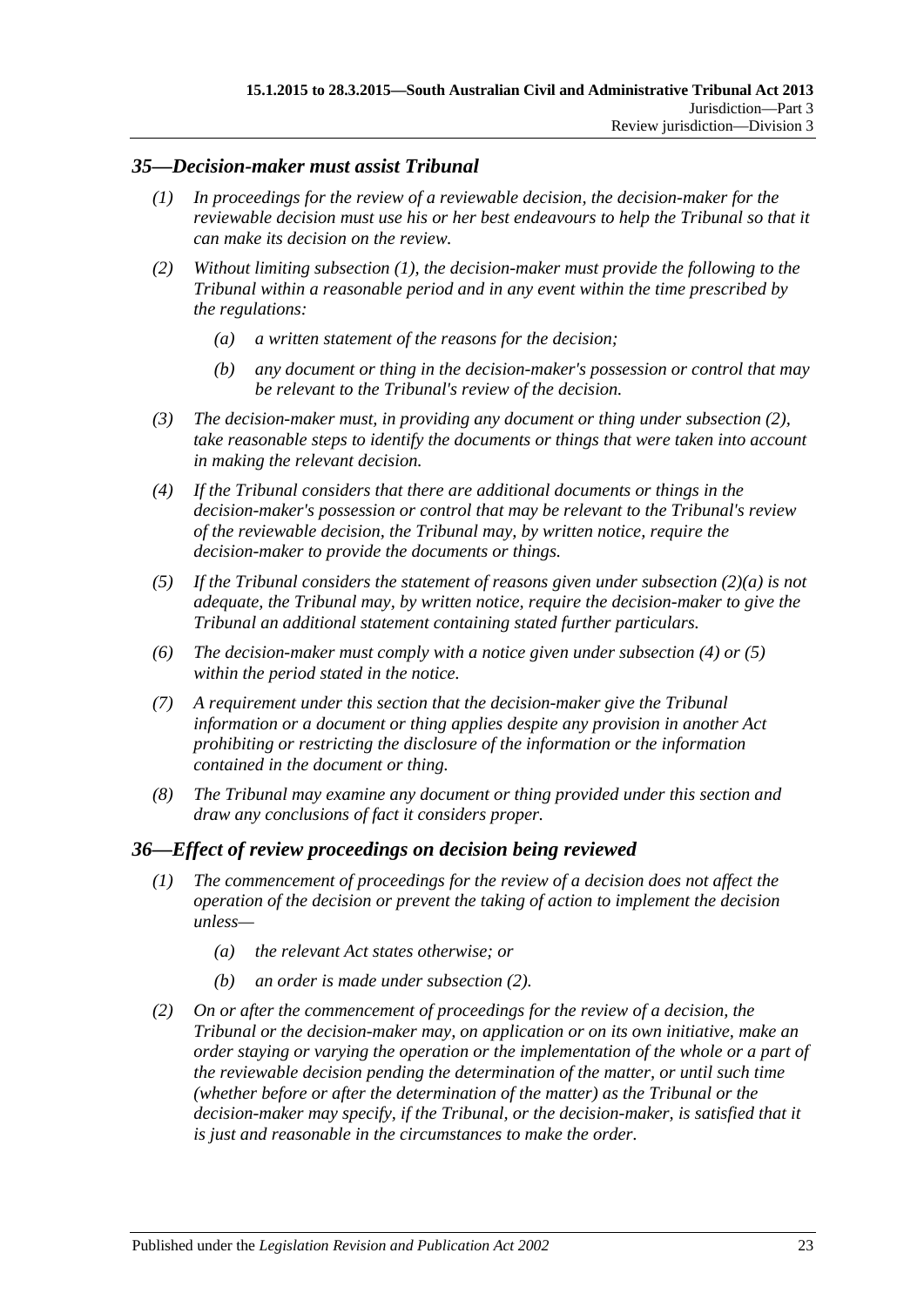- *(3) An order by the Tribunal or the decision-maker under this section—*
	- *(a) is subject to such conditions as are specified in the order; and*
	- *(b) may be varied or revoked—*
		- *(i) in any case—by further order of the Tribunal; or*
		- *(ii) if the order was made by the decision-maker—by further order by the decision-maker or the Tribunal.*

#### <span id="page-23-0"></span>*37—Decision on review*

- *(1) The Tribunal may, on a review under this Division—*
	- *(a) affirm the decision that is being reviewed; or*
	- *(b) vary the decision that is being reviewed; or*
	- *(c) set aside the decision being reviewed and—*
		- *(i) substitute its own decision; or*
		- *(ii) send the matter back to the decision-maker for reconsideration in accordance with any directions or recommendations that the Tribunal considers appropriate,*

<span id="page-23-2"></span>*and, in any case, may make any order the Tribunal considers appropriate (including any interim order pending the reconsideration and determination of the matter by the decision-maker, or any ancillary or consequential order, that the Tribunal considers appropriate).*

- *(2) The fact that a decision is made on reconsideration under [subsection](#page-23-2) (1)(c)(ii) does not prevent the decision from being open to review by the Tribunal.*
- <span id="page-23-3"></span>*(3) The decision-maker's decision as affirmed or varied by the Tribunal or a decision that the Tribunal substitutes for the decision-maker's decision—*
	- *(a) is to be regarded as, and given effect as, a decision of the decision-maker; and*
	- *(b) unless the relevant Act states otherwise or the Tribunal orders otherwise, is to be regarded as having effect, from the time when the decision reviewed would have, or would have had, effect.*
- *(4) Without limiting [subsection](#page-23-3) (3)(a), the decision-maker has power to do anything necessary to implement the Tribunal's decision.*
- *(5) Despite [subsection](#page-23-3) (3)(a), the decision as affirmed, varied or substituted is not again open to review before the Tribunal as a decision of the decision-maker (but may be subject to appeal under this Act).*

#### <span id="page-23-1"></span>*38—Tribunal may invite decision-maker to reconsider decision*

- *(1) At any stage of proceedings for the review of a reviewable decision, the Tribunal may invite the decision-maker to reconsider the decision.*
- *(2) On being invited by the Tribunal to reconsider the reviewable decision, the decision-maker may—*
	- *(a) affirm the decision; or*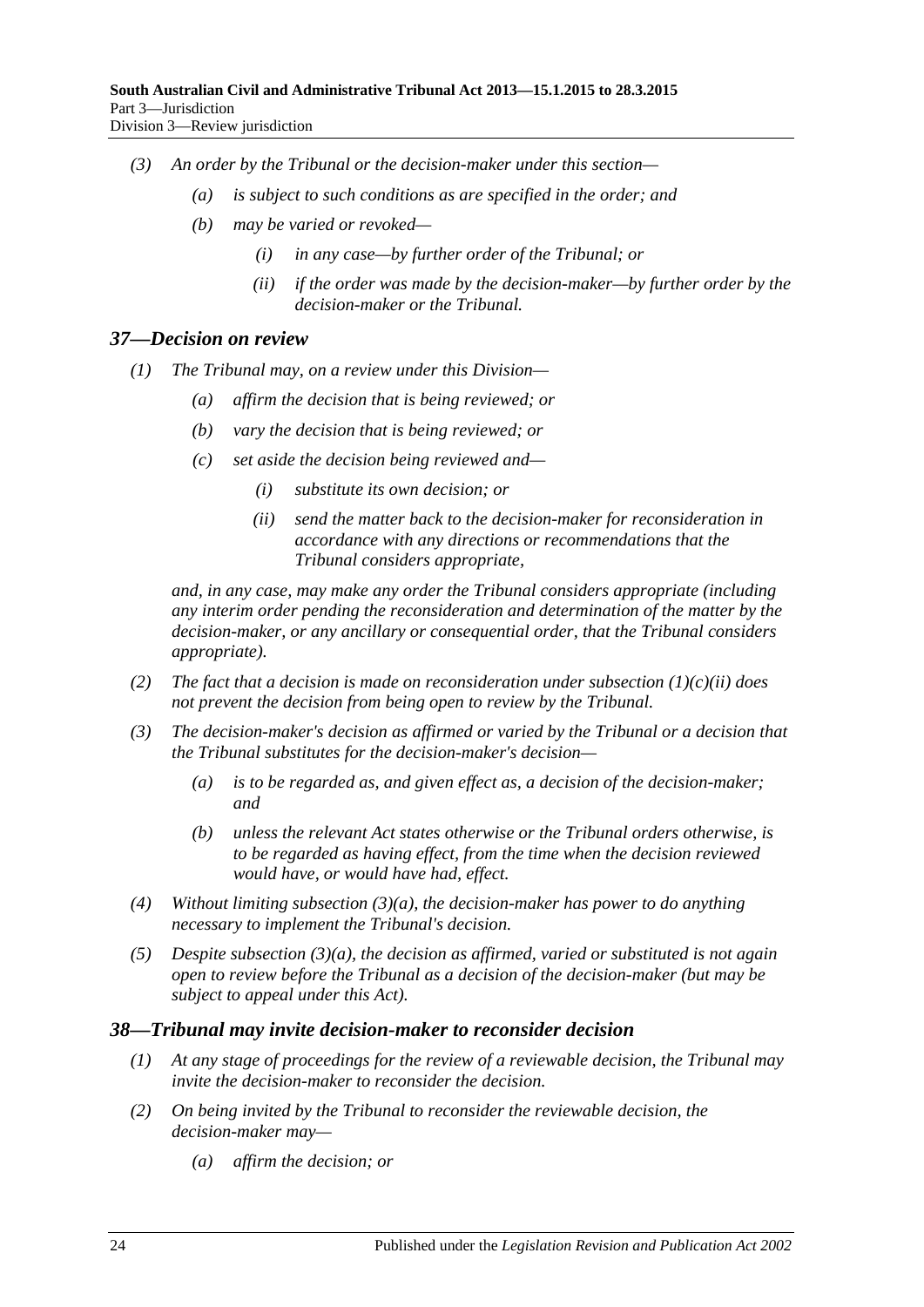- *(b) vary the decision; or*
- *(c) set aside the decision and substitute a new decision.*
- *(3) If the decision-maker varies the decision or sets it aside and substitutes a new decision, unless the proceedings for a review are withdrawn, the proceedings will then be taken to be for—*
	- *(a) the review of the decision as varied; or*
	- *(b) the review of the substituted decision.*
- *(4) The Tribunal may specify a period within which the decision-maker should act under this section (and if the decision-maker does not take action within that period then the Tribunal may resume its proceedings under this Division in such manner as it thinks fit).*

# <span id="page-24-0"></span>*Part 4—Principles, powers and procedures*

# <span id="page-24-1"></span>*Division 1—Principles governing hearings*

## <span id="page-24-2"></span>*39—Principles governing hearings*

- *(1) On the hearing of any proceedings, but subject to the provisions of a relevant Act—*
	- *(a) the procedure of the Tribunal will, subject to this Act, be conducted with the minimum of formality; and*
	- *(b) the Tribunal is not bound by the rules of evidence and may inform itself as it thinks fit; and*
	- *(c) the Tribunal must act according to equity, good conscience and the substantial merits of the case and without regard to legal technicalities and forms.*
- *(2) Nothing in this Act affects any rule or principle of law relating to—*
	- *(a) legal professional privilege; or*
	- *(b) "without prejudice" privilege; or*
	- *(c) public interest immunity.*
- *(3) This section does not limit the operation of [section](#page-37-2) 69.*

# <span id="page-24-3"></span>*Division 2—Evidentiary powers*

## <span id="page-24-4"></span>*40—Power to require person to give evidence or to produce evidentiary material*

- *(1) The Tribunal may, on the application of a party to proceedings or on its own initiative, issue a summons requiring a person to appear before the Tribunal at a specified time and place to give evidence or to produce evidentiary material (or both).*
- *(2) A summons to produce evidentiary material may, instead of providing for production of the material before the Tribunal, provide for production of the material to an officer of the Tribunal, or to any person nominated in the summons.*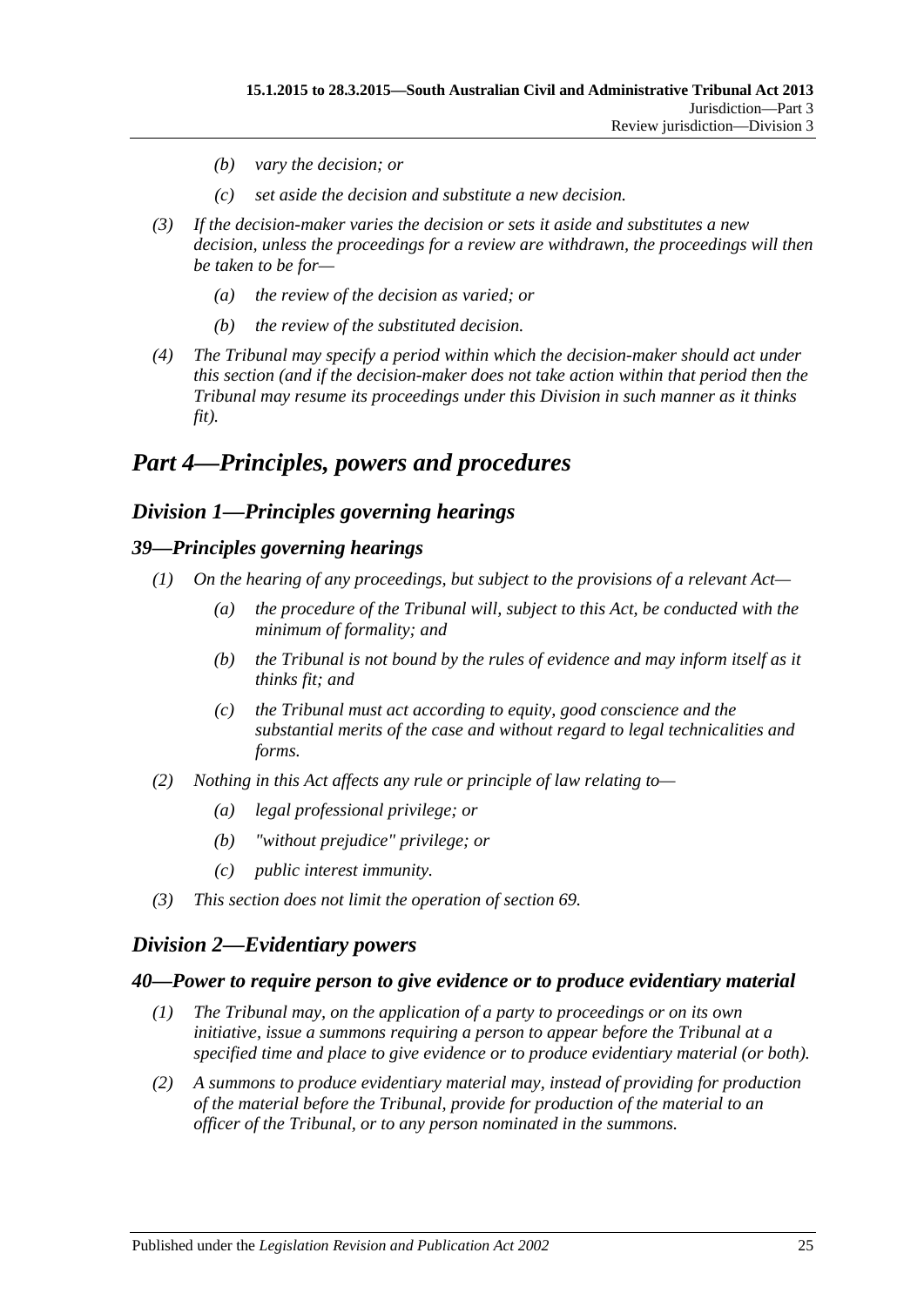- *(3) The Tribunal may—*
	- *(a) retain any document, object or substance produced before it for such reasonable period as it thinks fit, and make copies of any document; and*
	- *(b) require a person to make an oath or affirmation (which may be administered by any member or officer of the Tribunal) to answer truthfully questions put by any member of the Tribunal or any person appearing before the Tribunal; and*
	- *(c) require any person to answer any questions put by any member of the Tribunal or any person appearing before the Tribunal that are determined by the Tribunal to be relevant to the proceedings before the Tribunal.*
- *(4) A person who is called to give evidence or to produce evidentiary material before the Tribunal and—*
	- *(a) refuses or fails to make an oath or affirmation when required to do so under this section; or*
	- *(b) refuses or fails without reasonable excuse to produce evidentiary material that the person is required by the Tribunal to produce; or*
	- *(c) refuses or fails without reasonable excuse to appear before the Tribunal in response to a summons; or*
	- *(d) refuses or fails without reasonable excuse to give evidence before the Tribunal or otherwise refuses or fails without reasonable excuse to answer any question put in proceedings before the Tribunal or otherwise required under this Act; or*
	- *(e) gives false or misleading evidence to the Tribunal; or*
	- *(f) misbehaves before the Tribunal, wilfully insults the Tribunal or 1 or more members or officers of the Tribunal in the exercise of official duties, or wilfully interrupts the proceedings of the Tribunal,*

*is guilty of an offence.*

*Maximum penalty: \$25 000 or imprisonment for 1 year.*

- *(5) A summons under this section may be issued on behalf of the Tribunal by—*
	- *(a) any member of the Tribunal; or*
	- *(b) a registrar; or*
	- *(c) any other officer authorised under the rules or by the President of the Tribunal to issue such summonses.*

## <span id="page-25-0"></span>*41—Entry and inspection of property*

- *(1) A member of the Tribunal may enter any land or building and carry out any inspection that the Tribunal considers relevant to any proceedings before the Tribunal.*
- *(2) A member of the Tribunal may authorise an officer of the Tribunal to enter any land or building and carry out an inspection that the member considers relevant to any proceedings before the Tribunal.*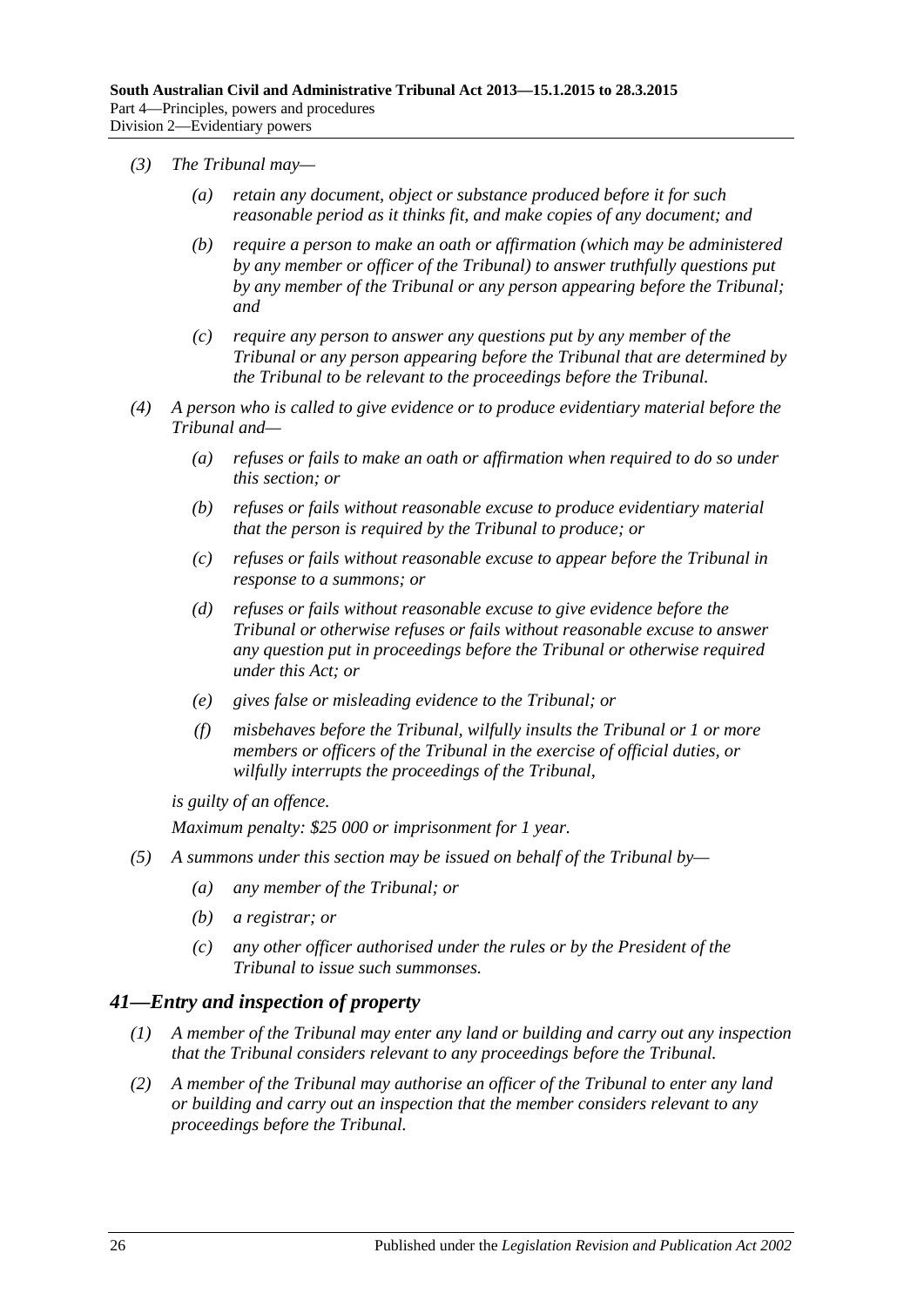*(3) A person who obstructs a member of the Tribunal, or a person authorised by the Tribunal, in the exercise of a power of entry or inspection under this section is guilty of an offence.*

*Maximum penalty: \$10 000 or imprisonment for 6 months.*

## <span id="page-26-0"></span>*42—Expert reports*

- *(1) The Tribunal may refer any question arising in any proceedings for investigation and report by an expert in the relevant field.*
- *(2) The Tribunal must seek submissions from the parties to the proceedings before making a reference under this section.*
- *(3) A person to whom a question is referred under this section becomes an officer of the Tribunal and may exercise such powers of the Tribunal as the Tribunal delegates.*
- <span id="page-26-3"></span>*(4) The Tribunal may adopt a report obtained under this section in whole or in part (or may reject it).*
- *(5) Any action taken under [subsection](#page-26-3) (4) does not prevent the Tribunal from making a further reference to an expert.*
- *(6) The Tribunal may order a party to pay or contribute to the costs of an expert's investigation and report under this section.*

# <span id="page-26-1"></span>*Division 3—Procedures*

#### <span id="page-26-2"></span>*43—Practice and procedure generally*

- *(1) The Tribunal is to take measures that are reasonably practicable—*
	- *(a) to ensure that the parties to any proceedings have a reasonable opportunity to understand the nature of the matter under consideration; and*
	- *(b) to ensure that the parties to any proceedings understand the nature of any assertions made in the proceedings and the legal implications of those assertions; and*
	- *(c) to explain to the parties, if requested to do so, any aspect of the procedure of the Tribunal, or any decision or ruling made by the Tribunal; and*
	- *(d) to ensure that the parties have the opportunity in any proceedings to be heard or otherwise have their submissions received.*
- *(2) The Tribunal—*
	- *(a) is to take all practicable steps to ensure that all relevant material is disclosed to the Tribunal so as to enable it to determine all the relevant facts in issue in any proceedings; and*
	- *(b) may require evidence or argument to be presented in writing and decide on the matters on which it will hear oral evidence or argument; and*
	- *(c) may limit the time available for presenting the respective cases of parties before it at a hearing to an extent that it considers would not impede the fair and adequate presentation of the cases; and*
	- *(d) may require a document to be served outside the State; and*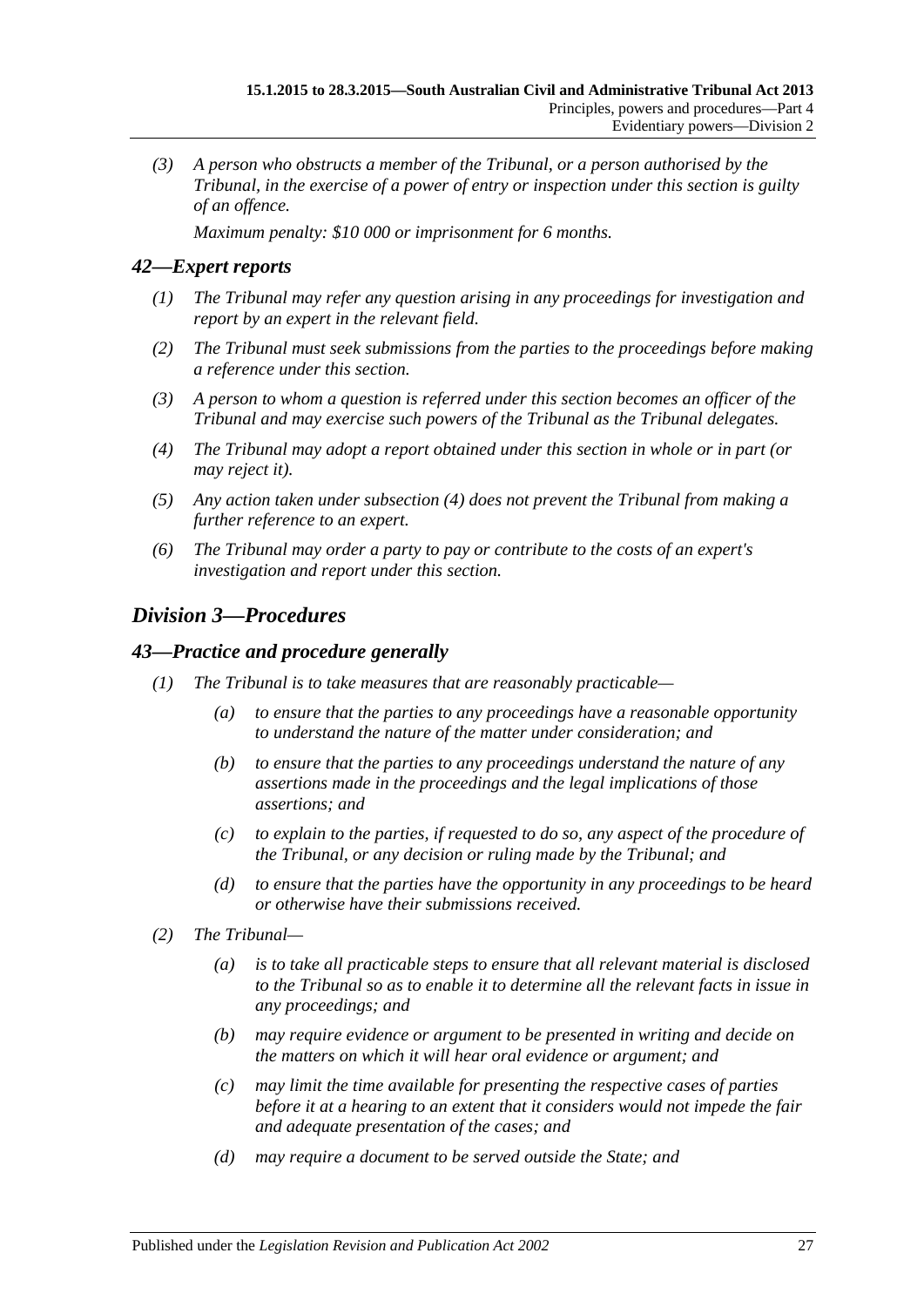- *(e) may adjourn any proceedings at any time and to any place (including for the purpose of enabling the parties to negotiate a settlement or for the purpose of reconsideration of a decision by the decision-maker).*
- *(3) To the extent that the practice or procedure of the Tribunal is not prescribed by or under this Act or a relevant Act, it is to be as the Tribunal determines.*

## <span id="page-27-0"></span>*44—Directions for conduct of proceedings*

- *(1) The Tribunal may give directions at any time in any proceedings and do whatever is necessary for the speedy and fair conduct of the proceedings.*
- *(2) The Tribunal may give directions on its own initiative or at the request of a party.*
- *(3) A directions hearing may be held for the purposes of this section before any other hearing in any proceedings.*
- *(4) The Tribunal may give a direction requiring a party to produce a document or other material, or to provide information, to the Tribunal or another party.*

## <span id="page-27-1"></span>*45—Consolidating and splitting proceedings*

- *(1) The Tribunal may direct that 2 or more proceedings that concern the same or related facts or circumstances—*
	- *(a) be consolidated into 1 proceeding; or*
	- *(b) remain as separate proceedings but be heard and determined together.*
- *(2) If proceedings are consolidated, evidence given in the consolidated proceedings is admissible in relation to matters involved in either of the proceedings that were consolidated.*
- *(3) The Tribunal may direct—*
	- *(a) that any aspect of any proceedings be heard and determined separately;*
	- *(b) that proceedings commenced by 2 or more persons jointly be split into separate proceedings.*

## <span id="page-27-2"></span>*46—More appropriate forum*

*The Tribunal may, at any time, make an order striking out all, or any part, of any proceedings if it considers that the matter, or any aspect of it, would be more appropriately dealt with by another tribunal, a court, or any other person.*

## <span id="page-27-4"></span><span id="page-27-3"></span>*47—Dismissing proceedings on withdrawal or for want of prosecution*

- *(1) The applicant in any proceedings may withdraw or agree to the withdrawal of the proceedings or a part of the proceedings.*
- *(2) Unless otherwise provided by the rules, an applicant can only act under [subsection](#page-27-4) (1) with the leave of the Tribunal.*
- *(3) The Tribunal may make an order dismissing or striking out all, or any part, of any proceedings if the applicant withdraws or agrees to the withdrawal of the proceedings or that part of it.*
- <span id="page-27-5"></span>*(4) At any time, the Tribunal may make an order dismissing or striking out all, or any part, of any proceedings for want of prosecution.*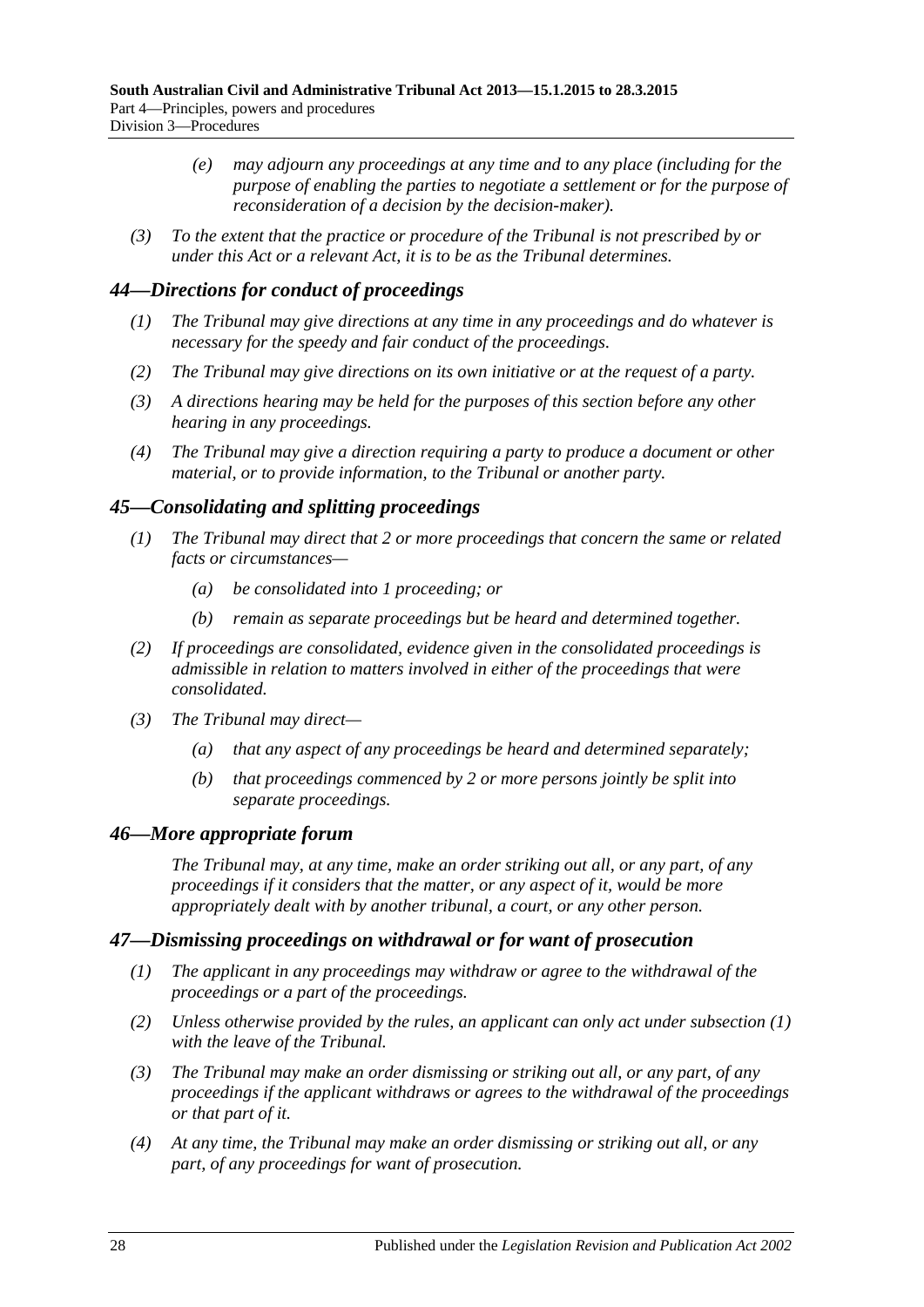- *(5) The Tribunal's power to make an order under [subsection](#page-27-5) (4) is exercisable only by a legally qualified member of the Tribunal.*
- *(6) The Tribunal may make an order under this section on the application of a party or on its own initiative.*

## <span id="page-28-0"></span>*48—Frivolous, vexatious or improper proceedings*

- *(1) This section applies if the Tribunal believes that a proceeding—*
	- *(a) is frivolous, vexatious, misconceived or lacking in substance or involves a trivial matter or amount; or*
	- *(b) is being used for an improper purpose; or*
	- *(c) is otherwise an abuse of process.*
- <span id="page-28-2"></span>*(2) If this section applies, the Tribunal may order that the proceeding be dismissed or struck out and may make any related or ancillary order.*
- *(3) The Tribunal may act under [subsection](#page-28-2) (2) on the application of a party or on its own initiative.*
- *(4) If a proceeding is dismissed or struck out under this section, another proceeding of the same kind in relation to the same matter cannot be commenced before the Tribunal without the leave of a Presidential member.*

#### <span id="page-28-1"></span>*49—Proceedings being conducted to cause disadvantage*

- <span id="page-28-4"></span><span id="page-28-3"></span>*(1) This section applies if the Tribunal believes that a party to any proceedings is conducting the proceedings in a way that unnecessarily disadvantages another party to the proceedings by conduct such as—*
	- *(a) failing to comply with an order or direction of the Tribunal without reasonable cause; or*
	- *(b) failing to comply with this Act or a relevant Act; or*
	- *(c) asking for an adjournment the need for which is attributable to a failure described in [paragraph](#page-28-3) (a) or [\(b\);](#page-28-4) or*
	- *(d) attempting to deceive another party or the Tribunal; or*
	- *(e) vexatiously conducting the proceedings; or*
	- *(f) failing to attend any hearing in the proceedings.*
- <span id="page-28-5"></span>*(2) If this section applies, the Tribunal may—*
	- *(a) if the party causing the disadvantage is the applicant, order that the proceedings be dismissed or struck out; and*
	- *(b) if the party causing the disadvantage is not the applicant—*
		- *(i) determine the proceedings in favour of the applicant and make any appropriate orders; or*
		- *(ii) order that the party causing the disadvantage be struck out of the proceedings.*
- *(3) The Tribunal may act under [subsection](#page-28-5) (2) on the application of a party or on its own initiative.*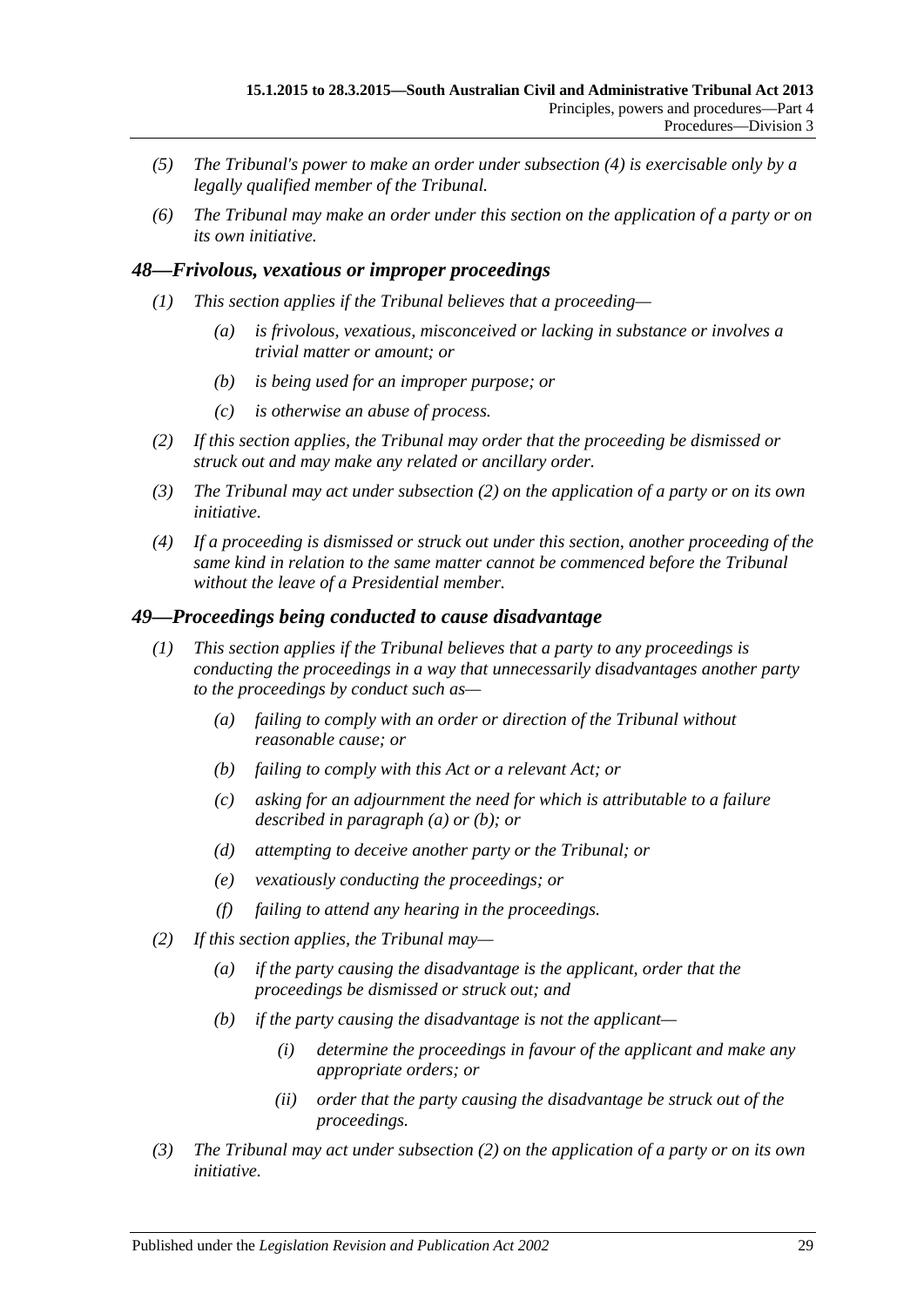*(4) If any proceedings are dismissed or struck out under this section, another proceeding of the same kind in relation to the same matter cannot be commenced before the Tribunal without the leave of a Presidential member.*

## <span id="page-29-0"></span>*Division 4—Conferences, mediation and settlement*

#### <span id="page-29-1"></span>*50—Conferences*

- *(1) The Tribunal may, at an initial directions hearing or at any other time, require parties to any proceedings to attend a compulsory conference.*
- <span id="page-29-2"></span>*(2) The Tribunal must, if so required by the rules or a relevant Act, require parties to attend a compulsory conference.*
- *(3) Despite [subsection](#page-29-2) (2) (and [section](#page-5-0) 4), the Tribunal may dispense with a conference if it is of the opinion that—*
	- *(a) no useful purpose would be served by a conference between the parties; or*
	- *(b) there is some other reason that justifies dispensing with the conference.*
- *(4) The purpose of a compulsory conference is to identify and clarify the issues in the proceedings and to promote the resolution of the matters by a settlement between the parties.*
- *(5) A compulsory conference may, at the discretion of the member of the Tribunal presiding at the conference, be adjourned or reconvened from time to time.*
- *(6) Unless the member of the Tribunal presiding at the conference directs otherwise, a compulsory conference is to be held in private.*
- *(7) Subject to this section and except to the extent to which the rules may specify the procedure for a compulsory conference, the member of the Tribunal presiding at a compulsory conference may determine the procedure for the conference.*
- <span id="page-29-3"></span>*(8) The member of the Tribunal presiding at a compulsory conference may—*
	- *(a) if that member is not a Presidential member—refer any question of law to a Presidential member of the Tribunal for determination;*
	- *(b) require a party to the proceedings to furnish particulars of his or her case;*
	- *(c) determine who, apart from the parties to the proceedings (and their representatives), may be present at the conference;*
	- *(d) subject to [subsection](#page-30-1) (11), record any settlement reached at a conference and make any determination or order (including an order under, or for the purposes of, a relevant Act) necessary to give effect to a settlement;*
	- *(e) on his or her own initiative, close the conference at any time if, in his or her opinion, settlement cannot be reached;*
	- *(f) advise the Tribunal if the conference does not reach a settlement within a reasonable time;*
	- *(g) permit a party to withdraw from the proceedings (and make any consequential order that is appropriate in the circumstances);*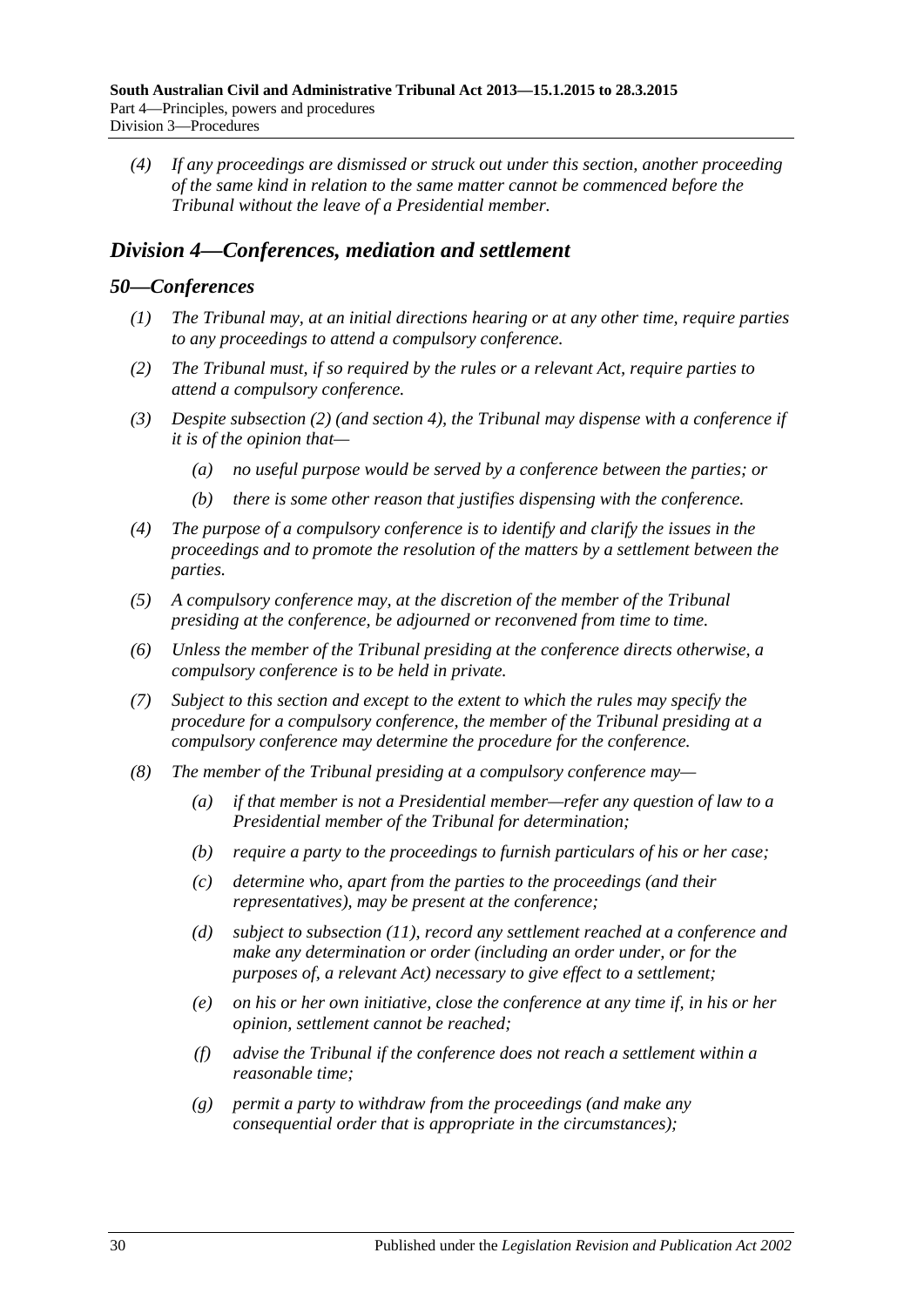- *(h) determine a matter against any party who obstructs or delays the conference, fails to attend the conference, or fails to comply with a rule or order of the Tribunal and, in so doing, make any order as the member of the Tribunal thinks fit (including an order as to costs);*
- *(i) do such other things as the rules of the Tribunal so provide.*
- *(9) If a question of law is referred to a Presidential member of the Tribunal under [subsection](#page-29-3) (8)(a), the Presidential member may refer the question to the Supreme Court for decision by the Full Court of the Supreme Court.*
- *(10) Evidence of anything said or done in the course of a compulsory conference under this section is inadmissible in proceedings before the Tribunal except by consent of all parties to the proceedings.*
- <span id="page-30-1"></span>*(11) The member of the Tribunal presiding at a compulsory conference—*
	- *(a) must not accept a settlement that appears to be inconsistent with a relevant Act (but he or she may adjourn the proceedings to enable the parties to explore the possibility of varying the settlement to comply with a relevant Act); and*
	- *(b) may decline to accept a settlement on the basis that the settlement may materially prejudice any person who was not represented at the conference but who has a direct or material interest in the matter.*
- *(12) If the member of the Tribunal presiding at a conference is unable to continue with the conference, another member of the Tribunal may be appointed to continue and complete the conference.*
- *(13) Unless all parties to the proceedings agree to his or her continued participation, the member of the Tribunal who presided at the conference is disqualified from sitting as a member of the Tribunal for the purpose of hearing and determining the matter.*
- *(14) A registrar is expressly authorised to constitute the Tribunal for the purposes of this section.*
- *(15) The rules may set out circumstances where the outcome of any proceedings under this section (including details of a settlement) are to be available to members of the public.*

# <span id="page-30-0"></span>*51—Mediation*

- *(1) The Tribunal may, at an initial directions hearing or at any other time, refer the matter, or any aspect of the matter, for mediation by a person specified as a mediator by the Tribunal.*
- *(2) The person specified as a mediator must be a person who has been approved by the President of the Tribunal to act as a mediator.*
- *(3) The referral may be made with or without the consent of the parties.*
- *(4) The purpose of a mediation is to achieve the resolution of the matters by a settlement between the parties.*
- *(5) The rules may specify how notice of the mediation is to be given, how the mediation is to be conducted, and the fees to be paid by a party to the mediation.*
- *(6) Unless the mediator directs otherwise, the mediation is to be held in private.*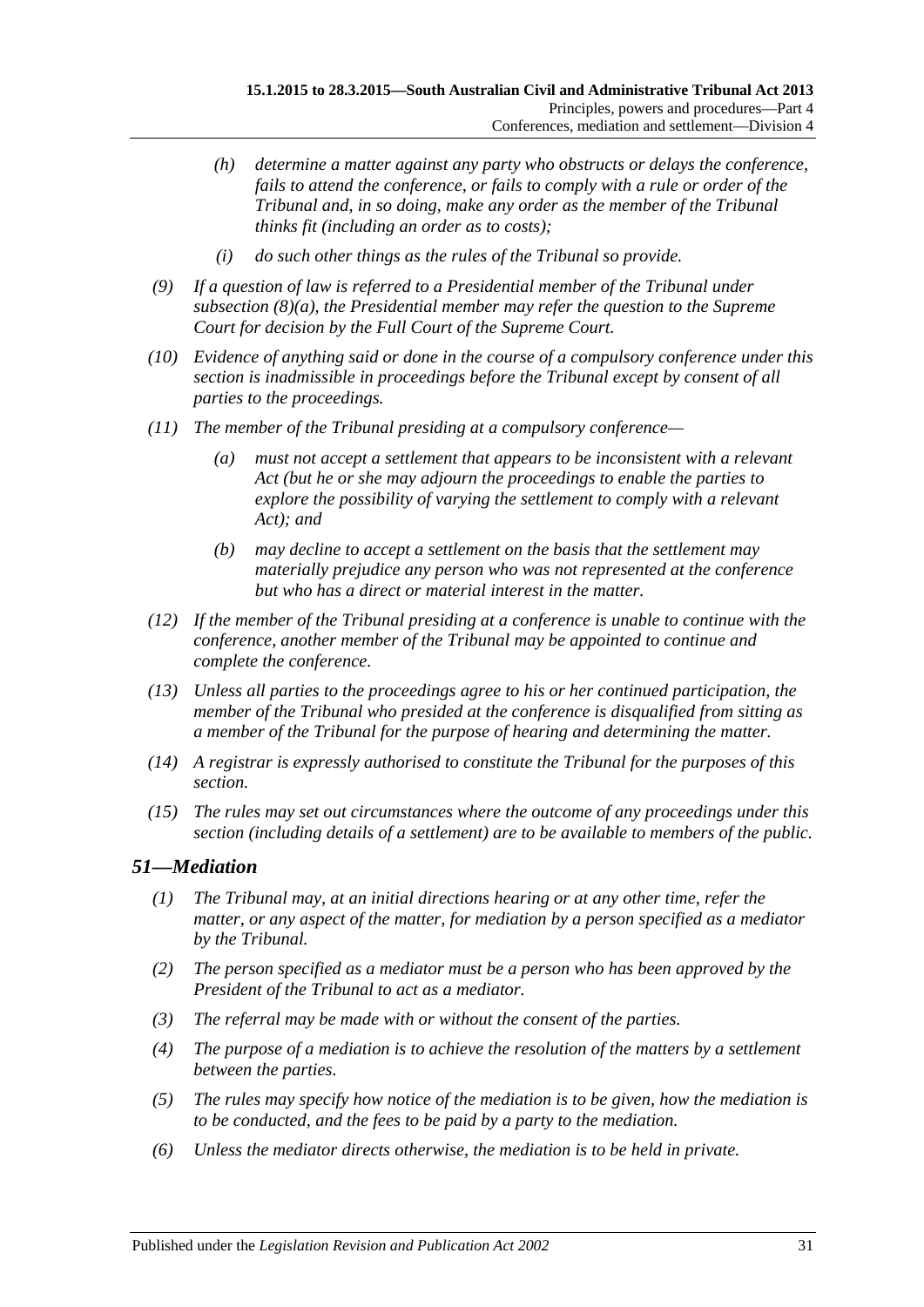- *(7) Subject to this section and except to the extent to which the rules may specify the procedure for a mediation, the mediator may determine the procedure for the mediation.*
- *(8) If the mediator is a member of the Tribunal and a settlement is reached at the mediation, the mediator may reduce the terms of the settlement to writing and make any determination or order (including an order under, or for the purposes of, a relevant Act) necessary to give effect to the settlement.*
- *(9) If a settlement is not reached at the mediation or the mediator is not a member of the Tribunal, the mediator is to report on the outcome of the mediation to the Tribunal as constituted when it made the referral.*
- *(10) Any settlement under this section—*
	- *(a) must not be inconsistent with a relevant Act; and*
	- *(b) may be rejected by the Tribunal on the basis that the settlement may materially prejudice any person who has not participated in the mediation but who has a direct or material interest in the matter.*
- *(11) Evidence of anything said or done in the course of a mediation under this section is inadmissible in proceedings before the Tribunal except by consent of all parties to the proceedings.*
- *(12) If the mediator is a member of the Tribunal, the member cannot take any further part in dealing with the proceedings after the mediation, unless all parties to the proceedings agree to his or her continued participation.*
- *(13) The rules may set out circumstances where the outcome of any proceedings under this section (including details of a settlement) are to be available to members of the public.*

## <span id="page-31-0"></span>*52—Settling proceedings*

- *(1) The Tribunal may itself endeavour to achieve a negotiated settlement of a matter before the Tribunal.*
- <span id="page-31-3"></span>*(2) If the parties agree in writing to settle a matter before the Tribunal, the Tribunal may make any determination or order (including an order under, or for the purposes of, a relevant Act) necessary to give effect to the settlement.*
- *(3) A settlement under this section must not be inconsistent with a relevant Act and the Tribunal may reject a settlement under [subsection](#page-31-3) (2) on the basis that the settlement may materially prejudice any person who is not a party to the settlement but who has a direct or material interest in the matter or that the terms of the settlement are inappropriate.*

# <span id="page-31-1"></span>*Division 5—Parties*

## <span id="page-31-4"></span><span id="page-31-2"></span>*53—Parties*

- *(1) A person is a party to proceedings before the Tribunal if the person is—*
	- *(a) the applicant; or*
	- *(b) in the case of any disciplinary proceedings or any proceedings constituted by any inquiry into a person—the person who is the subject of the proceedings; or*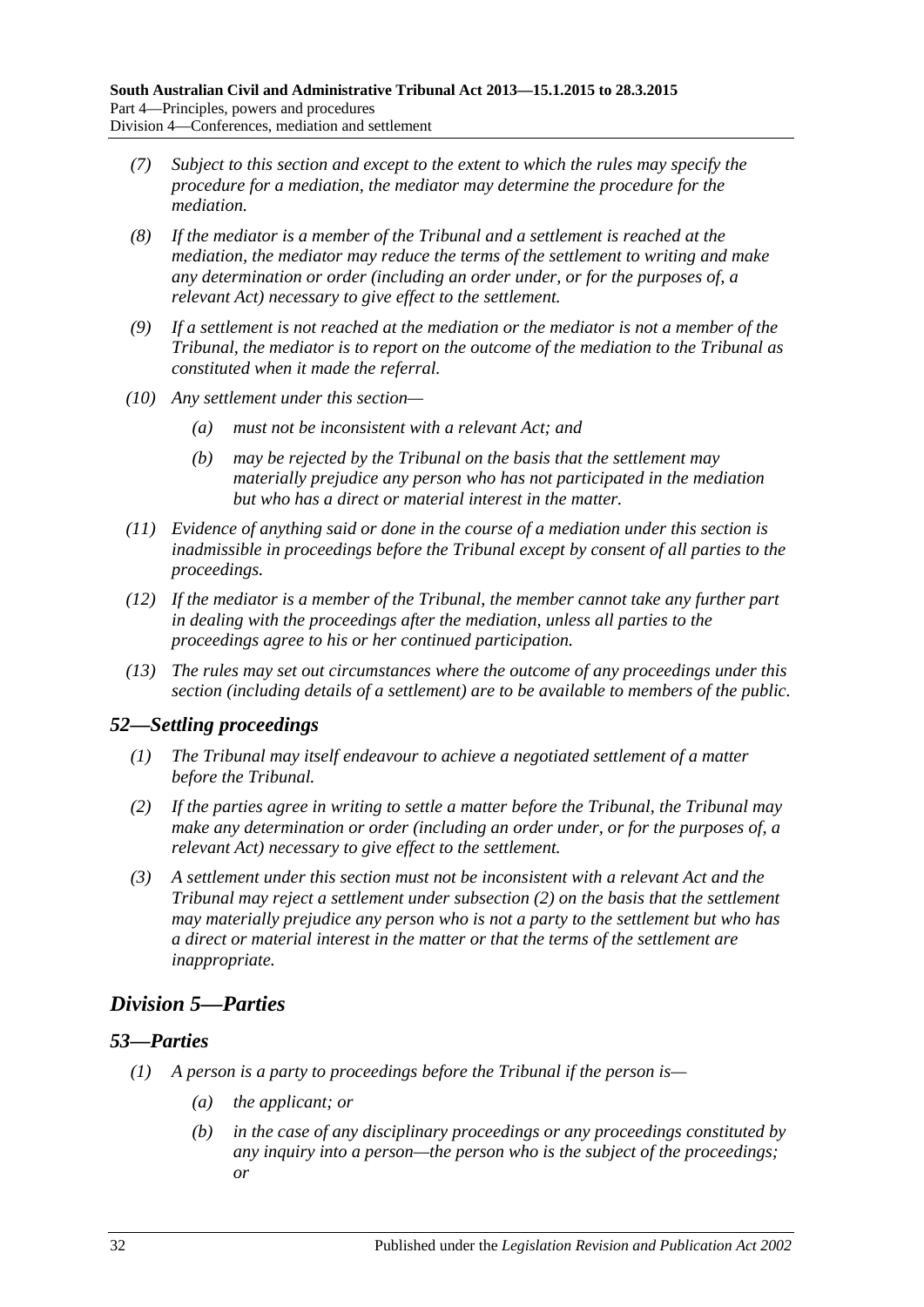- *(c) in the case of proceedings involving the review of a decision—the decision-maker; or*
- *(d) a person joined in the proceedings by order of the Tribunal; or*
- *(e) a person lawfully intervening in the proceedings; or*
- *(f) a person specified by another provision of this Act or a relevant Act to be a party to the proceedings.*
- *(2) [Subsection](#page-31-4) (1) applies subject to any provision or exclusion made by the rules of the Tribunal.*
- *(3) In any proceedings where a decision-maker is a party, the official description rather than the personal name of the decision-maker is to be used so far as is practicable.*

## <span id="page-32-0"></span>*54—Person may be joined as party*

- *(1) The Tribunal may order that a person be joined as a party to proceedings before the Tribunal if the Tribunal considers that—*
	- *(a) the person should be bound by, or have the benefit of, a decision of the Tribunal in the proceedings; or*
	- *(b) the person's interests are affected by the proceedings; or*
	- *(c) for any other reason it is desirable that the person be joined as a party.*
- *(2) The Tribunal may make an order under this section—*
	- *(a) on the application of any person or on its own initiative; and*
	- *(b) without notice to the person to whom the order relates.*

## <span id="page-32-1"></span>*55—Intervening*

- *(1) The Attorney-General may, on behalf of the State, intervene in any proceedings before the Tribunal at any time.*
- *(2) The Tribunal may give leave at any time for any other person to intervene in proceedings before the Tribunal on conditions, if any, that the Tribunal thinks fit.*

# <span id="page-32-2"></span>*Division 6—Representation*

#### <span id="page-32-3"></span>*56—Representation*

- *(1) A party to proceedings before the Tribunal is entitled to appear (subject to the provisions of a relevant Act)—*
	- *(a) personally; or*
	- *(b) by counsel; or*
	- *(c) with the leave of the Tribunal and subject to the rules—by other representative.*
- *(2) Unless otherwise determined by the Tribunal, a person appearing before the Tribunal may be assisted by another person as a friend.*
- *(3) Nothing in this section authorises a person who is not a legal practitioner to act for fee or reward in relation to proceedings before the Tribunal.*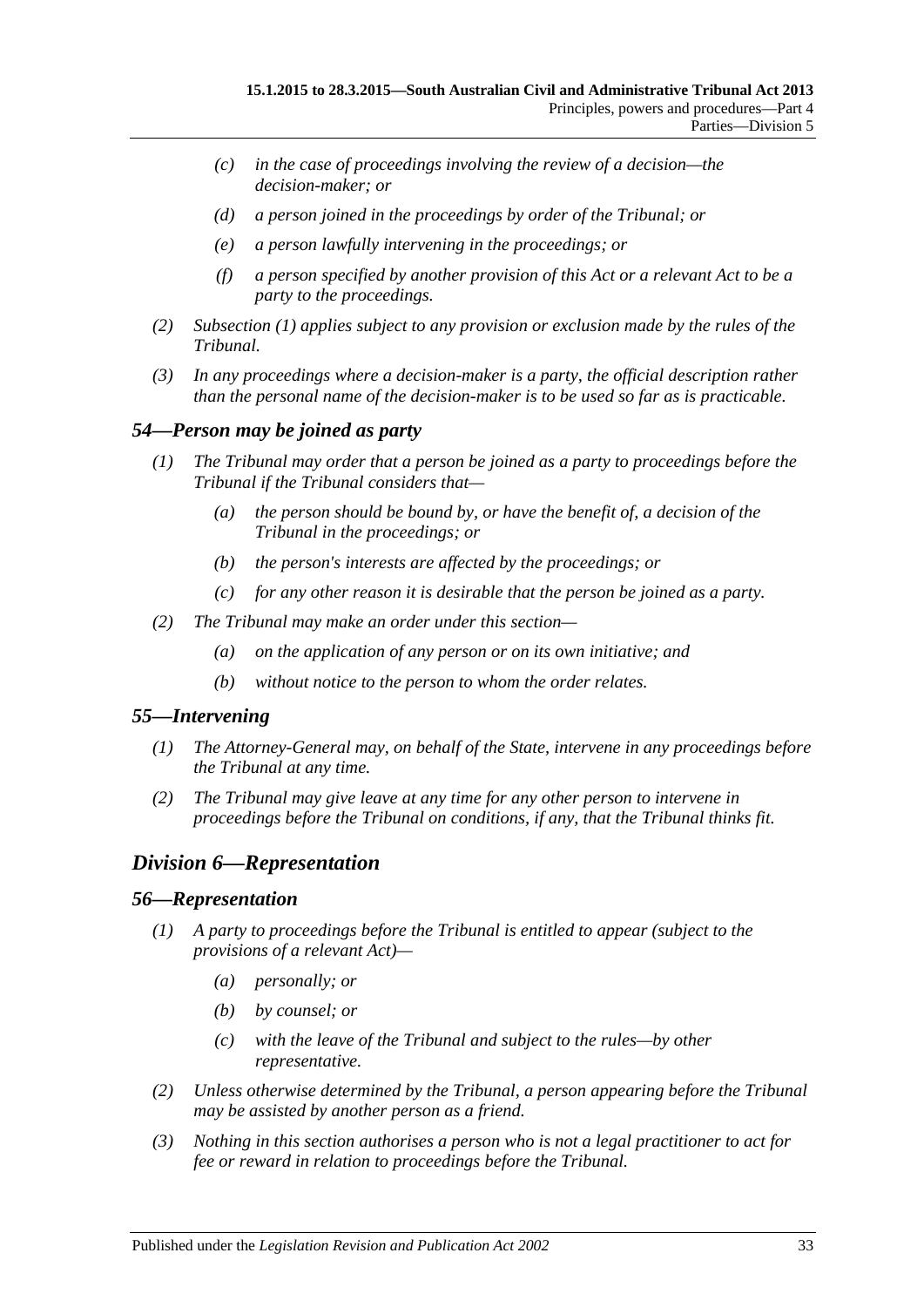- *(4) A person may not act as a representative in proceedings before the Tribunal if—*
	- *(a) the person is a legal practitioner whose practising certificate has been suspended; or*
	- *(b) the person's name has been struck off the roll of legal practitioners; or*
	- *(c) the person would be acting in any other manner that is inconsistent with disciplinary proceedings that have been taken under the [Legal Practitioners](http://www.legislation.sa.gov.au/index.aspx?action=legref&type=act&legtitle=Legal%20Practitioners%20Act%201981)  Act [1981.](http://www.legislation.sa.gov.au/index.aspx?action=legref&type=act&legtitle=Legal%20Practitioners%20Act%201981)*

# <span id="page-33-0"></span>*Division 7—Costs*

## <span id="page-33-1"></span>*57—Costs*

- *(1) Unless otherwise specified in this Act, a relevant Act, or an order of the Tribunal under this section, parties bear their own costs in any proceedings before the Tribunal.*
- <span id="page-33-3"></span>*(2) Unless otherwise specified in a relevant Act, the Tribunal may make an order for the payment by a party of all or any of the costs of another party, or of a person required to appear before the Tribunal or to produce evidential material, if the Tribunal thinks that it is appropriate to do so after taking into account—*
	- *(a) the main objectives of the Tribunal that are relevant to simplifying proceedings and issues before the Tribunal and to keeping costs to parties in proceedings before the Tribunal to a minimum insofar as is just and appropriate; and*
	- *(b) the need to ensure that proceedings are fair and that parties are not disadvantaged by proceedings that have little or no merit; and*
	- *(c) any provision made by the rules; and*
	- *(d) any other matter considered relevant by the Tribunal.*
- *(3) Without limiting [subsection](#page-33-3) (2), if the Tribunal dismisses or strikes out any proceedings in any prescribed circumstances, the Tribunal should also make an order for costs against the party against whom the action is directed unless the Tribunal is of the opinion that there is a good reason for not making an order in the circumstances of the particular case.*
- *(4) If the Tribunal makes an order for the payment of costs and does not fix the amount of costs, that amount is to be assessed and settled in accordance with the rules.*

## <span id="page-33-2"></span>*58—Costs—related matters*

*(1) The power of the Tribunal to make an order for the payment by a party of the costs of another party includes the power to make an order for the payment of an amount to compensate the other party for any expenses or loss resulting from any proceedings or matter.*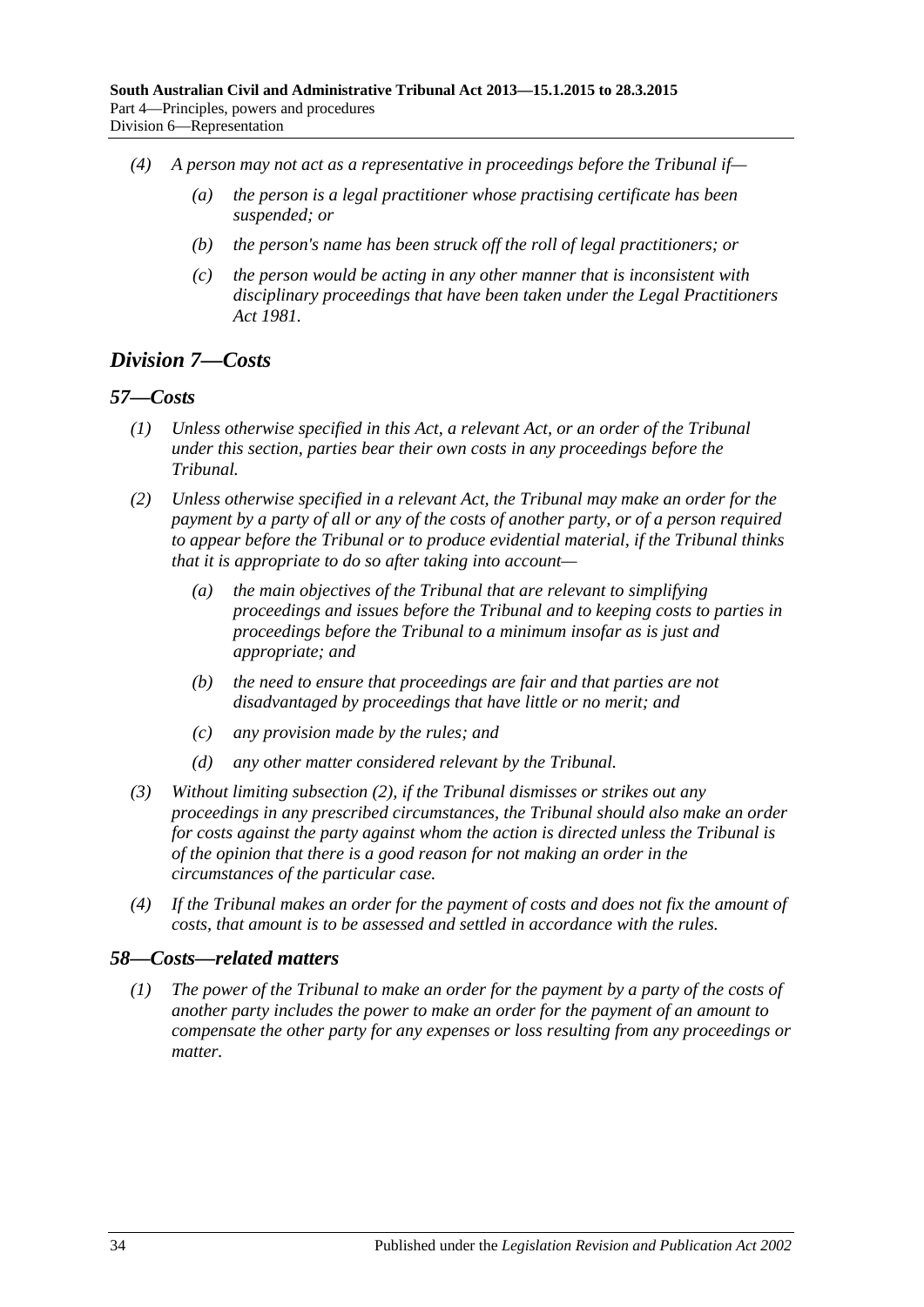- *(2) Without limiting anything else that may be considered in making an order for the payment by a party of the costs of another party, where the matter that is the subject of any proceedings comes within the Tribunal's review jurisdiction, the Tribunal is to have regard to—*
	- *(a) whether the party genuinely attempted to enable and assist the decision-maker to make a decision on its merits;*
	- *(b) whether the party (being the decision-maker) genuinely attempted to make a decision on its merits.*
- *(3) The rules may deal with the effect of certain offers to settle, and the response, if any, to the offer, on the making of an order for the payment by a party of the costs of another party.*
- *(4) The Tribunal may order that the representative of a party, rather than the party, in the representative's own capacity compensate that or any other party for costs incurred because the representative acted in, or delayed, any proceedings in a way that resulted in unnecessary costs.*

# <span id="page-34-0"></span>*Division 8—Other procedural and related provisions*

#### <span id="page-34-1"></span>*59—Sittings*

*The Tribunal will sit at such times and places as the President of the Tribunal may direct (including at different places at the same time).*

#### <span id="page-34-2"></span>*60—Hearings in public*

- *(1) Subject to this or any other Act, proceedings before the Tribunal must be heard in public.*
- <span id="page-34-3"></span>*(2) The Tribunal may, where it is satisfied that it is desirable to do so—*
	- *(a) in the interest of justice; or*
	- *(b) by reason of the confidential nature of the evidence to be given before the Tribunal; or*
	- *(c) in order to expedite proceedings of the Tribunal; or*
	- *(d) for any other reason that the Tribunal thinks sufficient,*

*give directions—*

- *(e) requiring that a hearing, or part of a hearing, be held in private; or*
- *(f) prohibiting or restricting the publication of the name and address of a witness appearing before the Tribunal; or*
- *(g) prohibiting or restricting the publication of evidence given before the Tribunal or of the contents of any document produced to the Tribunal; or*
- *(h) prohibiting or restricting the disclosure to some or all of the parties to proceedings before the Tribunal of evidence given before the Tribunal or of the contents of any document produced to the Tribunal; or*
- *(i) excluding any person from the hearing before the Tribunal of any part of the proceedings.*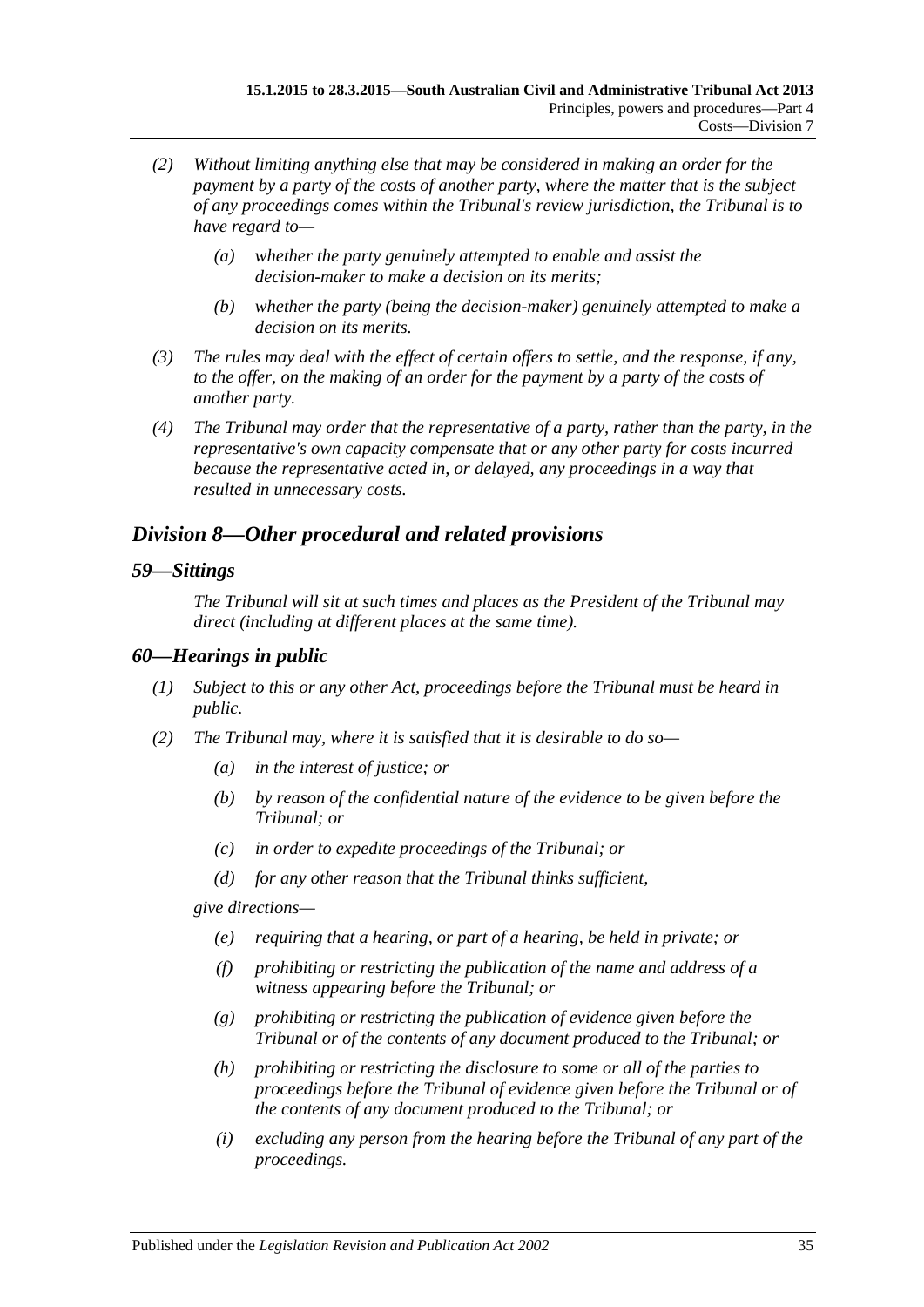*(3) A person must comply with a direction of the Tribunal under [subsection](#page-34-3) (2). Maximum penalty: \$10 000.*

## <span id="page-35-2"></span><span id="page-35-0"></span>*61—Preserving subject matter of proceedings*

- *(1) The Tribunal may, on such terms as appear just, make any order that may be necessary to preserve the subject matter of proceedings, or to otherwise protect the interests of a party, until questions arising in the proceedings have been finally determined.*
- *(2) The Tribunal's power to make an order under [subsection](#page-35-2) (1) is exercisable by—*
	- *(a) a Presidential member of the Tribunal; or*
	- *(b) any other legally qualified member of the Tribunal who is authorised by the President of the Tribunal to make orders under this section.*
- *(3) The Tribunal may make the order on the application of a party or on its own initiative.*
- *(4) An order may be made under this section whether or not a person whose interests may be affected—*
	- *(a) is a party; or*
	- *(b) has been given an opportunity to be heard.*
- *(5) An order may be made under this section—*
	- *(a) for a specified period; or*
	- *(b) until a specified event or stage in the proceedings.*
- <span id="page-35-3"></span>*(6) In making an order under this section, the Tribunal—*
	- *(a) may require an undertaking as to costs or damages as it considers appropriate; and*
	- *(b) may provide for the revocation of the order if specified conditions are met.*
- *(7) The Tribunal may assess any costs or damages referred to in [subsection](#page-35-3) (6)(a) and any amount so assessed is recoverable as a debt in a court of competent jurisdiction.*
- *(8) The rules may place conditions on the Tribunal's power to make an order under this section.*
- *(9) The Tribunal's power under this section is in addition to, and does not limit, any power of the Tribunal under a relevant Act to make an order in the nature of an injunction or interim injunction.*

## <span id="page-35-4"></span><span id="page-35-1"></span>*62—Security as to costs etc*

- *(1) The Tribunal may order a party to proceedings before the Tribunal to give security for the payment of costs or to give an undertaking as to the payment of other monetary amounts that may be awarded against the party.*
- *(2) The security referred to in [subsection](#page-35-4) (1) will be of such amount, and given at such time and in such manner and form, as the Tribunal directs.*
- *(3) The Tribunal may reduce or increase the amount of security ordered under [subsection](#page-35-4) (1) to be given and may vary the time at which, or the manner or form in which, the security is to be given.*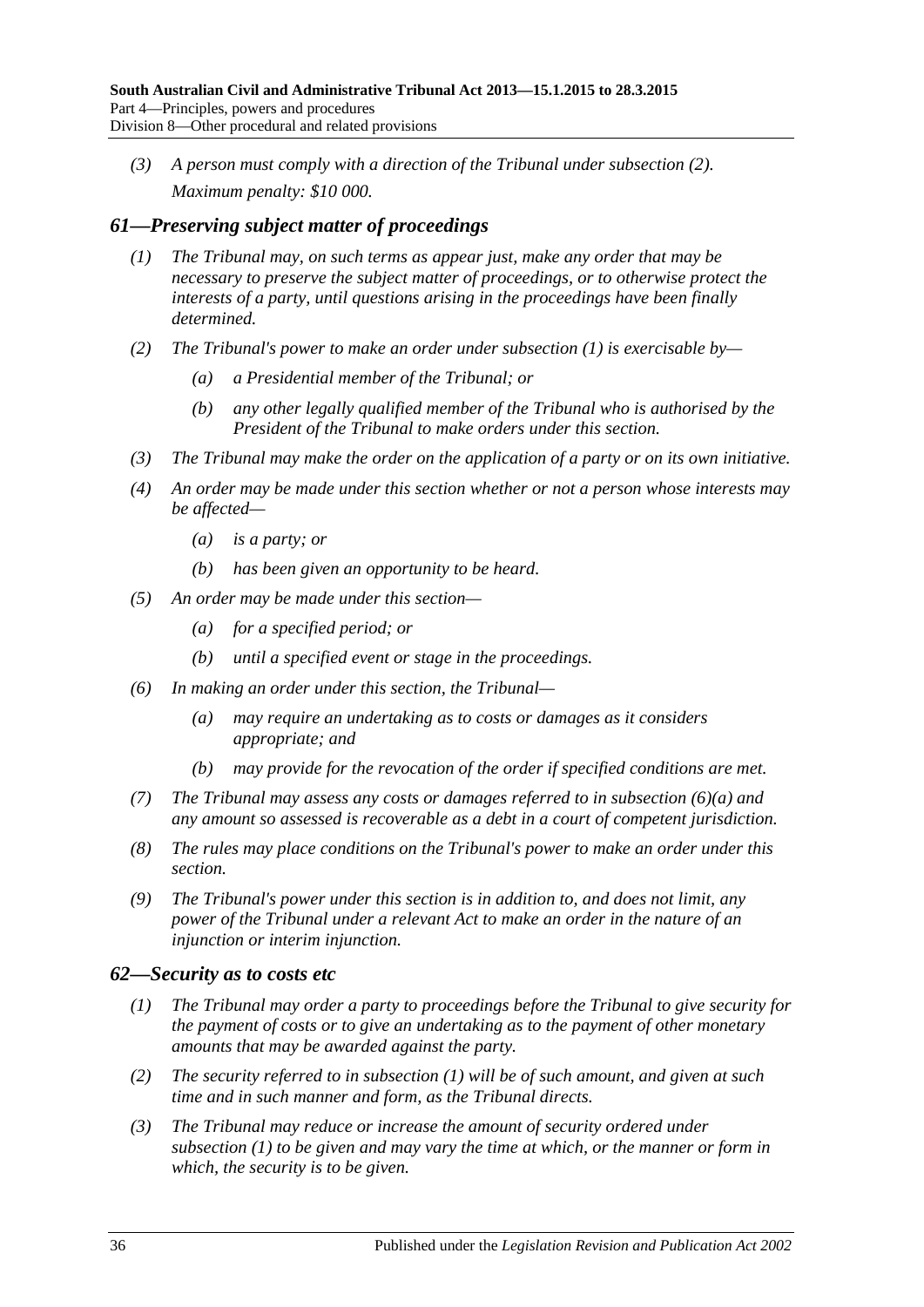- *(4) If security, or further security, or an undertaking, is not given in accordance with an order under this section, the Tribunal may order that the proceedings be dismissed (with costs), or that a determination (with costs) be made against the party.*
- *(5) The provisions of this section relating to security, or the giving of an undertaking, do not affect the operation of any provision made by or under a relevant Act or by the rules for or in relation to the furnishing of security, the giving of an undertaking or the imposition of costs.*
- *(6) A member of the Tribunal who is not a legally qualified member of the Tribunal may not make an order under this section except with the concurrence of a legally qualified member.*

## <span id="page-36-0"></span>*63—Interlocutory orders*

*The Tribunal has power, in relation to matters within its jurisdiction, to make interlocutory orders.*

## <span id="page-36-1"></span>*64—Conditional, alternative and ancillary orders and directions*

- *(1) The Tribunal may make orders and give directions on conditions the Tribunal considers appropriate.*
- *(2) The Tribunal may make orders in the alternative so that a particular order takes effect, or does not take effect, according to whether stipulated conditions are complied with.*
- *(3) The Tribunal may, when making an ancillary order, provide that a decision of the Tribunal is to be implemented by a person who is not a party to the relevant proceedings.*

# <span id="page-36-2"></span>*65—Special referees*

- *(1) The Tribunal may refer any question arising in any proceedings to a special referee for the special referee—*
	- *(a) to decide the question; or*
	- *(b) to give his or her opinion in relation to it.*
- *(2) The Tribunal may adopt a special referee's decision or opinion, in whole or in part, or reject it.*

# <span id="page-36-3"></span>*66—Relief from time limits*

- *(1) The rules may provide for the Tribunal to extend or abridge a time limit for doing anything in connection with any proceedings, or the commencement of any proceedings, even though the limit is imposed under this Act or a relevant Act.*
- *(2) The extension—*
	- *(a) may be authorised even though the time for complying has passed; and*
	- *(b) may be given on conditions specified by the Tribunal.*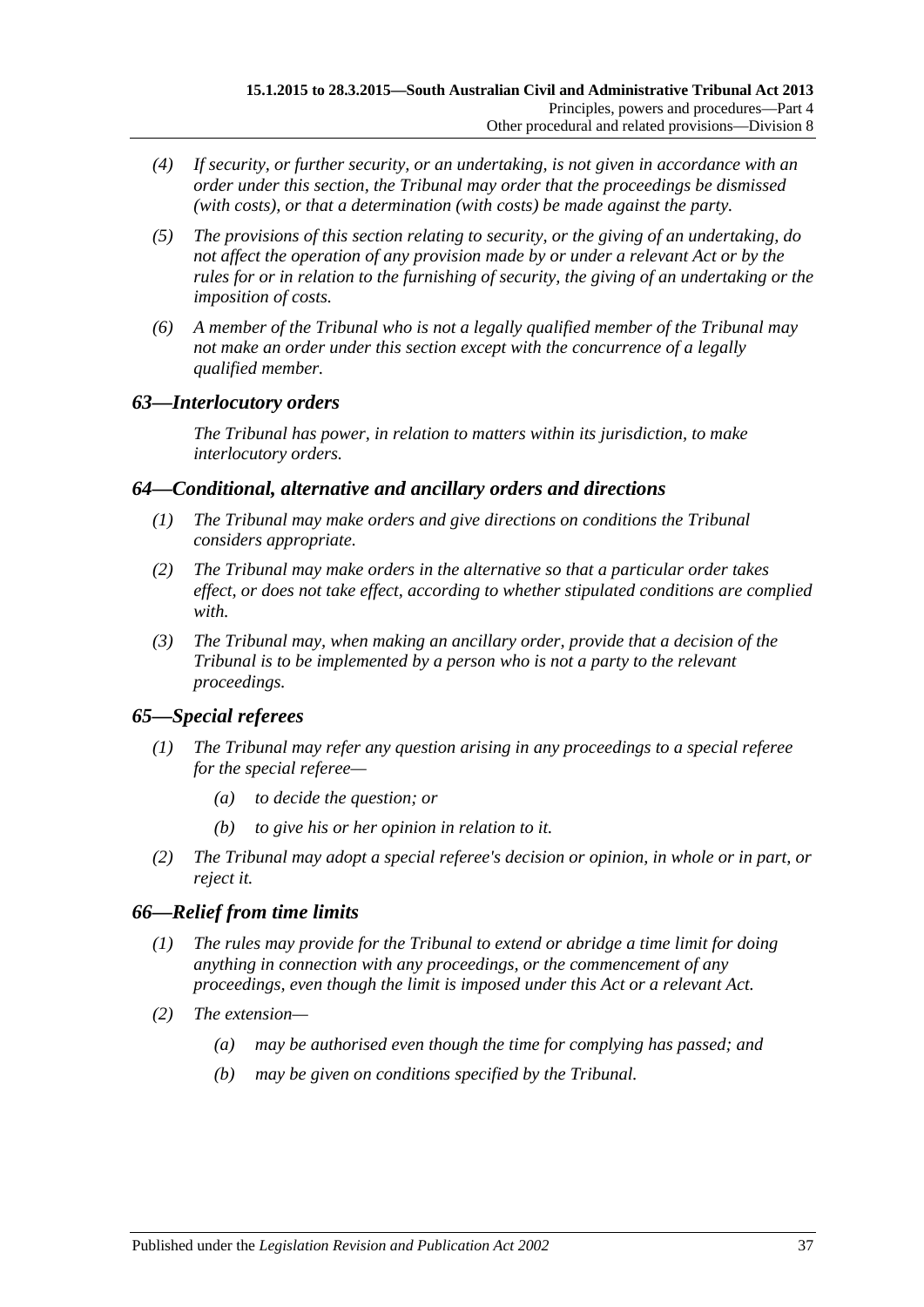#### <span id="page-37-0"></span>*67—Electronic hearings and proceedings without hearings*

- *(1) If the Tribunal thinks it appropriate, it may allow the parties and their representatives and any witnesses (or 1 or more of them) to participate in a hearing in any proceedings by means of telephone, video link, or any other system or method of communication.*
- *(2) If the Tribunal thinks it appropriate, it may conduct all or part of any proceedings entirely on the basis of documents without the parties or their representatives or any witnesses attending or participating in a hearing.*
- *(3) If the Tribunal acts under this section, the Tribunal is to take steps to ensure that the public has access to, or is precluded from access to, matters disclosed in the proceedings to the same extent as if the proceedings had been heard before the Tribunal with the attendance in person of all persons involved in the proceedings.*

#### <span id="page-37-1"></span>*68—Completion of part-heard matters*

*A person who ceases to hold office as a member of the Tribunal (other than on account of having his or her appointment revoked or being removed from office) may nevertheless continue to act in the relevant office for the purpose of completing the hearing and determination of proceedings part-heard by the person when he or she ceased to hold that office.*

#### <span id="page-37-2"></span>*69—Other claims of privilege*

- *(1) A person is excused from answering a question or producing a document or other material in any proceedings if the person could not be compelled to answer the question or produce the document or material in proceedings in the Supreme Court.*
- *(2) The Tribunal may require a person to produce a document or other material to it for the purpose of determining whether or not it is a document or material that the Tribunal has power to compel the person to produce.*

# <span id="page-37-4"></span><span id="page-37-3"></span>*Part 5—Reviews and appeals*

# *Division 1—Internal reviews*

#### <span id="page-37-5"></span>*70—Internal reviews*

- *(1) Subject to this section, an application for a review of a decision of the Tribunal in the exercise of its original jurisdiction may be made under this section.*
- *(2) An application for review must be instituted within 1 month of the making of the decision to which the application relates but the Tribunal may, if it is satisfied that it is just and reasonable in the circumstances to do so, dispense with the requirement that the application should be instituted within that period (even if the time for instituting the application has expired).*
- *(3) The President may determine, in relation to a particular matter, or particular class of matters, how the Tribunal will be constituted for the purposes of this section.*
- *(4) On a review, the Tribunal will examine the decision of the Tribunal at first instance on the evidence or material before the Tribunal at that time but the Tribunal may, as it thinks fit, allow further evidence or material to be presented to it.*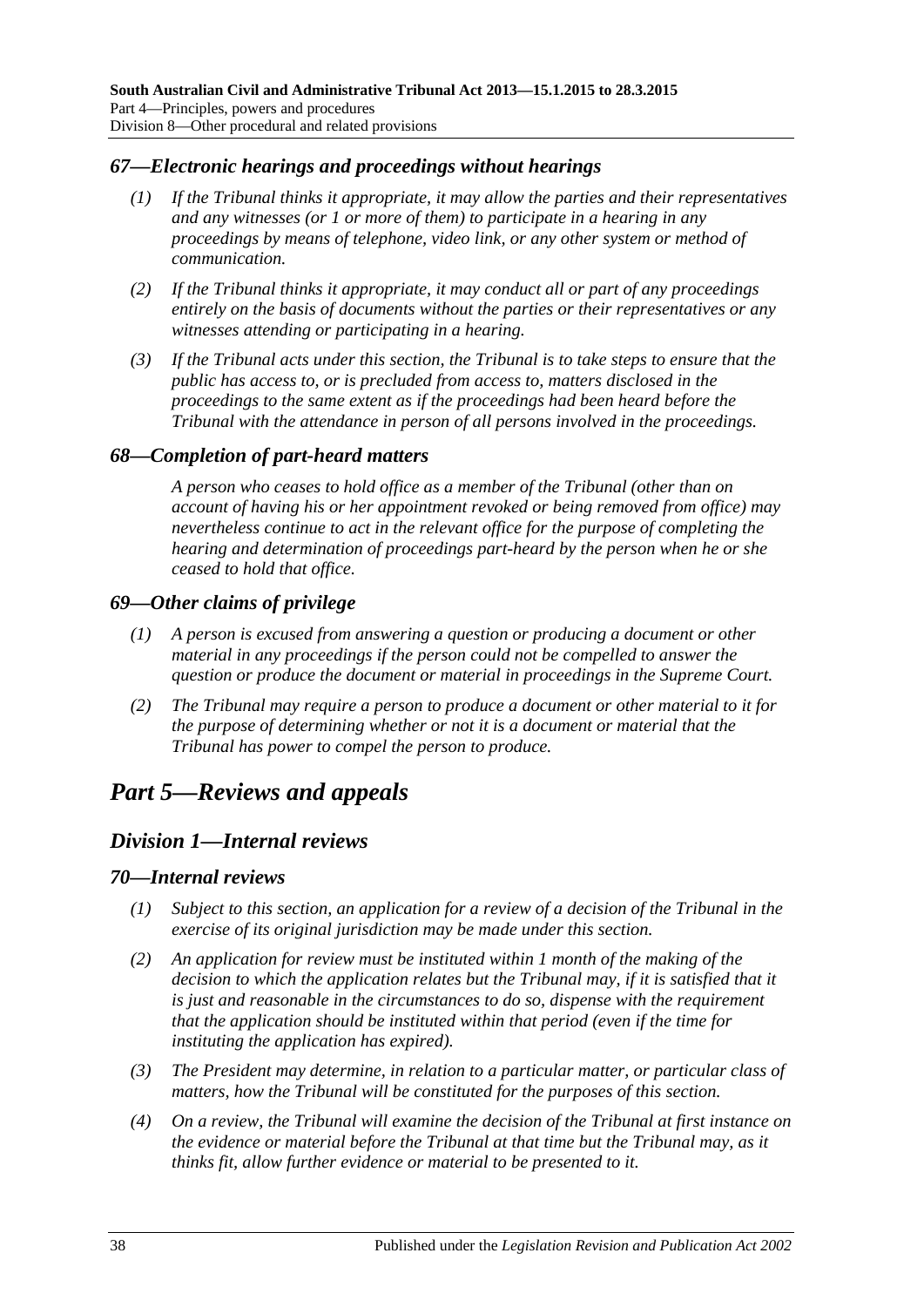- *(5) The Tribunal must, in acting under this section, reach the correct or preferable decision but in so doing must have regard to, and give appropriate weight to, the decision of the Tribunal at first instance.*
- *(6) The Tribunal may, on a review under this section—*
	- *(a) affirm the decision that is being reviewed; or*
	- *(b) vary the decision that is being reviewed; or*
	- *(c) set aside the decision being reviewed and—*
		- *(i) substitute a new decision; or*
		- *(ii) return the matter to the Tribunal as constituted at first instance for reconsideration in accordance with any directions or recommendations that the Tribunal acting on review considers appropriate.*
- *(7) The Tribunal may, on a review, make any interim order pending any review, or any reconsideration and determination of the matter, under this section, or any ancillary or consequential order, that the Tribunal considers appropriate.*

# <span id="page-38-0"></span>*Division 2—Appeals*

## <span id="page-38-1"></span>*71—Appeals*

- *(1) Subject to this section and to any provision of a relevant Act as to the review of, or appeal against, a decision of the Tribunal, an appeal lies—*
	- *(a) in the case of a decision of the Tribunal—*
		- *(i) constituted of a Presidential member of the Tribunal; or*
		- *(ii) constituted of 2 or 3 members including a Presidential member,*
		- *to the Full Court of the Supreme Court; or*
	- *(b) in any other case—to the Supreme Court constituted of a single Judge.*
- *(2) An appeal under this section is only by leave of the Supreme Court (but this principle may be displaced or modified by the provisions of a relevant Act).*
- *(3) An appeal must be instituted within 1 month of the making of the decision to which the appeal relates but the Supreme Court may, if it is satisfied that it is just and reasonable in the circumstances to do so, dispense with the requirement that the appeal should be instituted within that period (even if the time for instituting the appeal has expired).*
- *(4) The Supreme Court may, on an appeal under this section—*
	- *(a) affirm the decision appealed against; or*
	- *(b) vary the decision appealed against; or*
	- *(c) set aside the decision appealed against and—*
		- *(i) substitute a new decision; or*
		- *(ii) return the matter to the Tribunal for reconsideration in accordance with any directions or recommendations that the Court considers appropriate.*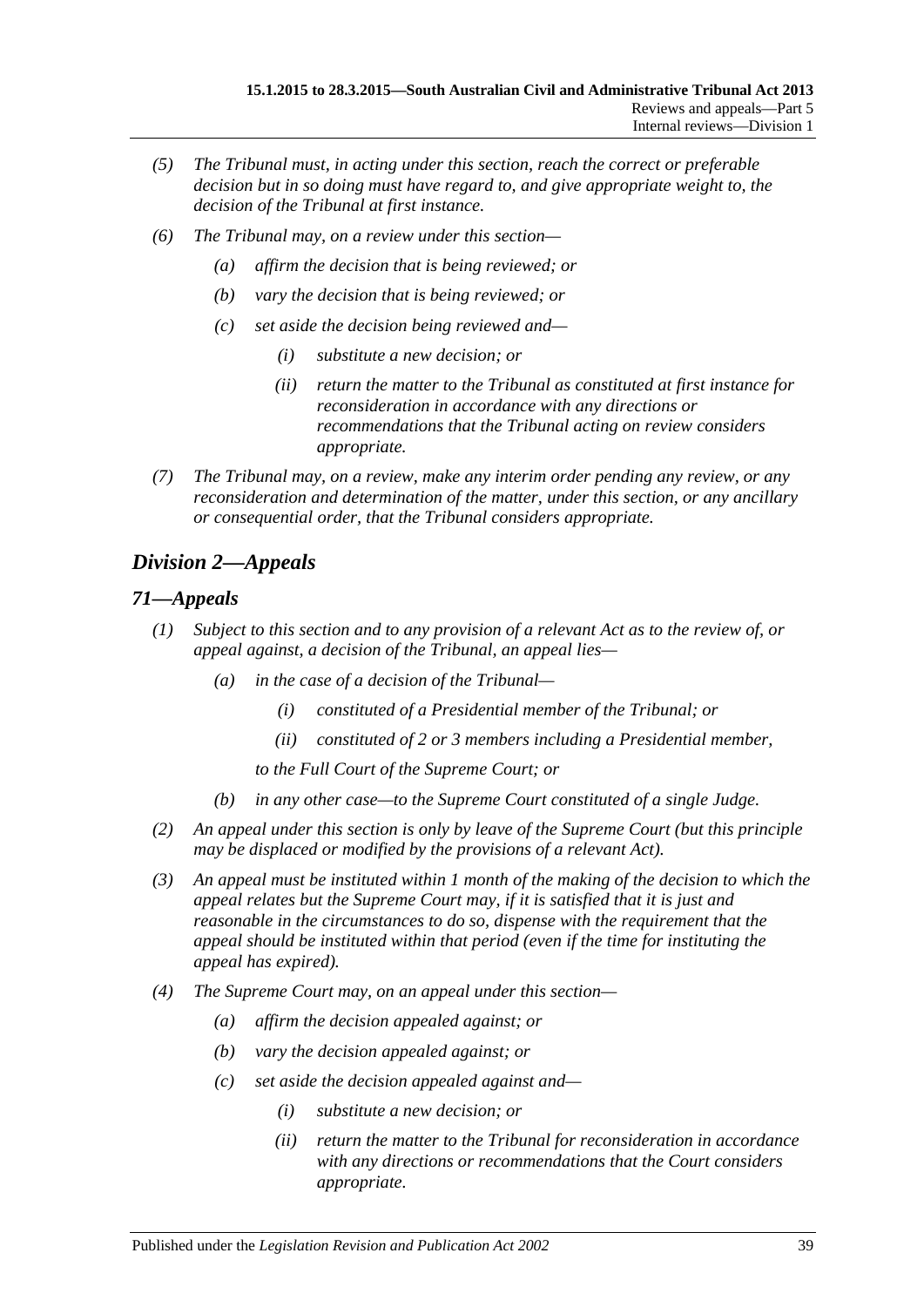- *(5) The Supreme Court may, on an appeal, make any interim, ancillary or consequential order that the Court considers appropriate.*
- *(6) The regulations may prescribe scales of costs that are payable in respect of proceedings before the Supreme Court on an appeal under this section (and if a regulation is made under this section then the costs so prescribed will apply in substitution for any costs under the [Supreme Court Act](http://www.legislation.sa.gov.au/index.aspx?action=legref&type=act&legtitle=Supreme%20Court%20Act%201935) 1935).*

# <span id="page-39-0"></span>*Division 3—Related matters*

## <span id="page-39-1"></span>*72—Reservation of questions of law*

- *(1) A Presidential member of the Tribunal may reserve any question of law arising in any proceedings (including on referral to the Presidential member) for determination by the Full Court of the Supreme Court.*
- *(2) If a question of law is reserved, the Supreme Court may determine the question and give any consequential orders or directions considered by the Court to be appropriate to the circumstances of the case.*

# <span id="page-39-2"></span>*73—Effect of review or appeal on decision*

- *(1) The commencement of proceedings under this Part does not affect the operation of a decision to which the proceedings relate or prevent the taking of action to implement such a decision.*
- <span id="page-39-6"></span>*(2) However, the Tribunal or the Supreme Court may make an order staying the operation of a relevant decision (including a decision of a relevant decision-maker) until the proceedings are finally decided (on such conditions as may be specified in the order).*
- *(3) The Tribunal or the Supreme Court may act under [subsection](#page-39-6) (2) on application or on its own initiative.*
- *(4) The Tribunal's power to act under [subsection](#page-39-6) (2) is exercisable only by a Presidential member of the Tribunal.*

# <span id="page-39-3"></span>**Part 6—Staff**

# <span id="page-39-4"></span>**Division 1—Registrars**

## <span id="page-39-5"></span>**74—Registrars**

- (1) There is to be a principal registrar of the Tribunal (to be known as the *Registrar*).
- (2) There will be 1 or more other registrars of the Tribunal (to be known as *Deputy Registrars*).
- (3) A registrar will be appointed by the Governor on terms and conditions determined by the Governor for a term, not exceeding 5 years, specified in the instrument of appointment (and is, on the expiration of a term of office, eligible for reappointment).
- <span id="page-39-7"></span>(4) The Governor may remove a person from the office of registrar for—
	- (a) mental or physical incapacity to carry out official duties satisfactorily; or
	- (b) neglect of duty; or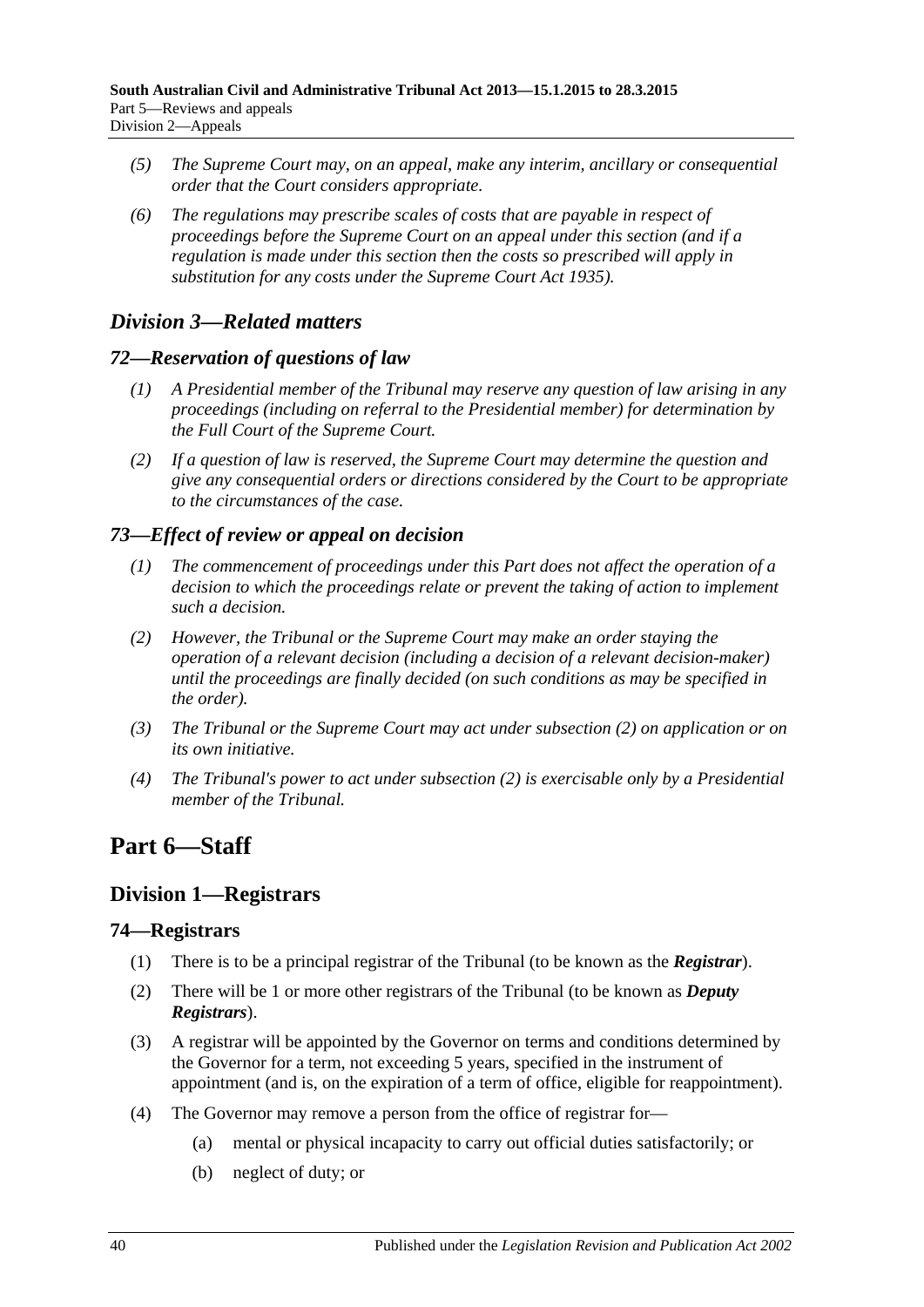- (c) dishonourable conduct.
- (5) A person ceases to be a registrar if the person—
	- (a) dies; or
	- (b) completes a term of office and is not reappointed; or
	- (c) resigns by written notice to the Minister; or
	- (d) is removed from office under [subsection](#page-39-7) (4).
- (6) If there is a vacancy in the office of a registrar or a registrar is absent or for any other reason is unable to perform the duties of the office, the Minister may appoint a person to act in the relevant position.
- (7) The Minister must consult with the President of the Tribunal before an appointment is made under this section.
- (8) The office of the Registrar or of a Deputy Registrar may be held in conjunction with another office in the public service of the State.

#### <span id="page-40-0"></span>**75—Functions of registrars**

- (1) The functions of the Registrar are—
	- (a) to assist the President of the Tribunal in the administration of the Tribunal; and
	- (b) to be responsible for the registry and records of the Tribunal; and
	- (c) to undertake responsibility for the day-to-day case management of the Tribunal; and
	- (d) to constitute the Tribunal to the extent specified under this Act; and
	- (e) other functions assigned to the Registrar by the President or under the rules of the Tribunal.
- (2) The functions of a Deputy Registrar are—
	- (a) to assist the Registrar in the performance of the Registrar's functions; and
	- (b) to constitute the Tribunal to the extent specified under this Act; and
	- (c) other functions assigned to the Deputy Registrar by the Registrar or under the rules of the Tribunal.
- (3) A registrar is, in the performance of any function or the exercise of any power, subject to the direction of the President of the Tribunal.

#### <span id="page-40-2"></span><span id="page-40-1"></span>**76—Delegation**

- (1) A registrar may delegate a function of the registrar under this Act—
	- (a) to a particular person or committee; or
	- (b) to the person for the time being performing particular duties or holding or acting in a particular position.
- (2) A delegation under [subsection](#page-40-2) (1)—
	- (a) must be made by instrument in writing; and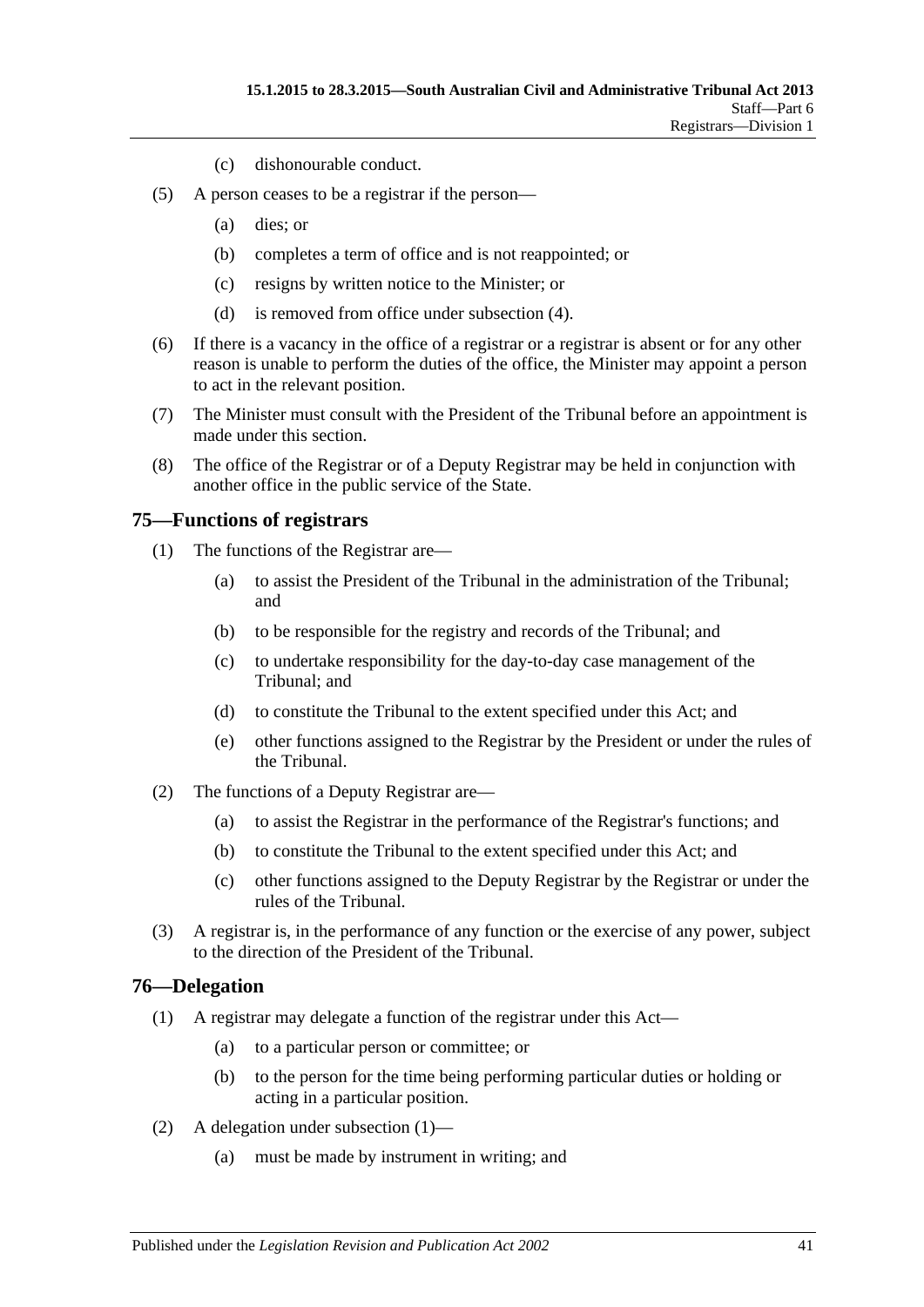- (b) may be conditional; and
- (c) does not derogate from the ability of the registrar to act in any matter; and
- (d) is revocable at will by the registrar.

# <span id="page-41-0"></span>**Division 2—Other staff of Tribunal**

#### <span id="page-41-1"></span>**77—Other staff of Tribunal**

There will be other staff of the Tribunal consisting of persons employed in a public sector agency and selected by the Registrar with the concurrence of the Chief Executive of the Department.

## <span id="page-41-2"></span>**Division 3—Use of services or staff**

#### <span id="page-41-3"></span>**78—Use of services or staff**

The Tribunal may, by arrangement with the relevant body, make use of the facilities, staff or equipment of—

- (a) an administrative unit in the Public Service; or
- (b) the State Courts Administration Council; or
- (c) another public agency or authority.

# <span id="page-41-4"></span>**Part 7—Miscellaneous**

#### <span id="page-41-5"></span>**79—Immunities**

- (1) A member of the Tribunal, mediator, expert or special referee has the same protections, privileges and immunities from liability as a Judge of the Supreme Court.
- (2) A member of the staff of the Tribunal incurs no civil or criminal liability for an honest act or omission in carrying out or purportedly carrying out official functions.
- (3) A person representing a party to proceedings before the Tribunal has the same protection and immunity as a legal practitioner has in representing a party in proceedings in the Supreme Court.
- (4) A party to proceedings before the Tribunal has the same protection and immunity as a party to proceedings in the Supreme Court.
- (5) A person who appears as a witness before the Tribunal has the same protection as a witness in proceedings before the Supreme Court.
- (6) A person taking evidence on behalf of the Tribunal has, in doing so, the same protections, privileges and immunities as a member of the Tribunal.

## <span id="page-41-7"></span><span id="page-41-6"></span>**80—Protection from liability for torts**

- (1) An action in tort does not lie against a person for anything that the person has done, in good faith, in the performance or purported performance of a function under this Act or a relevant Act as a member of the Tribunal or as a member of staff or an officer of the Tribunal.
- (2) The Crown is also relieved of any liability that it might otherwise have had for a person having done anything as described in [subsection](#page-41-7) (1).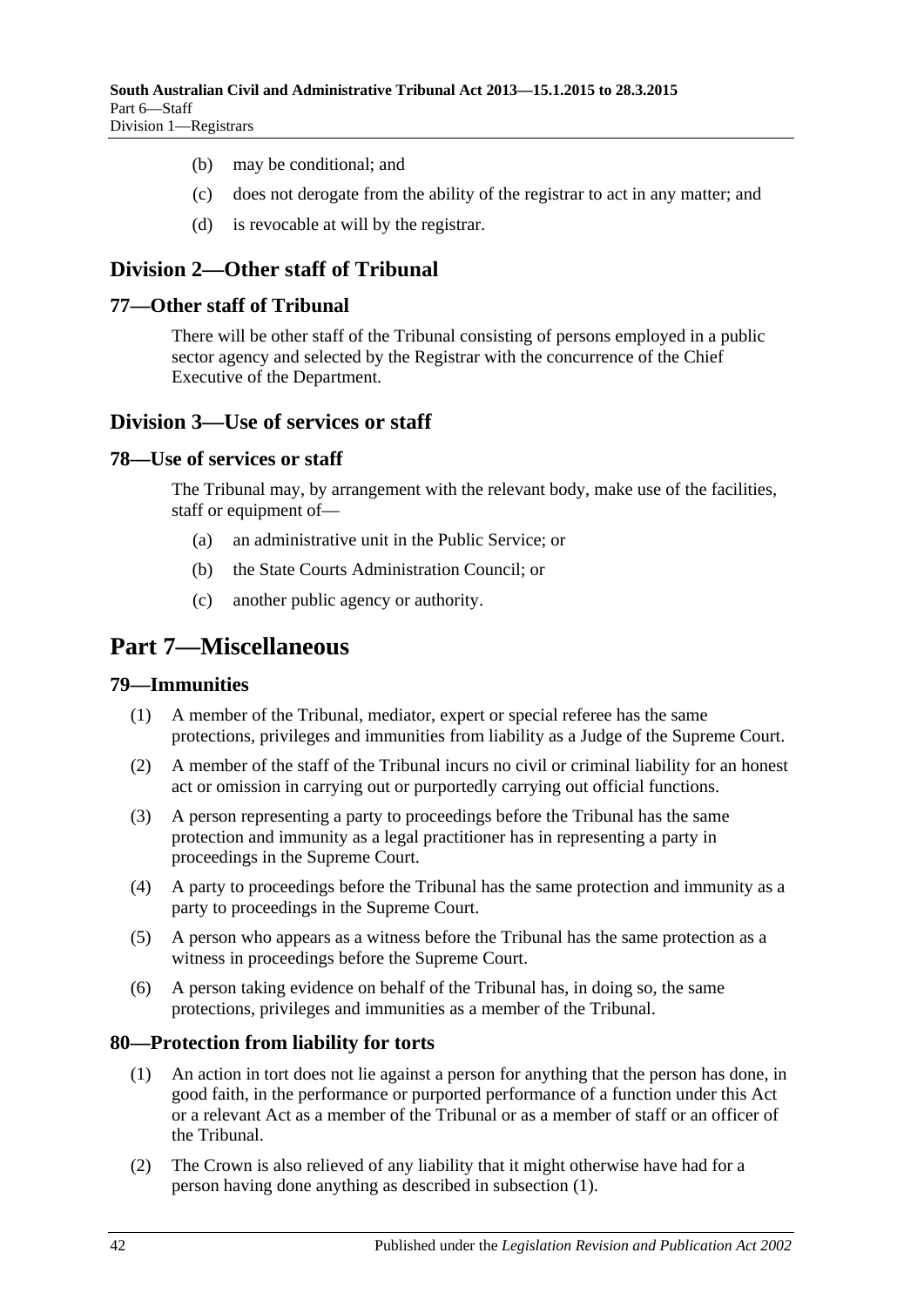- (3) The protection given by this section applies even though the thing done as described in [subsection](#page-41-7) (1) may have been capable of being done whether or not this Act or a relevant Act had been enacted.
- (4) In this section, a reference to the doing of anything includes a reference to an omission to do anything.

## <span id="page-42-0"></span>**81—Protection for compliance with Act**

- (1) No civil or criminal liability attaches to a person for compliance, or purported compliance, in good faith, with a requirement of this Act.
- (2) In particular, if a person produced a document or other material as required under this Act, no civil liability attaches to the person for producing the document or material, whether the liability would arise under a contract or otherwise.

## <span id="page-42-1"></span>*82—Alternative orders and relief*

*Although a particular form of order or relief is sought by an applicant in proceedings before the Tribunal, the Tribunal may make any other form of order or grant any other form of relief that it considers more appropriate in the circumstances of the case.*

## <span id="page-42-2"></span>*83—Power to cure irregularities*

- *(1) Where in proceedings before the Tribunal or on appeal from the Tribunal to the Supreme Court it appears to the Tribunal or the Court—*
	- *(a) that some irregularity has occurred affecting the proceedings or any matter to which the proceedings relate; and*
	- *(b) that it would be conducive to the expeditious resolution of the questions of substance at issue between the parties if the powers conferred by this section were exercised,*

*the Tribunal or the Court may cure the irregularity by ordering that, subject to the fulfilment of such conditions as may be stipulated by the Tribunal or the Court, a requirement of this Act, or of any other Act or law, be dispensed with to the extent necessary for the purpose.*

*(2) An order under this section does not affect the rights or liabilities of persons who are not parties to the proceedings.*

## <span id="page-42-3"></span>*84—Correcting mistakes*

- *(1) The Tribunal may correct a decision it gives or a statement of the reasons it has given for its decision to the extent necessary to rectify—*
	- *(a) a clerical mistake; or*
	- *(b) an error arising from an accidental slip or omission; or*
	- *(c) a material miscalculation of figures or a material mistake in the description of any person, thing or matter referred to in the decision; or*
	- *(d) a defect of form.*
- *(2) The correction may be made—*
	- *(a) on a party's application made in accordance with the rules; or*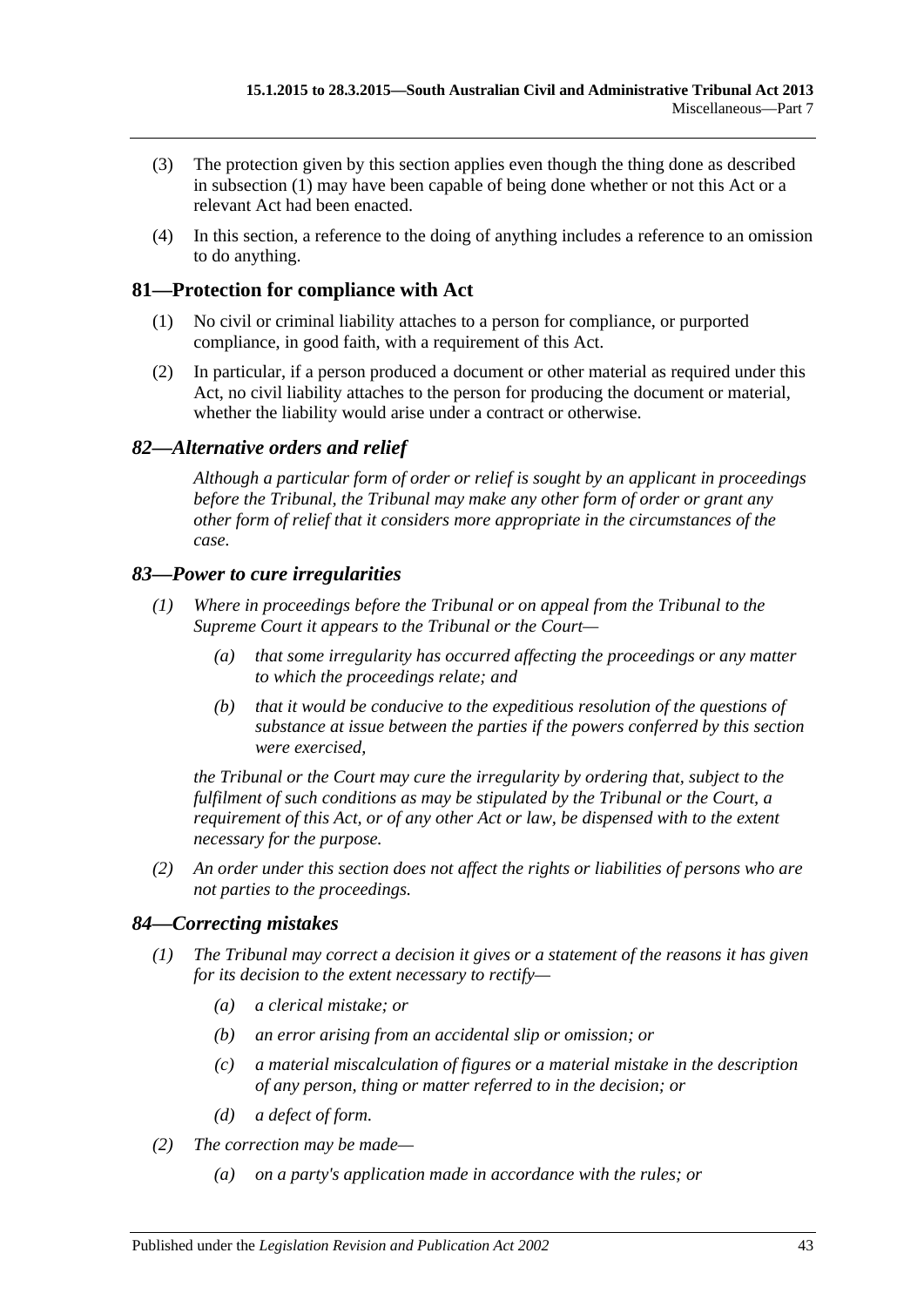*(b) on the Tribunal's own initiative.*

#### <span id="page-43-0"></span>*85—Tribunal may review its decision if person was absent*

*(1) In this section—*

*relevant hearing, in relation to a decision of the Tribunal, means a hearing at which the decision was made or which preceded the making of the decision but does not include a compulsory conference or mediation.*

- *(2) A person in respect of whom the Tribunal makes a decision may apply to the Tribunal for a review of the decision if the person did not appear and was not represented at a relevant hearing.*
- *(3) The application has to be made within the time limits specified by, and otherwise in accordance with, the rules.*
- *(4) The rules may limit the number of applications that can be made under this section in respect of the same matter without leave of the Tribunal.*
- *(5) If on hearing the application the Tribunal is satisfied that the applicant had a reasonable excuse for not attending or being represented at the relevant hearing, the Tribunal is to review the decision and may revoke or vary it if the Tribunal considers it appropriate to do so.*
- *(6) For the hearing of the application, the Tribunal is to be constituted by the members by whom it was constituted when it made the decision, if that is practicable.*
- *(7) A review under this section—*
	- *(a) is part of the original proceedings; and*
	- *(b) is not a review of a decision for the purposes of [section](#page-21-3) 34 or [70.](#page-37-5)*

#### <span id="page-43-2"></span><span id="page-43-1"></span>*86—Tribunal may authorise person to take evidence*

- *(1) The Tribunal may authorise, in writing, a person (whether or not a member of the Tribunal) to take evidence on behalf of the Tribunal for the purposes of any proceedings.*
- *(2) The Tribunal's power under [subsection](#page-43-2) (1) to authorise the taking of evidence is exercisable only by a Presidential member.*
- *(3) The Tribunal may authorise evidence to be taken under this section outside South Australia.*
- *(4) The Tribunal may give directions as to the taking of evidence under this section.*
- *(5) If a person other than a member of the Tribunal is authorised to take evidence, the person has all the powers of a member of the Tribunal in relation to the taking of evidence.*
- *(6) Evidence taken under this section—*
	- *(a) is to be regarded as having been given to the Tribunal; and*
	- *(b) if taken outside South Australia, is to be regarded as having been given in South Australia.*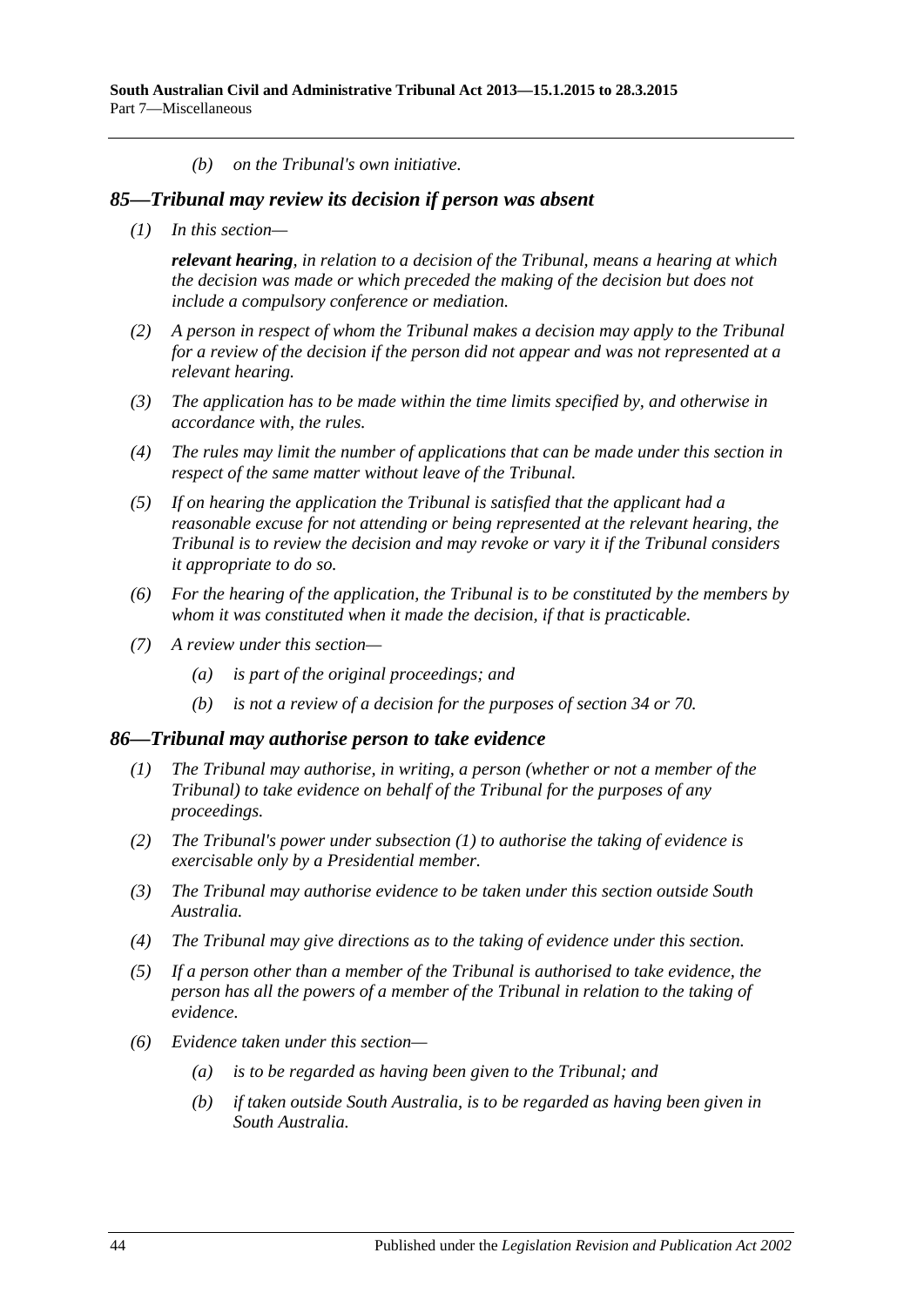#### <span id="page-44-0"></span>*87—Miscellaneous provisions relating to legal process and service*

- *(1) Any process of the Tribunal may be issued, served or executed on a Sunday as well as any other day.*
- *(2) The validity of process is not affected by the fact that the person who issued it dies or ceases to hold office.*
- <span id="page-44-4"></span>*(3) If it is not practicable to serve any process, notice or other document relating to any proceedings in the manner otherwise prescribed or contemplated by law, the Tribunal may, by order—*
	- *(a) provide for service by post, or in any other way (including by substituted service) authorised by the regulations; or*
	- *(b) make any other provision that may be necessary or desirable for service.*
- *(4) Any process, notice or other document served in accordance with an order under [subsection](#page-44-4) (3) will, despite any other law, be taken to have been duly served.*
- *(5) A registrar is expressly authorised to make an order under [subsection](#page-44-4) (3).*

#### <span id="page-44-1"></span>*88—Proof of decisions and orders of Tribunal*

*An apparently genuine document purporting to be a copy of a decision or order of the Tribunal and to be certified as such by a registrar will be accepted in any legal proceedings, in the absence of proof to the contrary, as a true copy of a decision or order of the Tribunal.*

#### <span id="page-44-2"></span>*89—Enforcement of decisions and orders of Tribunal*

- *(1) If the Tribunal makes a monetary order, the amount specified in the order may be recovered in the appropriate court, by a person recognised by the regulations for the purposes of this subsection, as if it were a debt.*
- *(2) A person who contravenes or fails to comply with an order of the Tribunal (other than a monetary order) is guilty of an offence.*

*Maximum penalty: \$50 000 or imprisonment for 2 years.*

*(3) In this section—*

*appropriate court means—*

- *(a) in relation to an order of the Tribunal that is a monetary order for an amount that does not exceed the amount that represents the jurisdictional limit of the Magistrates Court for a monetary claim founded on contract—the Magistrates Court;*
- *(b) in any other case—the District Court.*

#### <span id="page-44-3"></span>**89A—Bailiffs**

- (1) The President may appoint a person to be a bailiff.
- (2) The office of bailiff may be held (but may not need to be held) by—
	- (a) a person employed in a public sector agency; or
	- (b) a person appointed under the *[Courts Administration Act](http://www.legislation.sa.gov.au/index.aspx?action=legref&type=act&legtitle=Courts%20Administration%20Act%201993) 1993* or the *[Sheriff's](http://www.legislation.sa.gov.au/index.aspx?action=legref&type=act&legtitle=Sheriffs%20Act%201978)  Act [1978](http://www.legislation.sa.gov.au/index.aspx?action=legref&type=act&legtitle=Sheriffs%20Act%201978)*.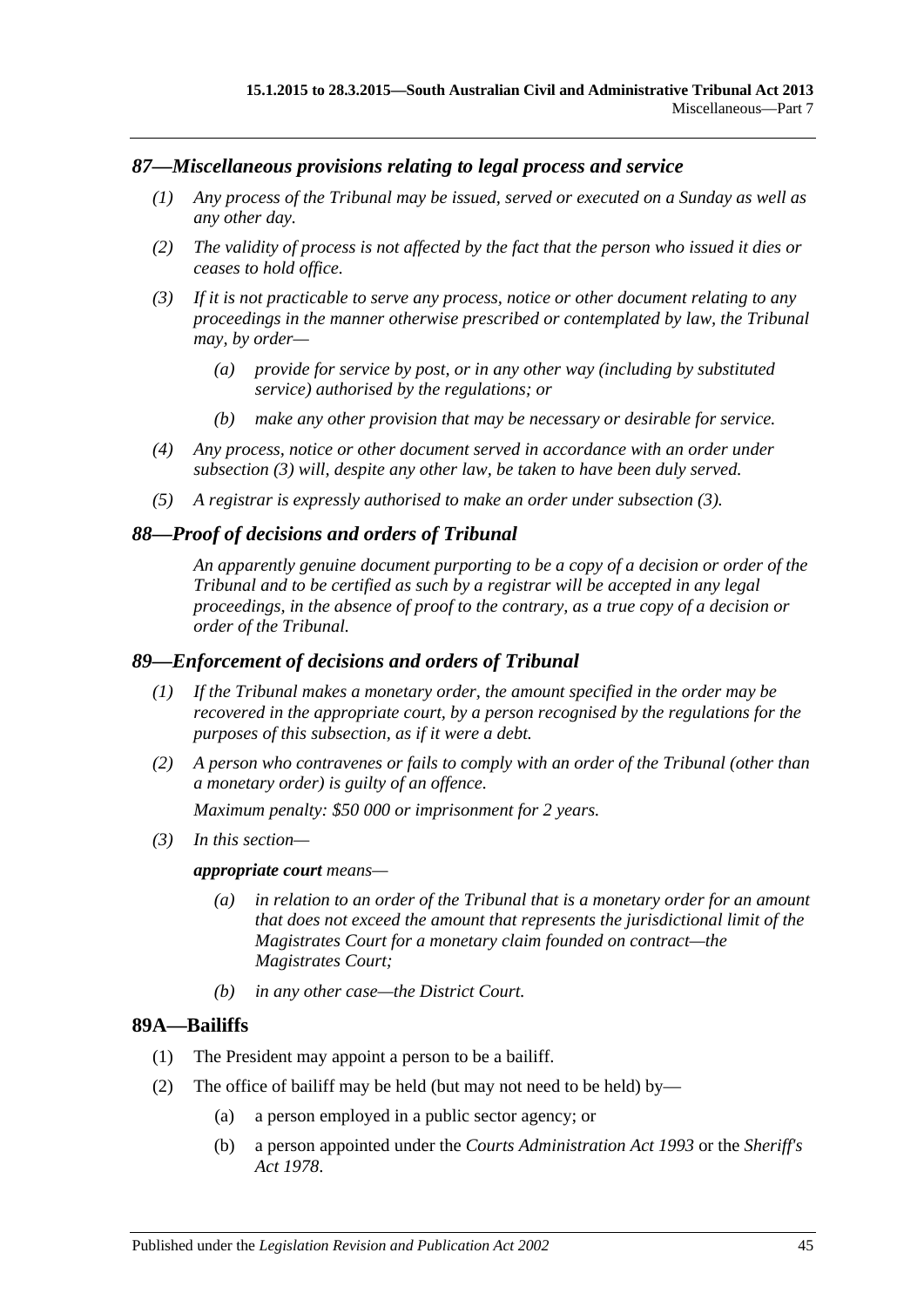- (3) The regulations may prescribe fees to be paid in respect of any action taken by a bailiff (and provide for the recovery or enforcement of such a fee).
- (4) A bailiff (and, if relevant, a police officer assisting a bailiff) incurs no civil or criminal liability for an honest act or omission in carrying out or purportedly carrying out official functions.

#### <span id="page-45-2"></span><span id="page-45-0"></span>*90—Accessibility of evidence*

- *(1) Subject to this section, the Tribunal may, on application by any member of the public, allow the applicant to inspect or obtain a copy of—*
	- *(a) any process relating to proceedings and forming part of the Tribunal's records;*
	- *(b) a transcript of evidence taken by the Tribunal in any proceedings;*
	- *(c) any documentary material admitted into evidence in any proceedings;*
	- *(d) any decision or order given or made by the Tribunal;*
	- *(e) any other material of a prescribed kind.*
- <span id="page-45-3"></span>*(2) A member of the public may inspect or obtain a copy of the following material only with the permission of the Tribunal:*
	- *(a) material that was not taken or received in open court;*
	- *(b) material the disclosure of which would be contrary to a direction or order of the Tribunal given under another provision of this or any other Act;*
	- *(c) a photograph, slide, film, video tape, audio tape or other form of recording from which a visual image or sound can be produced;*
	- *(d) material of a class prescribed by the regulations.*
- *(3) The Tribunal may permit inspection or copying of material referred to in [subsection](#page-45-2) (1) or [\(2\)](#page-45-3) subject to any condition it considers appropriate, including a condition limiting the publication or use of the material.*
- *(4) A decision by the Tribunal on an application under this section is administrative and is final and not subject to any form of review.*
- *(5) The Tribunal may charge a fee, fixed by regulation, for inspection or copying of material under this section.*

## <span id="page-45-1"></span>*91—Costs of proceedings*

*(1) In this section—*

*costs of proceedings means costs of, or incidental to, any proceedings of the Tribunal, other than the costs of a party.*

- *(2) The Tribunal may order that all or any of the costs of proceedings be paid by a party.*
- *(3) If the matter that is the subject of the proceeding comes within the Tribunal's review jurisdiction, the Tribunal cannot make an order under this section against a party unless—*
	- *(a) the party brought or conducted the proceedings frivolously or vexatiously; or*
	- *(b) the Tribunal is acting in prescribed circumstances.*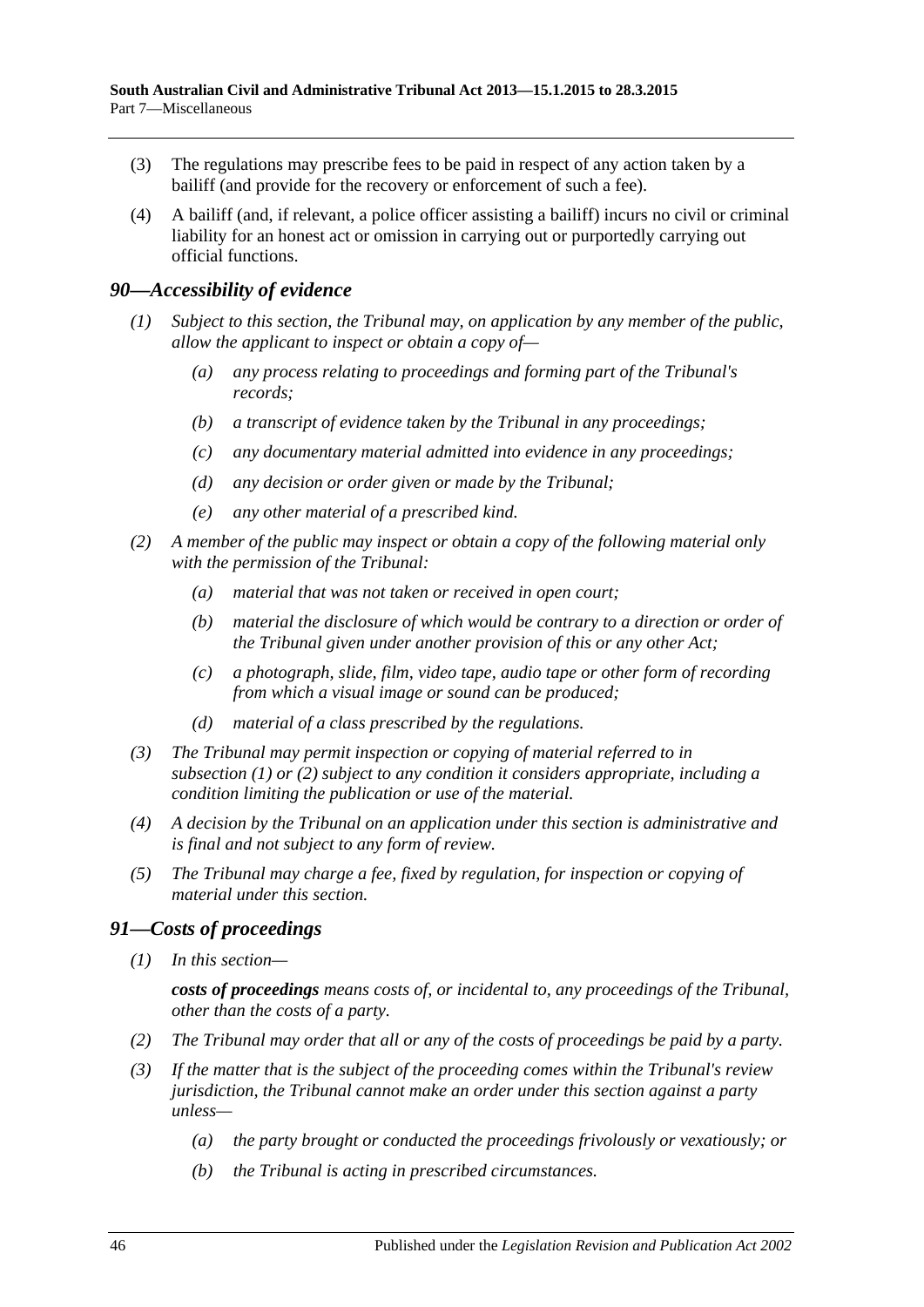## <span id="page-46-0"></span>*92—Annual report*

- *(1) The President of the Tribunal must on or before 31 October in each year make a report to the Attorney-General on the administration and operation of the Tribunal during the previous financial year.*
- *(2) The Attorney-General must within 12 sitting days after receiving a report under this section cause copies of the report to be laid before both Houses of Parliament.*

## <span id="page-46-1"></span>**93—Additional reports**

The President of the Tribunal must, at the request of the Attorney-General, report to the Attorney-General on any matter relevant to the administration or operation of the Tribunal.

## <span id="page-46-2"></span>**94—Rules**

- (1) Rules of the Tribunal may be made—
	- (a) regulating the business of the Tribunal and the duties of the various members and staff of the Tribunal; and
	- (b) authorising the registrars and other staff of the Tribunal to exercise powers with respect to proceedings before the Tribunal and providing for the internal review of specified classes of decisions in specified circumstances; and
	- (c) regulating the practice and procedure of the Tribunal; and
	- (d) imposing obligations on persons seeking to commence proceedings before the Tribunal to take any step, including to give a notification to another person or to provide any specified information; and
	- (e) providing for the service of applications and documents; and
	- (f) imposing obligations on parties to proceedings before the Tribunal to disclose to each other the contents of expert reports or other material of relevance to the proceedings before or in connection with the hearing of the proceedings; and
	- (g) regulating the referral of a matter to mediation, the conduct of mediations or the referral of questions for investigation and report by an expert or referee; and
	- (h) regulating the form in which evidence may be taken; and
	- (i) restricting or prohibiting certain classes of persons from appearing as representatives in proceedings before the Tribunal; and
	- (j) providing for the Tribunal to waive any procedural requirement; and
	- (k) regulating costs and providing for the assessment and settling of costs; and
	- (l) providing for witness fees; and
	- (m) providing for other matters relating to the management, conduct or settlement of proceedings before the Tribunal; and
	- (n) dealing with any other matters necessary or expedient for the effective and efficient operation of the Tribunal.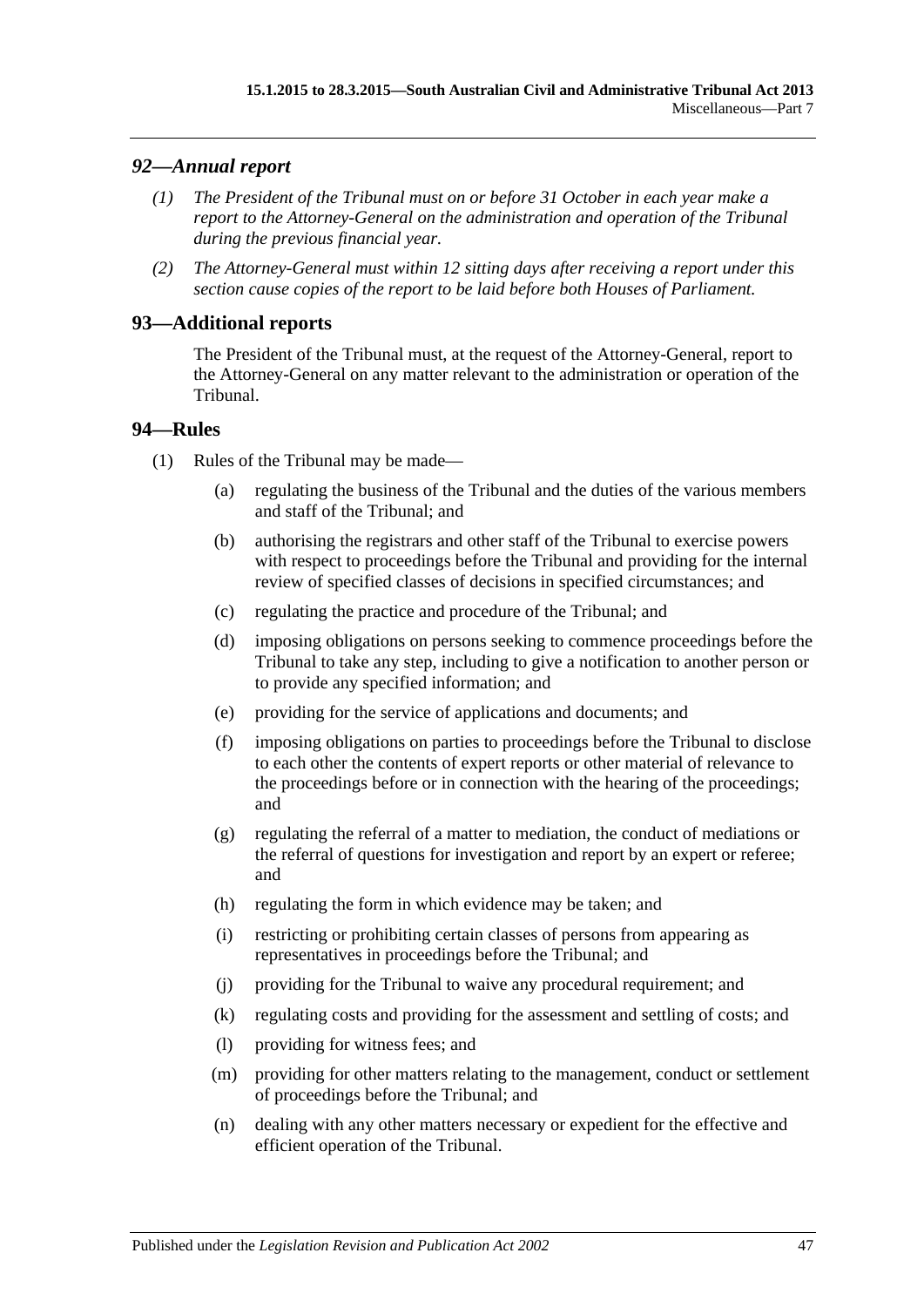- (2) The power to make rules under this section includes the power to make rules in respect of any jurisdiction conferred on the Tribunal by a relevant Act.
- (3) Rules of the Tribunal may be made by the President and a Deputy President of the Tribunal.
- (4) The rules take effect from the date of publication in the Gazette or a later date specified in the rules.
- (5) The rules must be consistent with the regulations, and with any relevant Act.

#### <span id="page-47-2"></span><span id="page-47-0"></span>**95—Regulations**

- (1) The Governor may make such regulations as are contemplated by this Act or a relevant Act, or as are necessary or expedient for the purposes of this Act or a relevant Act.
- (2) Without limiting the generality of [subsection](#page-47-2) (1), the regulations may—
	- (a) provide information to be included in registers to be kept for the purposes of this Act; and
	- (b) prescribe matters relevant to the practice or procedures of the Tribunal; and
	- (c) prescribe and provide for the payment of fees in relation to proceedings before the Tribunal; and
	- (d) prescribe penalties not exceeding \$5 000 for contravention of, or non-compliance with, any regulation.
- (3) The regulations may provide that any matter or thing is to be determined, dispensed with, regulated or prohibited according to the discretion of the President of the Tribunal or another prescribed person.

#### <span id="page-47-1"></span>*96—Review*

- *(1) The Minister must appoint 1 or more independent persons to conduct a review under [subsection](#page-47-3) (2) as soon as practicable after the expiry of 2 years from the commencement of [Part](#page-20-1) 3 of this Act.*
- <span id="page-47-4"></span><span id="page-47-3"></span>*(2) The review must include an assessment of—*
	- *(a) the performance of the Tribunal; and*
	- *(b) without limiting [paragraph](#page-47-4) (a), the extent to which the main objectives of the Tribunal have been met over the period to which the review relates; and*
	- *(c) the extent to which it would be advantageous to extend the jurisdiction of the Tribunal to matters arising under other Acts identified by the person or persons conducting the review or identified by the Minister for the purposes of the review,*

*and may include any other matter specified by the Minister for the purposes of the review.*

- *(3) The results of the review must be incorporated into a report submitted to the Minister.*
- *(4) The Minister must cause a copy of the report to be laid before both Houses of Parliament within 6 sitting days after receiving the report.*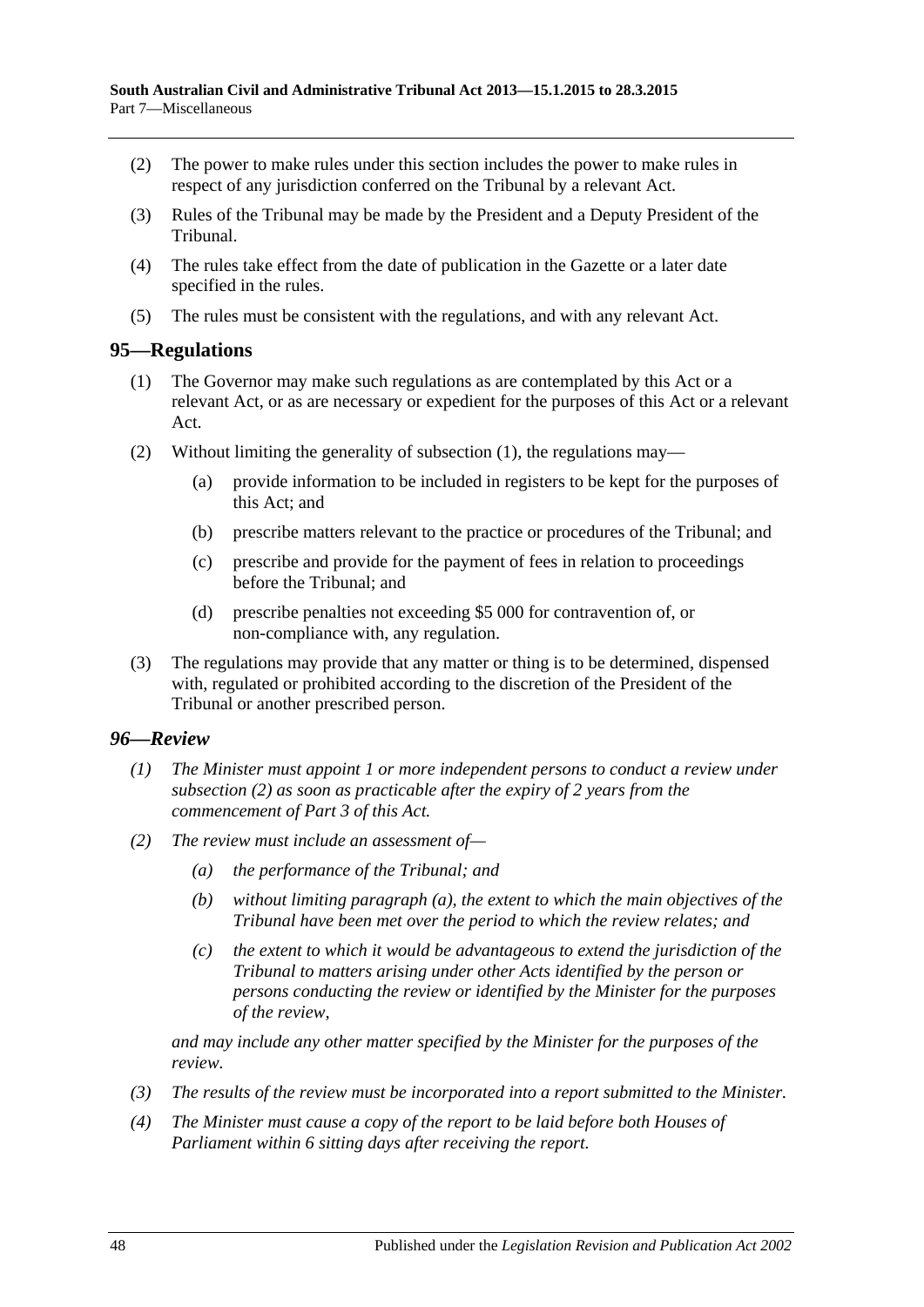# <span id="page-48-0"></span>**Legislative history**

## **Notes**

- In this version provisions that are uncommenced appear in italics.
- Amendments of this version that are uncommenced are not incorporated into the text.
- For further information relating to the Act and subordinate legislation made under the Act see the Index of South Australian Statutes or www.legislation.sa.gov.au.

# **Principal Act and amendments**

New entries appear in bold.

| Year | N <sub>0</sub> | Title                                                          | Assent     | Commencement                                                                                                                                                                                                                                                                                                                 |
|------|----------------|----------------------------------------------------------------|------------|------------------------------------------------------------------------------------------------------------------------------------------------------------------------------------------------------------------------------------------------------------------------------------------------------------------------------|
| 2013 | 59             | South Australian Civil and<br>Administrative Tribunal Act 2013 | 7.11.2013  | 14.11.2013 (Gazette 14.11.2013 p4224)<br>except Pt 2 Div 3 Subdiv 3 & Pt 6 Divs 1<br>& 2-13.2.2014 (Gazette 13.2.2014 p886)<br>and except ss 9, 12, 18—22, 27 & Pt 6<br>Div 3–8.5.2014 ( <i>Gazette 8.5.2014</i> )<br>$p1630$ and except ss 5—8, 23—26,<br>Pts $3$ —5, ss $82$ —92 & 96—29.3.2015<br>(Gazette 5.3.2015 p882) |
| 2014 | <b>26</b>      | <b>Statutes Amendment (SACAT)</b><br>Act 2014                  | 11.12.2014 | Pt 16 (s 202)–15.1.2015 ( <i>Gazette</i><br>15.1.2015 $p309$ ; ss 193-201 &<br>$203 - 205$ – 29.3.2015 immediately<br>after the commencement of the<br>remaining provisions of 59/2013<br>(Gazette 5.3.2015 p883)                                                                                                            |

# **Provisions amended**

New entries appear in bold.

| Provision         | How varied                                  | Commencement                 |
|-------------------|---------------------------------------------|------------------------------|
| Pt 2              |                                             |                              |
| $\sqrt{s}$ 8      |                                             |                              |
| s(1)              | s 8 redesignated as $s(1)$ by 26/2014 s 193 | uncommenced—not incorporated |
| s(2)              | inserted by 26/2014 s 193                   | uncommenced—not incorporated |
| $Pt\,3$           |                                             |                              |
| s 33              |                                             |                              |
| $s \, 33(1)$      | amended by 26/2014 s 194(1)                 | uncommenced—not incorporated |
| $s \, 33(2)$      | substituted by $26/2014$ s $194(2)$         | uncommenced—not incorporated |
| s 34              |                                             |                              |
| $s \, 34(1)$      | amended by 26/2014 s 195(1)                 | uncommenced—not incorporated |
| $s \, 34(2)$      | substituted by $26/2014$ s $195(2)$         | uncommenced—not incorporated |
| $s \frac{34}{2a}$ | inserted by 26/2014 s 195(2)                | uncommenced—not incorporated |
| Pt 4              |                                             |                              |
| s 39              |                                             |                              |